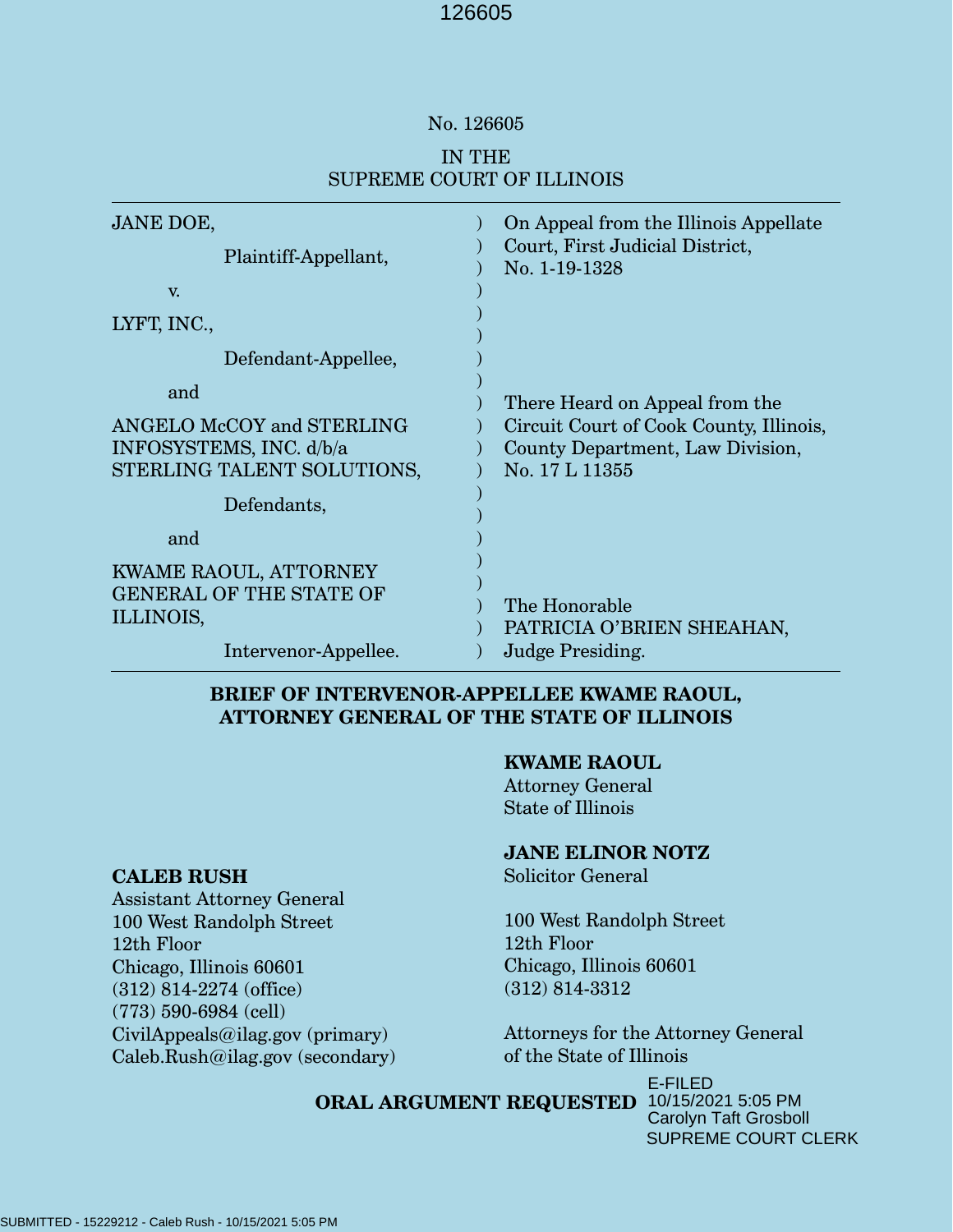# **TABLE OF CONTENTS**

|    | The Legislature's Efforts to Enact Ridesharing              |  |  |
|----|-------------------------------------------------------------|--|--|
|    |                                                             |  |  |
|    |                                                             |  |  |
|    |                                                             |  |  |
|    |                                                             |  |  |
|    |                                                             |  |  |
|    |                                                             |  |  |
|    | POINTS AND AUTHORITIES                                      |  |  |
| I. | Section 25(e) bars vicarious liability claims against       |  |  |
|    |                                                             |  |  |
|    | Doe v. Lyft, Inc.,                                          |  |  |
| П. | Section 25(e) is valid under the Illinois Constitution.  16 |  |  |
|    |                                                             |  |  |
|    |                                                             |  |  |
|    |                                                             |  |  |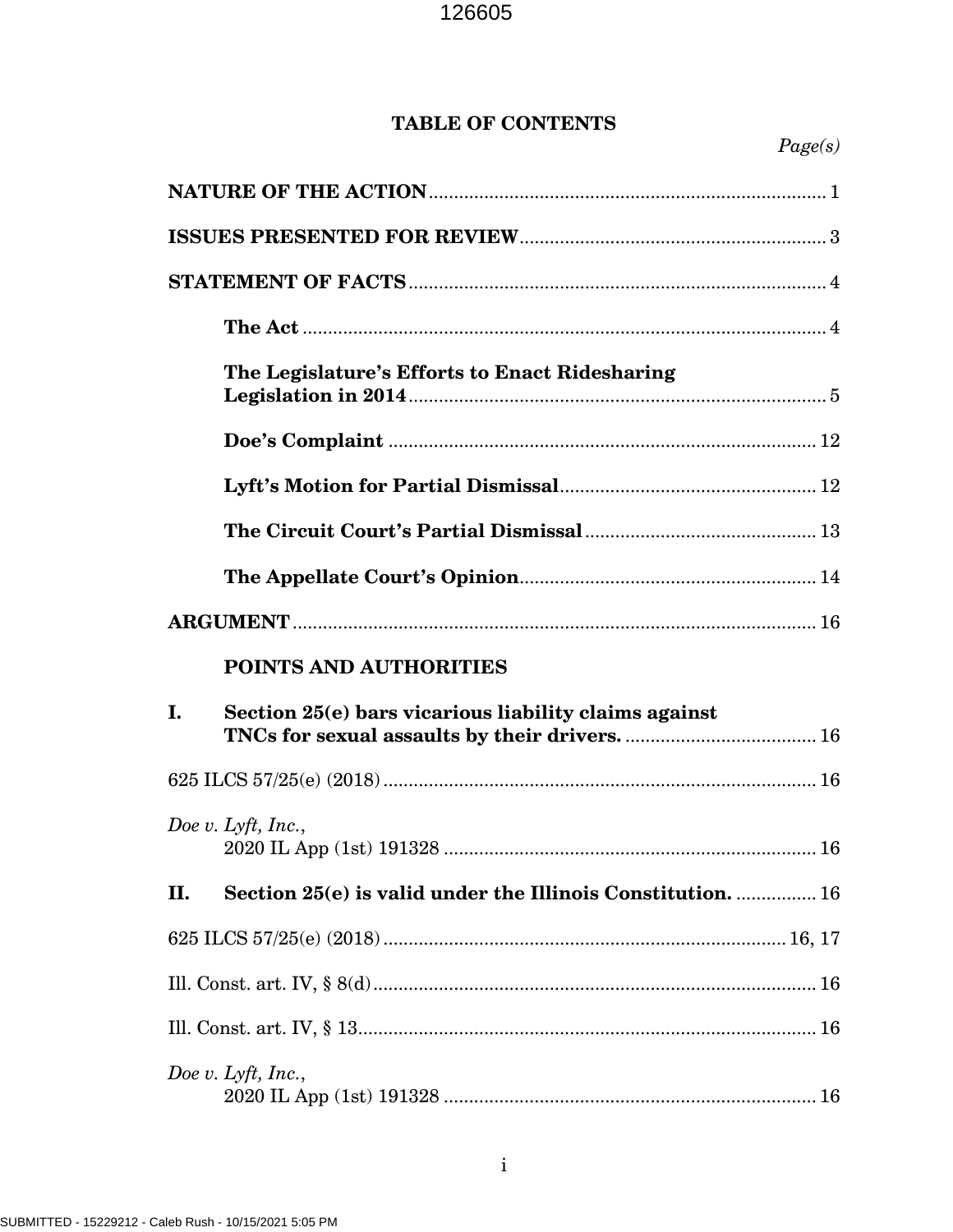| Wilson v. Edward Hosp.,                                                                                                                                                         |
|---------------------------------------------------------------------------------------------------------------------------------------------------------------------------------|
| Piccioli v. Bd. of Trs. of Teachers' Ret. Sys.,                                                                                                                                 |
| Section 25(e) is not unconstitutional special<br>A.                                                                                                                             |
|                                                                                                                                                                                 |
| Doe's special legislation challenge is<br>1.<br>decided under the rational basis test; a<br>stricter standard would be contrary to<br>precedent and the separation of powers 17 |
|                                                                                                                                                                                 |
| Piccioli v. Bd. of Trs. of Teachers' Ret. Sys.,                                                                                                                                 |
| Moline Sch. Dist. No. 40 Bd. of Educ. v. Quinn,                                                                                                                                 |
| Burger v. Lutheran Gen. Hosp.,                                                                                                                                                  |
| Best v. Taylor Mach. Works,                                                                                                                                                     |
| Big Sky Excavating, Inc. v. Ill. Bell Tel. Co.,                                                                                                                                 |
|                                                                                                                                                                                 |
| FCC v. Beach Commc'ns,                                                                                                                                                          |
| Maddux v. Blagojevich,                                                                                                                                                          |
| People v. Rodriguez,                                                                                                                                                            |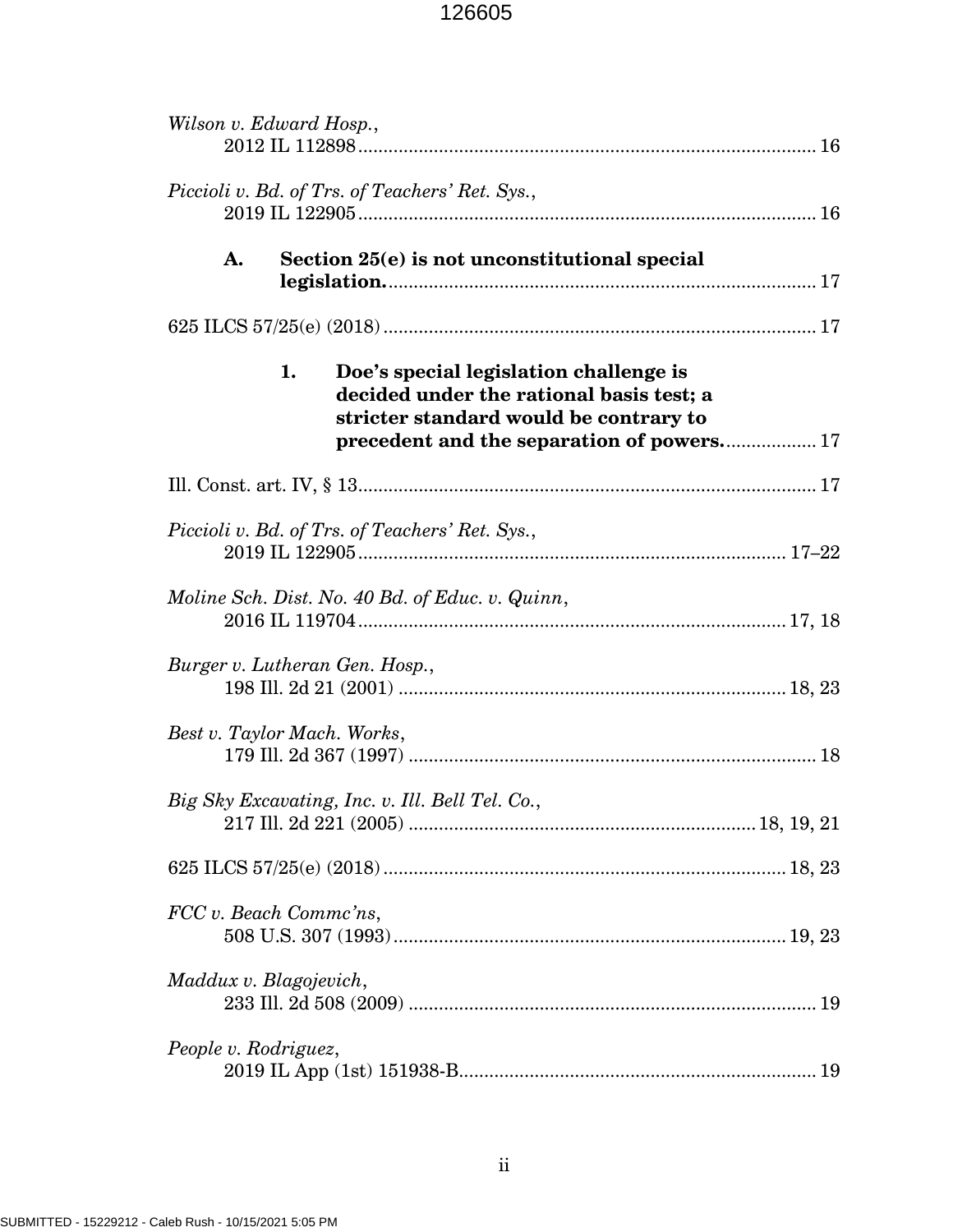| Chi. Nat'l League Ball Club, Inc. v. Thompson, |
|------------------------------------------------|
| People v. Anderson,                            |
| Crusius v. Ill. Gaming Bd. (Crusius I),        |
| Schuman v. Chi. Transit Auth.,                 |
| Dawson Soap Co. v. Chicago,                    |
| Anderson v. Wagner,                            |
| Condon v. Chicago,                             |
| Allen v. Woodfield Chevrolet, Inc.,            |
| Unzicker v. Kraft Food Ingredients Corp.,      |
| In re Jolliff,                                 |
| Best v. Taylor Mach. Works,                    |
| Bridgewater v. Hotz,                           |
| Grasse v. Dealer's Transp. Co.,                |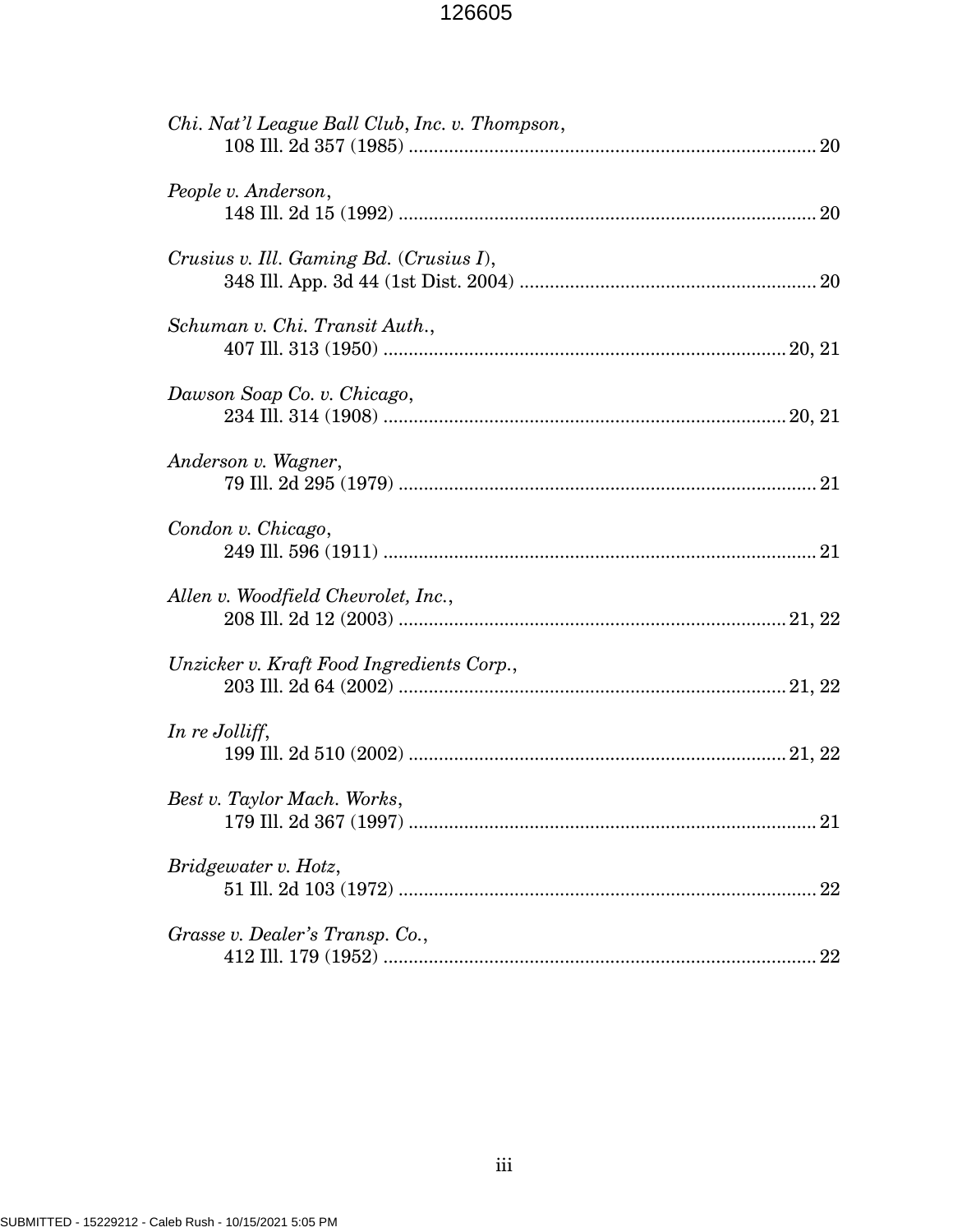| 2.<br>The legislative purposes were to create a<br>new regulatory framework for the<br>ridesharing industry, protect the public, |
|----------------------------------------------------------------------------------------------------------------------------------|
|                                                                                                                                  |
| Doe v. Lyft, Inc.,                                                                                                               |
| Piccioli v. Bd. of Trs. of Teachers' Ret. Sys.,                                                                                  |
| Big Sky Excavating, Inc. v. Ill. Bell Tel. Co.,                                                                                  |
|                                                                                                                                  |
| Moline Sch. Dist. No. 40 Bd. of Educ. v. Quinn,                                                                                  |
| Crusius v. Ill. Gaming Bd. (Crusius II),                                                                                         |
| Scofield v. Bd. of Ed. of Cmty. Consol. Sch. Dist. No. 181,                                                                      |
| Steller v. Miles,                                                                                                                |
| Section 25(e) is rationally related to the<br>3.<br>legitimate legislative purposes, so it is not                                |
|                                                                                                                                  |
| Big Sky Excavating, Inc. v. Ill. Bell Tel. Co.,                                                                                  |
| Ill. Transp. Trade Ass'n v. City of Chi.,                                                                                        |
|                                                                                                                                  |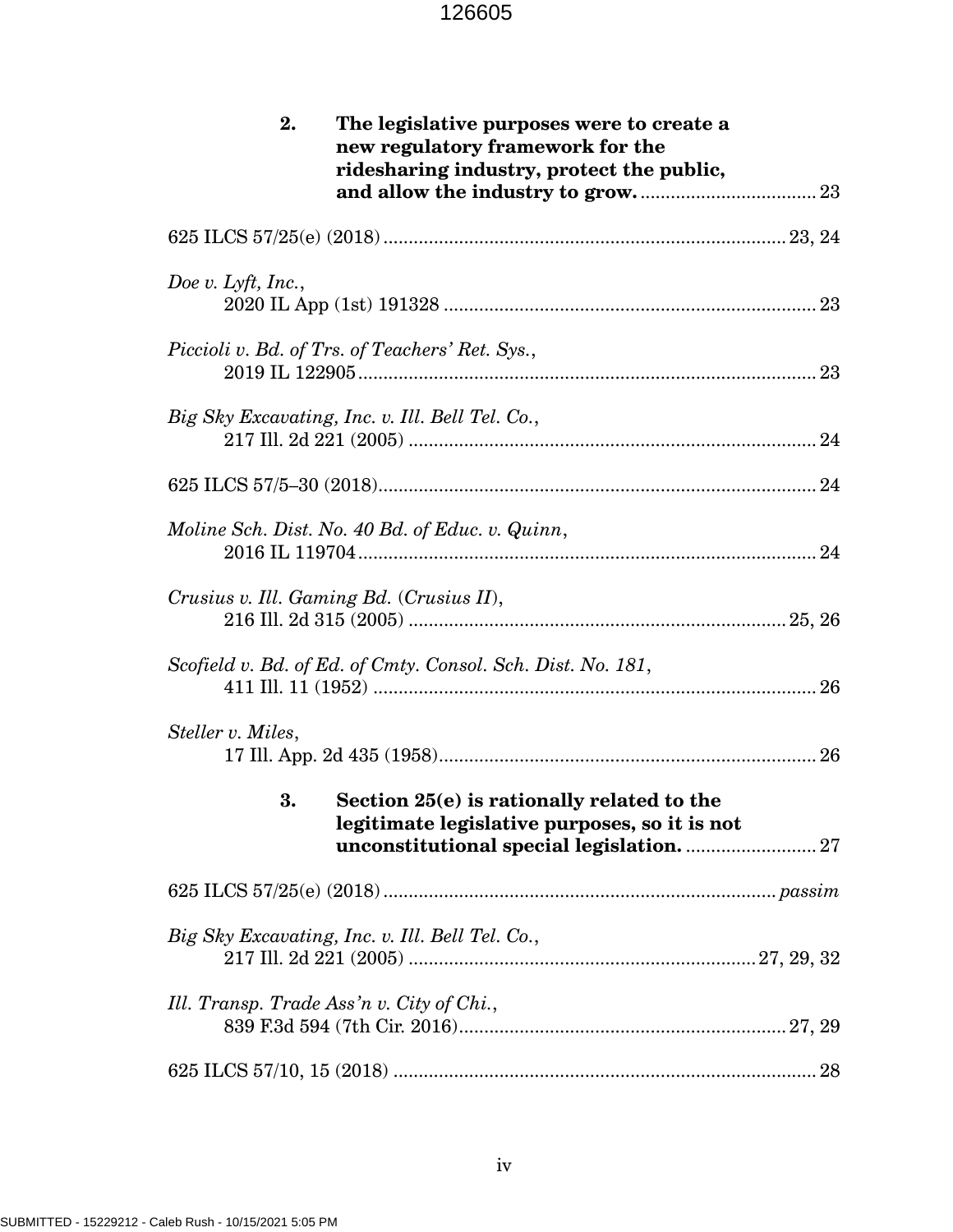| Fireside Chrysler-Plymouth, Mazda, Inc. v. Edgar, |
|---------------------------------------------------|
| Crusius v. Ill. Gaming Bd. (Crusius II),          |
| People v. Rodriguez,                              |
| Chi. Nat'l League Ball Club, Inc. v. Thompson,    |
| Doe v. Lyft, Inc.,                                |
| Moline Sch. Dist. No. 40 Bd. of Educ. v. Quinn,   |
| Newark Cab Ass'n v. City of Newark,               |
| Progressive Credit Union v. City of N.Y.,         |
| Jasper v. Chi. Nat'l League Ball Club,            |
| Browne v. SCR Medical Transportation Services,    |
| Allen v. Woodfield Chevrolet, Inc.,               |
| Best v. Taylor Mach. Works,                       |
| Wright v. Central Du Page Hospital Association,   |
| Grace v. Howlett,                                 |
| Grasse v. Dealer's Transp. Co.,                   |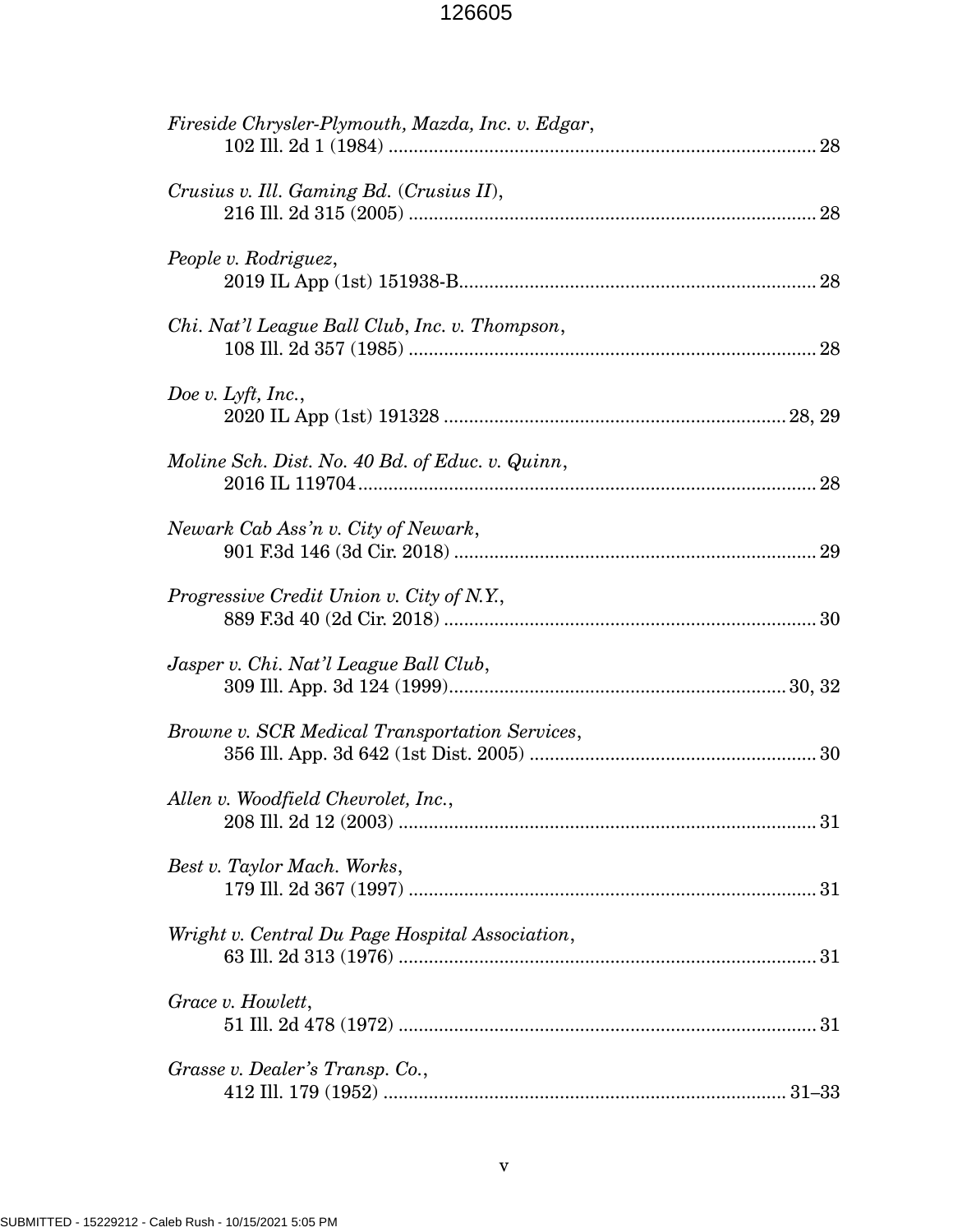| Bilyk v. Chi. Transit Auth.,                                                                                                      |  |  |
|-----------------------------------------------------------------------------------------------------------------------------------|--|--|
| <b>B.</b><br>The enrolled bill doctrine bars Doe's claim that<br>the General Assembly did not properly enact                      |  |  |
|                                                                                                                                   |  |  |
|                                                                                                                                   |  |  |
| Doe v. Lyft, Inc.,                                                                                                                |  |  |
| Friends of the Parks v. Chi. Park Dist.,                                                                                          |  |  |
| People v. Dunigan,                                                                                                                |  |  |
| Geja's Cafe v. Metro. Pier & Exposition Auth.,                                                                                    |  |  |
| 6 Record of Proceedings, Sixth Illinois Constitutional Convention,<br>https://babel.hathitrust.org/cgi/pt?id=uiug.30112071753062& |  |  |
| Giebelhausen v. Daley,                                                                                                            |  |  |
| Kluk v. Lang,                                                                                                                     |  |  |
| Baker v. Carr,                                                                                                                    |  |  |
| Cent. Austin Neighborhood Ass'n v. City of Chi.,                                                                                  |  |  |
| People v. Leddy,                                                                                                                  |  |  |
| D&W Auto Supply v. Dep't of Revenue,                                                                                              |  |  |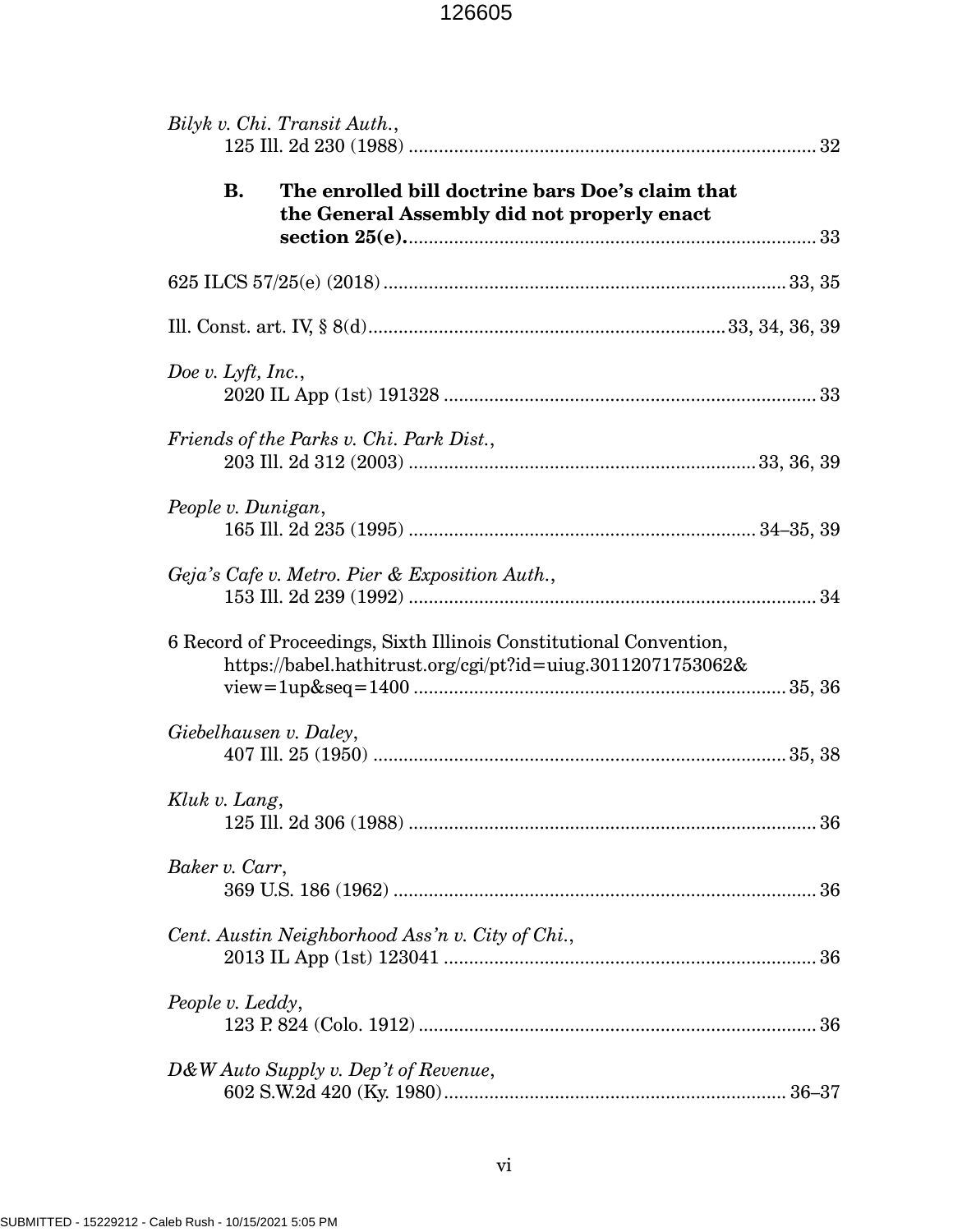| Ridgely v. Baltimore,                                                                   |
|-----------------------------------------------------------------------------------------|
| State v. Adams,                                                                         |
| State ex rel. Loseke v. Fricke,                                                         |
| Baines v. N.H. Senate President,                                                        |
| State ex rel. Sorlie v. Steen,                                                          |
| Consumer Party of Pa. v. Commonwealth,                                                  |
| Barnsdall Ref. Corp. v. Welsh,                                                          |
| Ass'n of Tex. Prof'l Educators v. Kirby,                                                |
| Brown v. Morris,                                                                        |
|                                                                                         |
| Hernandez v. Frohmiller,<br>204 P.2d 854 (Ariz. 1949)<br>37                             |
| Ingersoll v. Rollins Broad. of Del., Inc.,                                              |
| Collins v. State,                                                                       |
| Weeks v. Smith,                                                                         |
| Lander Cnty. v. State,<br>2021 Nev. Dist. LEXIS 41 (Nev. Dist. Ct., 1st Jud. Dist. Jan. |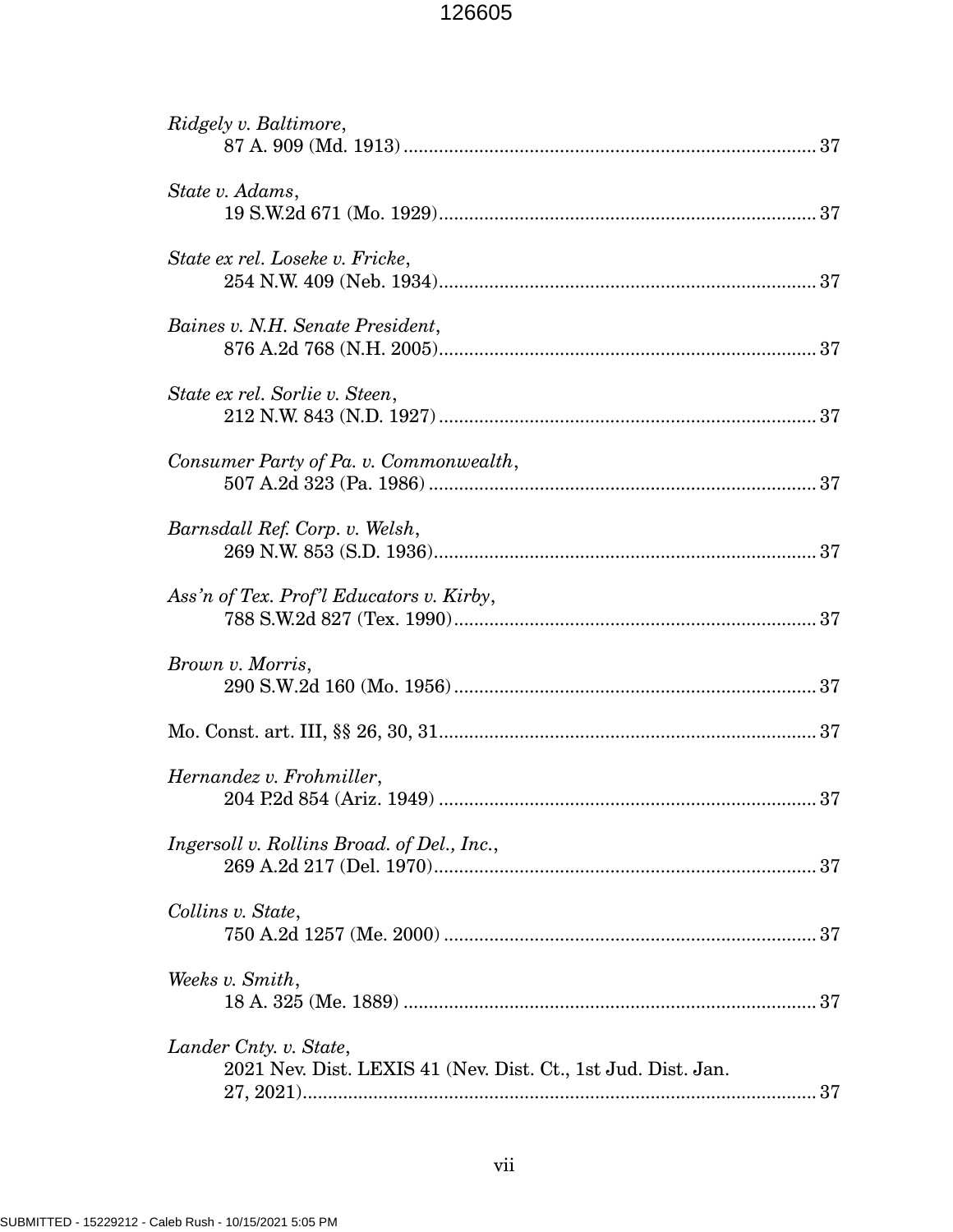| State ex rel. Sutherland v. Nye,          |  |
|-------------------------------------------|--|
|                                           |  |
| Med. Soc'y of S.C. v. Med. Univ. of S.C., |  |
|                                           |  |
| Wash. State Grange v. Locke,              |  |
|                                           |  |
| United States v. Munoz-Flores,            |  |
|                                           |  |
| Marshall Field & Co. v. Clark,            |  |
|                                           |  |
|                                           |  |
| <b>CERTIFICATE OF COMPLIANCE</b>          |  |

# **CERTIFICATE OF FILING AND SERVICE**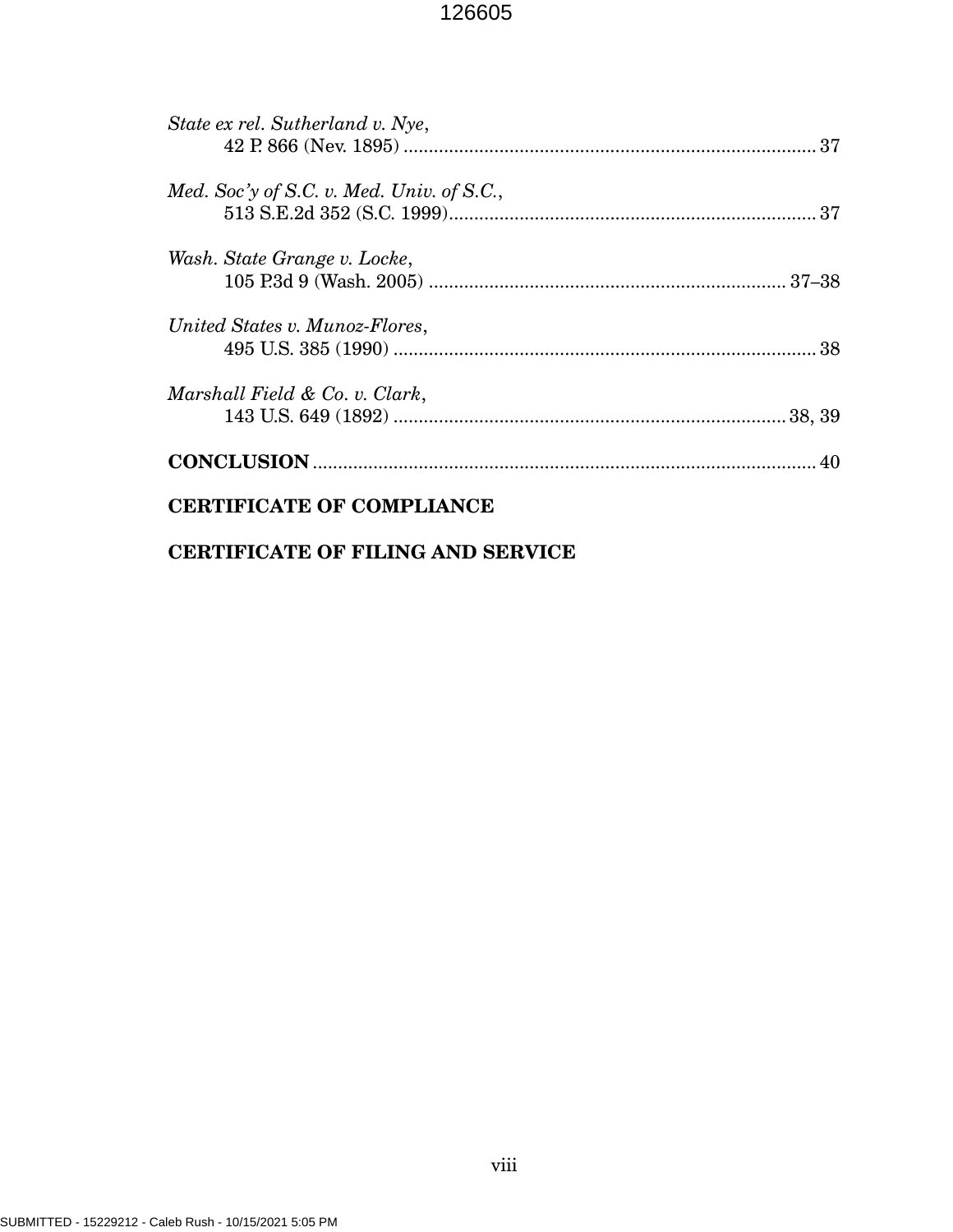#### **NATURE OF THE ACTION**

This appeal concerns the meaning and constitutionality of section 25(e) of the Transportation Network Providers Act ("Act"), 625 ILCS 57/1 *et seq.* (2018), which states that transportation network companies ("TNCs," also called ridesharing companies) are not common carriers, 625 ILCS 57/25(e) (2018).

In a complaint for damages filed in the circuit court, Doe alleged that Defendant Angelo McCoy sexually assaulted her while working as a driver for Defendant-Appellee Lyft, Inc., a TNC. She alleged that Lyft is directly liable for negligence and fraud, and vicariously liable for McCoy's intentional torts. She also alleged that Defendant Sterling Infosystems, Inc., contracted with Lyft to perform driver background checks but failed to adequately perform those checks.

Lyft moved to dismiss Doe's vicarious liability claims, asserting that it was not responsible for McCoy's acts outside the scope of their agency or employment relationship. The circuit court granted the motion and certified the following questions for interlocutory review pursuant to Illinois Supreme Court Rule 308: whether section 25(e) precludes TNCs from being held to a higher duty such that they could be vicariously liable for a sexual assault by an agent or employee; and, if so, whether section  $25(e)$  is constitutional.<sup>1</sup> The appellate court answered yes to both questions, affirming the circuit court.

<sup>&</sup>lt;sup>1</sup> The questions are set out in full on pages  $13-14$  of this brief.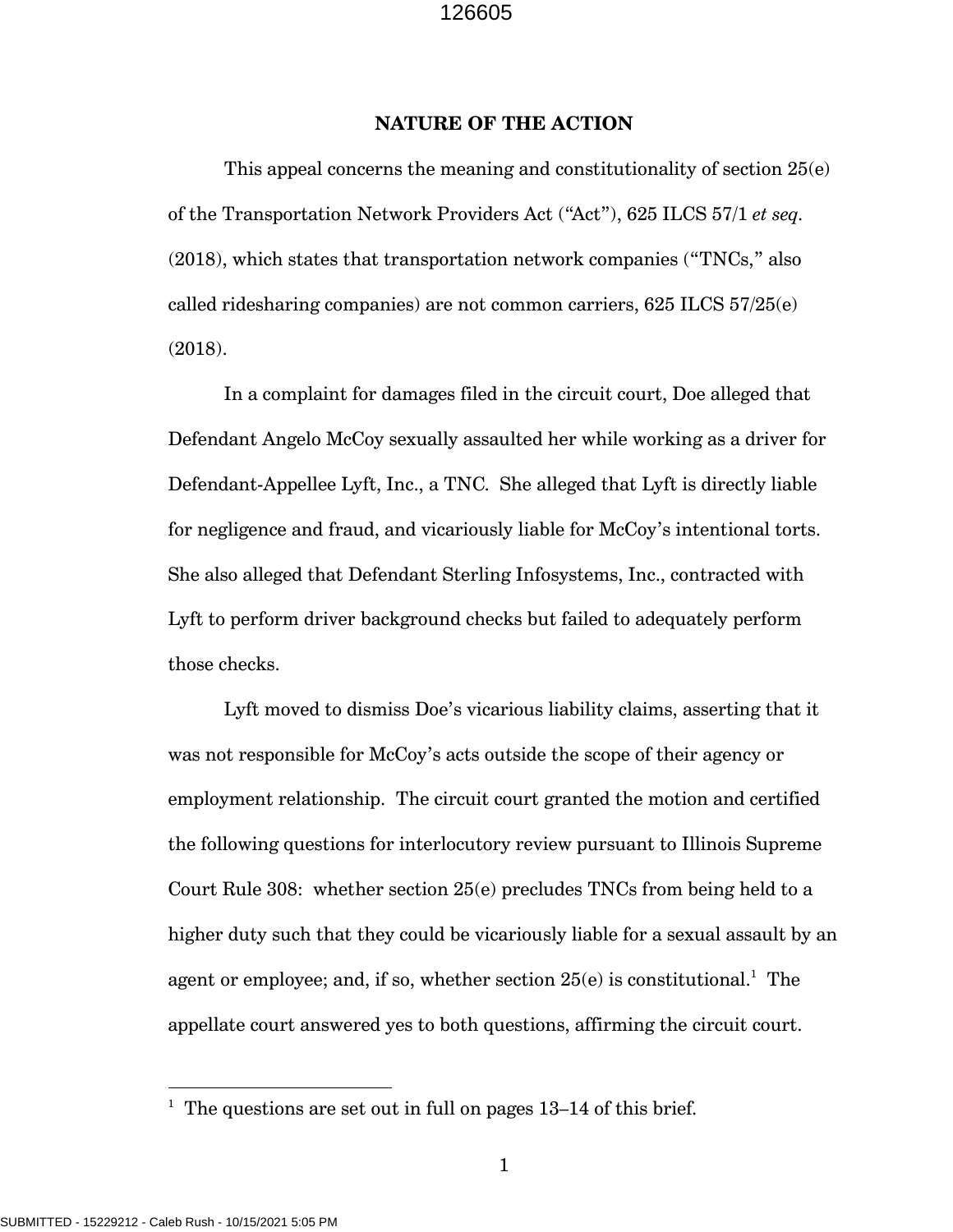This Court allowed Doe's petition for leave to appeal, and then allowed the Attorney General's motion for leave to intervene to defend the constitutionality of section 25(e).

The issues presented are on the pleadings.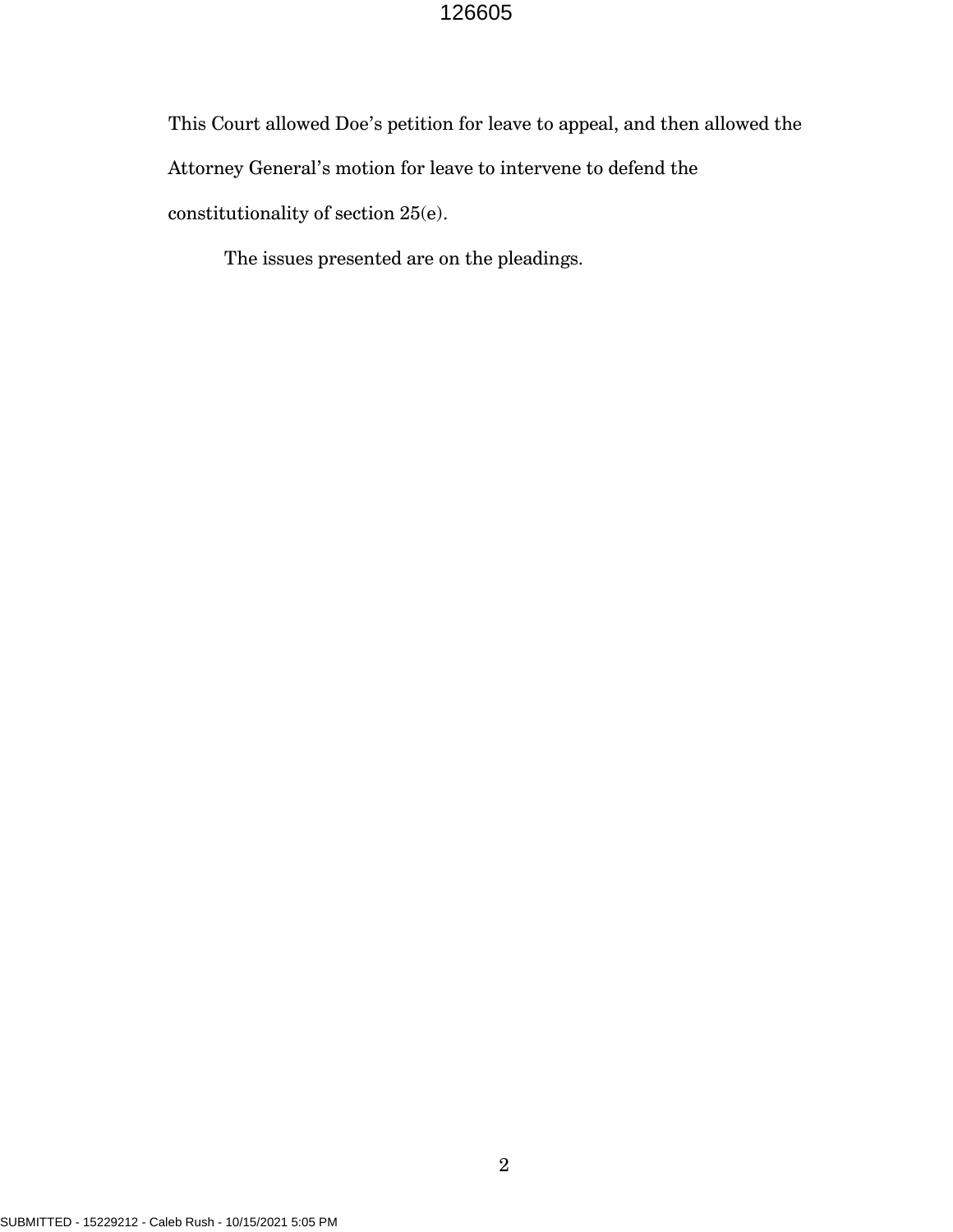## **ISSUES PRESENTED FOR REVIEW**

1. Whether section 25(e) of the Act precludes TNCs from otherwise being subject to the highest duty of care under the common law, like a common carrier's elevated duty to its passengers.

2. Whether section 25(e) should be upheld as a valid exercise of the General Assembly's legislative powers because:

a. It does not violate the constitutional prohibition on special legislation; and

b. Doe's contention that the Act was enacted in violation of the three readings rule is barred by the enrolled bill doctrine.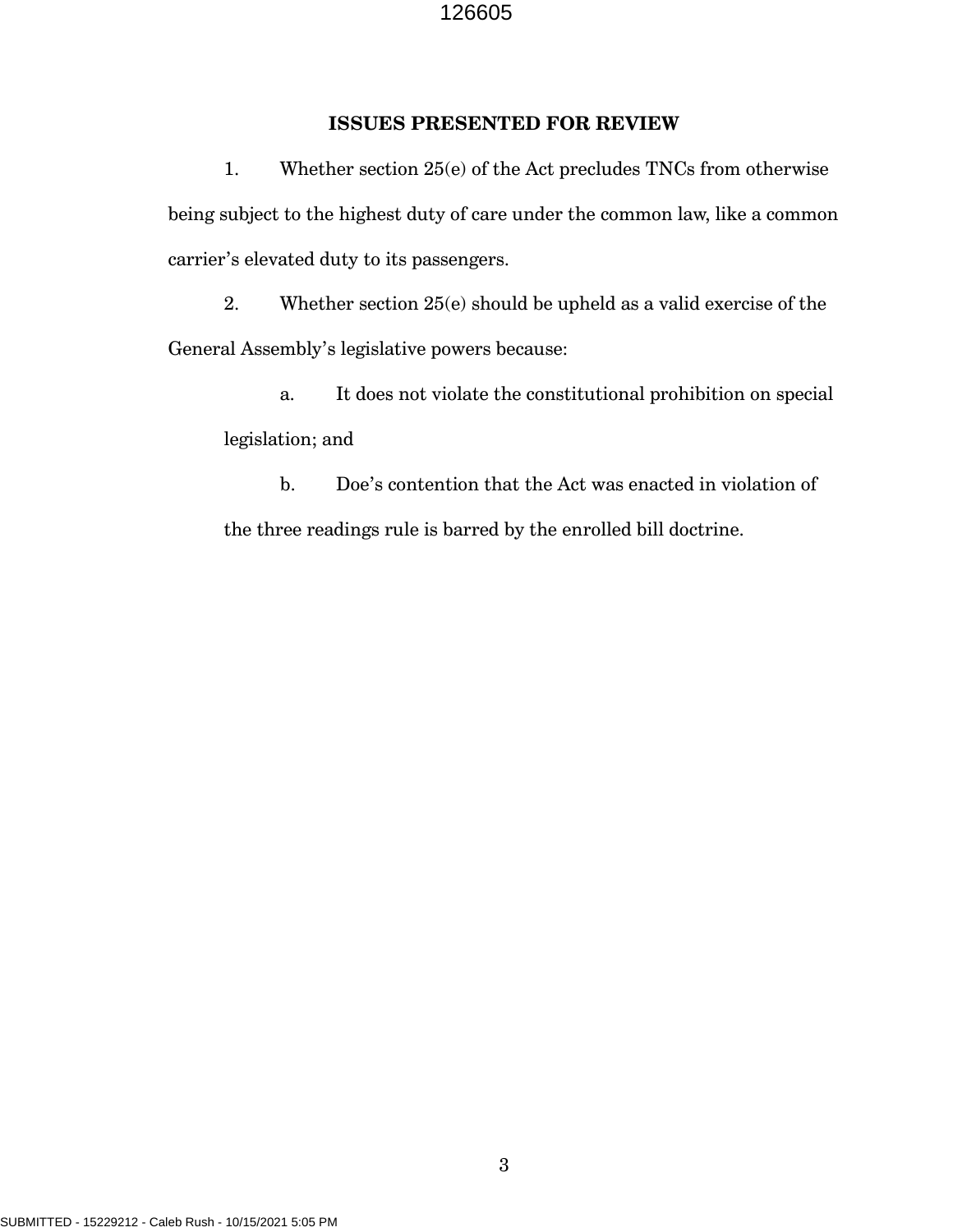#### **STATEMENT OF FACTS**

#### **The Act**

The Act, enacted in 2015, creates a regulatory framework for ridesharing companies. *See* 625 ILCS 57/1 *et seq.* (2018).<sup>2</sup> It defines a TNC as an entity "that uses a digital network or software application service to connect passengers" to transportation services provided by the TNC's drivers. 625 ILCS 57/5 (2018). The Act also states that a TNC "is not a taxicab association or a for-hire vehicle owner," and "TNC service is not a taxicab, forhire vehicle, or street hail service." *Id.* Moreover, section 25(e) of the Act expressly provides that TNCs are not common carriers as follows:

> TNCs or TNC drivers are not common carriers, contract carriers or motor carriers, as defined by applicable State law, nor do they provide taxicab or for-hire vehicle service.

625 ILCS 57/25(e) (2018).

The Act imposes various requirements on TNCs, including minimum insurance coverage amounts, 625 ILCS 57/10 (2018); driver background checks, 625 ILCS 57/15 (2018); "a policy of non-discrimination on the basis of destination, race, color," and other enumerated categories, 625 ILCS 57/20 (2018); "a zero tolerance policy on the use of drugs or alcohol" by TNC drivers,

 $^2$  Although the Act was repealed on June 1, 2020, 625 ILCS 57/34 (2015), on reenactment, the legislation stated that it should be deemed to be in continuous effect since June 1, 2015, 625 ILCS 57/33 (eff. April 2, 2021).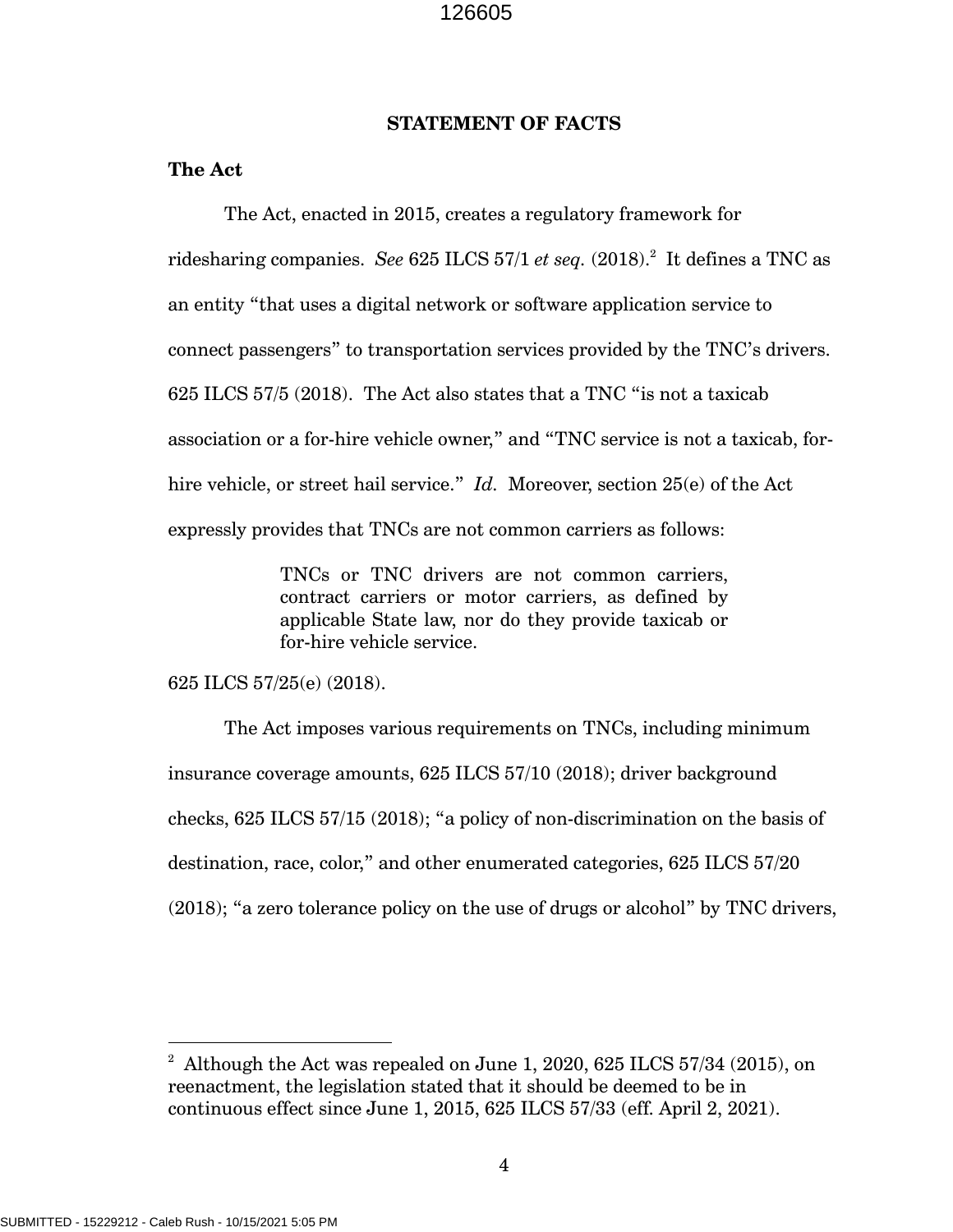$625$  ILCS  $57/25$ (a) (2018); and disclosure of fare and driver information,  $625$ ILCS 57/30 (2018).

#### **The Legislature's Efforts to Enact Ridesharing Legislation in 2014**

The Act was the culmination of a process that started a year earlier with House Bill 4075. See SR85-110.<sup>3</sup> H.B. 4075 was similar to the Act: it required insurance, SR90–92, SR103, SR105; driver background checks, SR103; and disclosure of fares, SR106. And it imposed additional requirements, such as requiring certain drivers who provide rideshare services more than 18 hours per week to obtain a chauffeur license (like a taxicab driver). SR102–03; *see also* LA74; Chi. Mun. Code, §§ 9-112-010, 9-112-020. H.B. 4075 did not address TNCs' status as common carriers. *See* SR85–110. (H.B. 4075 also had a trailer bill, H.B. 5331, that modified the 18-hour-per-week threshold, among other things. SR128–40; LA177–79.)

The House Business Occupational Licenses Committee held at least two hearings regarding H.B. 4075. LA63–79 (March 6, 2014 hearing), LA106–10 (April 9, 2014 hearing). At the first hearing, H.B. 4075's sponsor, Representative Michael Zalewski, explained that ridesharing companies were

SUBMITTED - 15229212 - Caleb Rush - 10/15/2021 5:05 PM

<sup>&</sup>lt;sup>3</sup> The record on appeal consists of the supporting record to Doe's Rule 308 application, cited as "SR $\qquad$ "; the appellate court record; the appendix to Doe's petition for leave to appeal; the supplementary appendix to Lyft's answer to Doe's petition for leave to appeal, cited as "LA \_\_\_"; and the appendices to the briefs filed in this Court. The briefs filed in this Court by Doe; amici Chicago Alliance Against Sexual Exploitation, the Transportation Alliance, and the National Limousine Association; and Lyft are cited as "Doe Br. ...," "CAASE" Br. ," and "Lyft Br. ," respectively.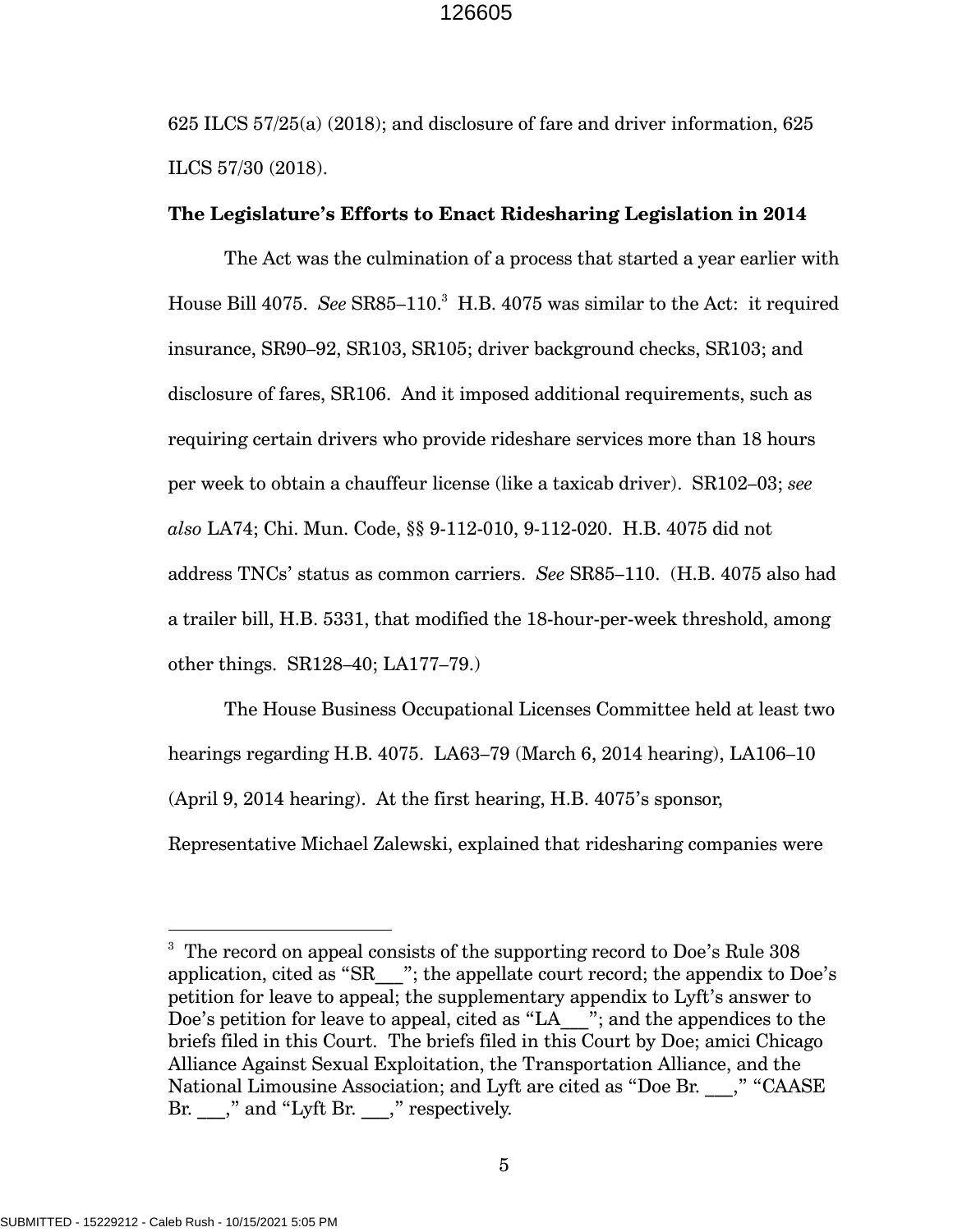an emerging industry, and it was unclear whether they were subject to any regulation at all. LA64, LA70, LA76. The bill's goal was to "create a new set of regulations designed to properly regulate these companies, while at the same time allowing their growth to expand and allowing the consumer to make use of them, because obviously they're popular, and we want to see them grow in Illinois and be successful." LA64. Representative Zalewski outlined the bill's provisions, including requiring chauffeur licenses for some rideshare drivers: "[W]e're requiring a different kind of driver's license because these people are going to be carrying passengers, and it's important for the state to know, if you're put in a position of being a common carrier, you need to have a different standard of proof than just a regular driver." LA73; *see also* LA64. Representative Elgie Sims, Jr., asked whether ridesharing companies were common carriers. LA75–76. Representative Zalewski answered, "They both are passenger vehicles for hire." LA76. A Lyft representative stated its view that they are not common carriers. *Id.*

Another Lyft representative explained its view that ridesharing companies should not be regulated as strictly as taxicabs:

> [T]raditionally, taxis are allowed to do street hails. . . . [T]here's a certain amount of anonymity in the interaction. [Y]ou need a lot of regulatory restrictions in order to ensure safety.

> This [ridesharing] is a whole new playing field .... Because you have an online application, we know exactly who is picking up whom at all times . . . . We're able to do background checks . . . . [I]n eliminating that anonymity, we are able to create higher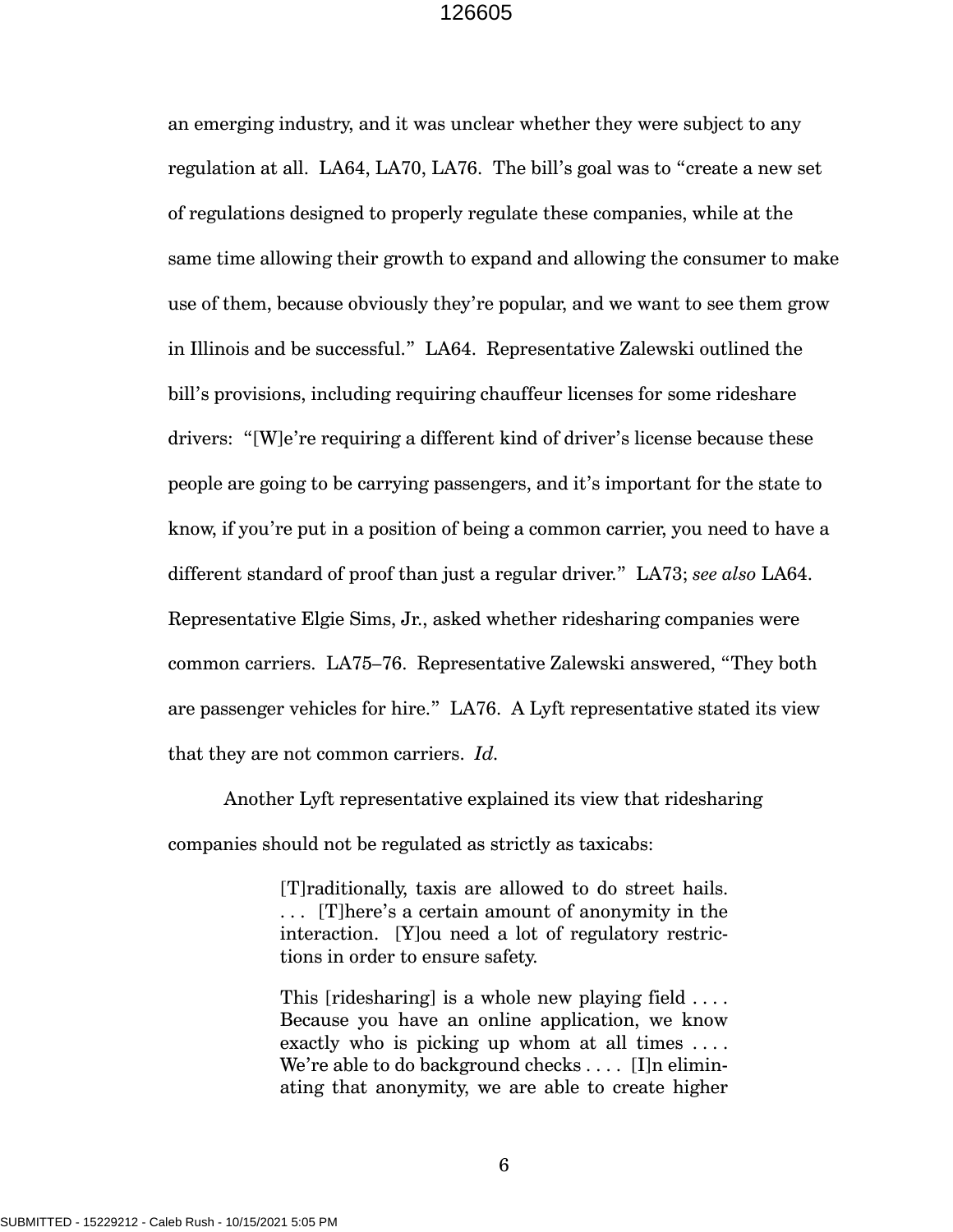safeguards. It necessitates a new set of regulations in order to allow it to thrive.

This type of business only works if a lot of people do it . . . . These types of regulations in [H.B. 4075] are made for professional drivers who do this . . . all the time . . . . If we were to impose these types of requirements on regular individuals, you wouldn't see people opting in.

LA71. Lyft and Uber Technologies, Inc. (also a ridesharing company) opposed H.B. 4075. LA65–66, LA107–09. The Illinois Trade Transportation Association (taxicab medallion owners), Illinois Trial Lawyers' Association, Illinois Insurance Association, and Property Casualty Insurers Association of America supported the bill. LA66–67, LA107–08, LA110; *see also* SR115–16; *cf.* LA67. At the conclusion of the April 2014 hearing, the Committee voted 9–2 to approve H.B. 4075. LA110.

The next day, the Illinois House gave H.B. 4075 its third reading, debated the measure, and voted on it. SR112–25. Representative Zalewski stated, "We are simply looking to install commonsense regulations." SR112. He said that he had negotiated extensively with rideshare companies, but they remained opposed to the bill. SR112, SR120–21; *see also* LA107–09. Several representatives expressed concern that the bill would stifle a new industry with excessive regulation. SR114–15, SR118, SR121–22. Representative Ron Sandack stated:

> This is a new technology, a new industry, a new venture that's actually providing efficacy, good results, and we in Illinois have a tendency to squelch entrepreneurship and innovation. We have an unmistakable history of trying to overregulate when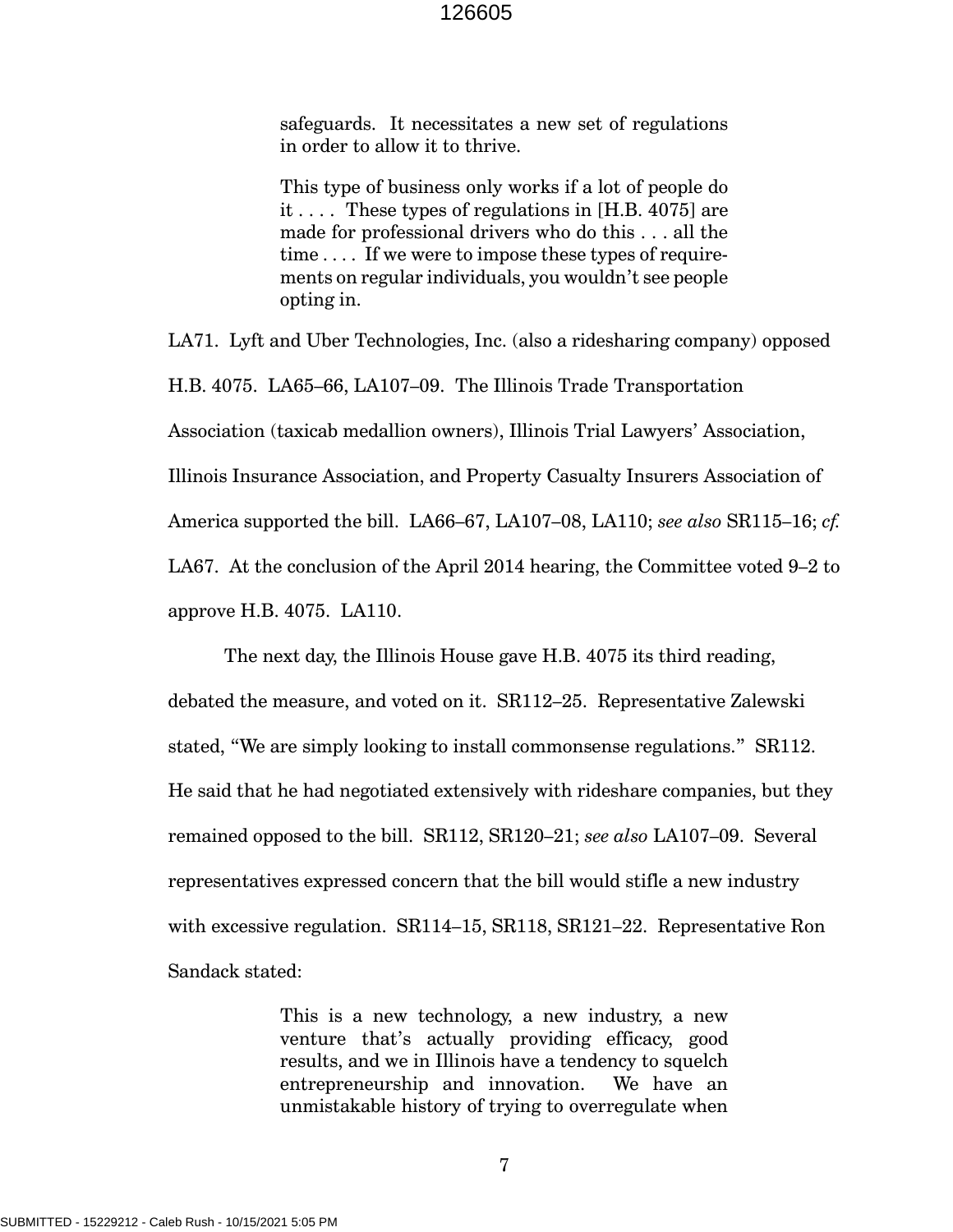something new is on the market that offers consumers value.

SR114. Representative Tom Morrison opposed the bill because "[w]e want to encourage technology in benefiting consumers." SR118. Representative Monique Davis also opposed the bill, stating that "this new industry emerged" because people "couldn't count on cabs or tax service . . . . I'm a person from the city. I can't get a cab at 107th Street, you know." SR121.

Other representatives spoke in favor of the bill as a consumer protection measure. Representative Jim Durkin supported the bill: "[C]ommon carriers . . . such as cabbies . . . have been traditionally held to a higher standard of care . . . . I think the person who's going to be behind that wheel needs to be insured . . . [and] they need to be subject to the same type of background checks that cabs do right now . . . whether it's a cab or if it's somebody with Uber." SR123. The House passed H.B.  $4075$  by a vote of 80 to 26. SR125.<sup>4</sup>

Debate in the Senate likewise included supporters praising H.B. 4075 for protecting consumers, *e.g.*, LA156–61, LA175, and opponents voicing concern about excessive regulation, *e.g.*, LA162–63. For example, Senator Matt Murphy considered some of the requirements to be unnecessary and excessively costly, and the safety concerns "overstated": "[W]hen you check on

<sup>&</sup>lt;sup>4</sup> The roll call is not in the record but is in State of Ill. House Journal, 98th Gen. Assembly, 119th Legislative Day (April 10, 2014), p. 74, https://www.ilga.gov/house/journals/98/2014/HJ098119R.pdf. The Court may take judicial notice of this publicly available information on a government website. *See People v. Johnson*, 2021 IL 125738, ¶ 54.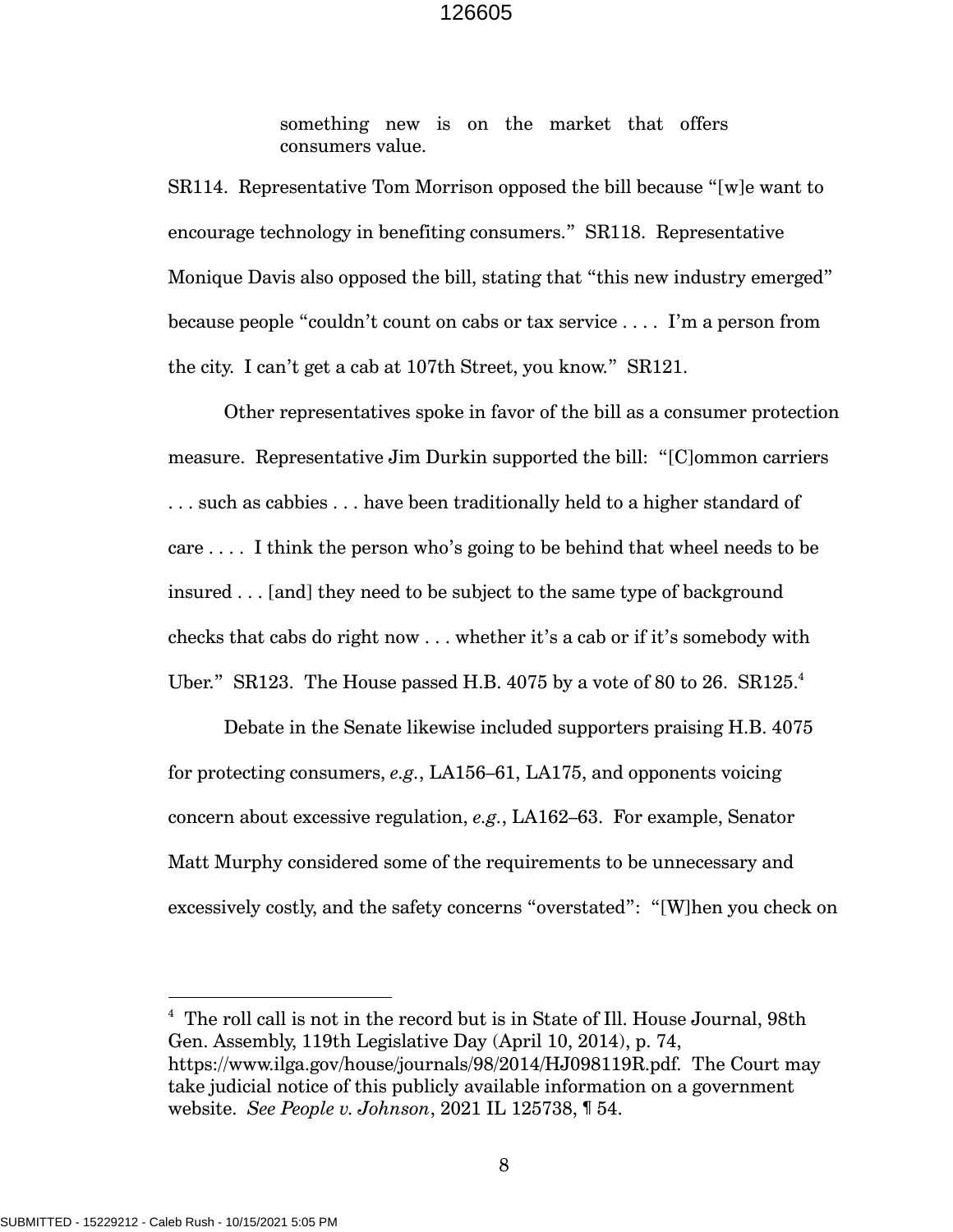UberX, you get a picture of the driver; you have their name; and when your ride gets dropped off, you get an email confirming that. . . . [Y]ou don't get that level of coverage from any cabbie." LA162–63. Senate Minority Leader Christine Radogno said: "[W]e're dealing with a delicate balance here between regulation and allowing this entrepreneurial enterprise to flourish." LA164. The Senate passed H.B. 4075 with a vote of 46 to 8 (and 2 voting present).  $LA175.<sup>5</sup>$ 

In August 2014, Governor Quinn vetoed H.B. 4075. SR142–43. In his veto message, the Governor stated that "it would be premature — and perhaps counterproductive — to enact a rigid statewide regulatory model at this time," in part because of "how new the technology is." SR142. He continued: "To rush into a whole new statewide regulatory network before the need for one is clear would not only stifle innovation, it would be a disservice to consumers." SR143. After the Governor's veto, Representative Zalewski continued to negotiate with Uber about legislative terms. LA221.

Also in 2014, the General Assembly took up Senate Bill 2774, which originally addressed the regulation of tax return preparers. SR145–47, SR161. Between January and May 2014, that bill was read three times in the Senate, passed by the Senate, and read twice in the House. SR163–64. Then in December 2014, Representative Zalewski submitted the Act's text to the

<sup>&</sup>lt;sup>5</sup> The roll call is not in the record but is in State of Ill. Senate Journal, 98th Gen. Assembly, 122nd Legislative Day (May 15, 2014), p. 49, https://www.ilga.gov/senate/journals/98/2014/SJ098122R.pdf.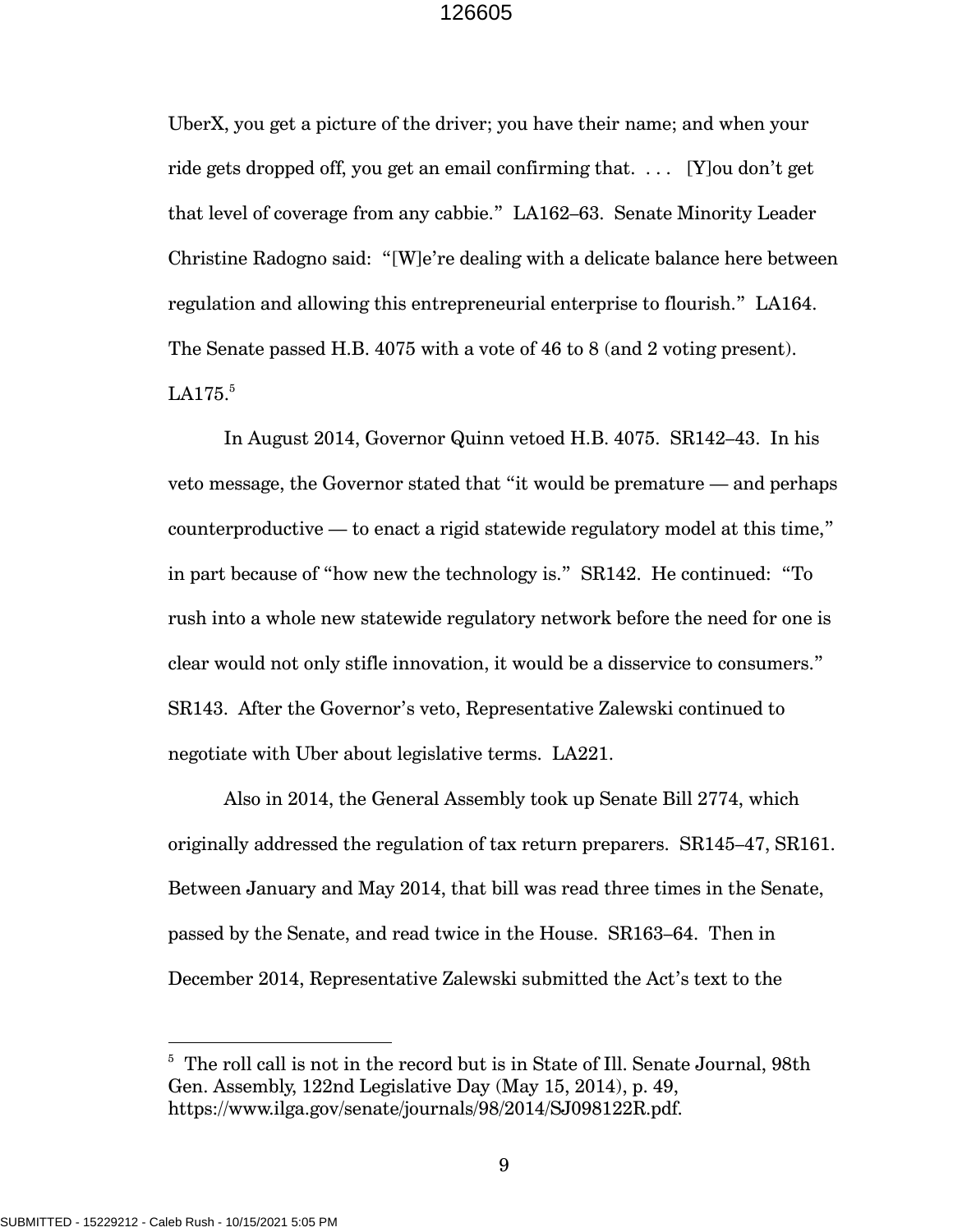Business Occupational Licensing Committee as an amendment to S.B. 2774, replacing S.B. 2774's prior text. SR164, LA214. Representatives on the Committee considered the bill to be a continuation of the attempt to enact H.B. 4075. LA217–18. Representative Zalewski said, "What I do think . . . is that we need to get something on the books. I mean, look how long it took. . . . I filed the bill in February, and we're here December 3rd." LA222. Some representatives expressed concerns that the new bill protected the public less than H.B. 4075 did. LA217–18, LA223–24. Addressing concerns about the new bill's reduced insurance requirements, Representative Zalewski asked, "[W]hy is doing nothing better than taking what some would consider to be half a loaf?" LA222. After debate, and on the last day of the legislative session, the Committee voted in favor of the amendment. LA223–24.

The same day, the House amended S.B. 2774 with the Act's text, and read and debated the bill. SR149–59, SR162, SR164–65, SR189–207. Representative Zalewski continued as the sponsor. SR161, SR189. He stated: "Senate Bill 2774 represents our attempts to impose a commercial ridesharing Act on Illinois.  $\dots$  It's a lighter version of what we passed in the spring  $\dots$ . We're doing this because we agreed to do it in the 98th General Assembly. And it's important to protect our constituent's [*sic*] safety and get something on the books as soon as possible." SR189–90. He added, "My feeling is that if we have agreement we should pass a Bill and not risk having this regulatory vacuum in the State of Illinois." SR198; *see also* LA216, LA222–23.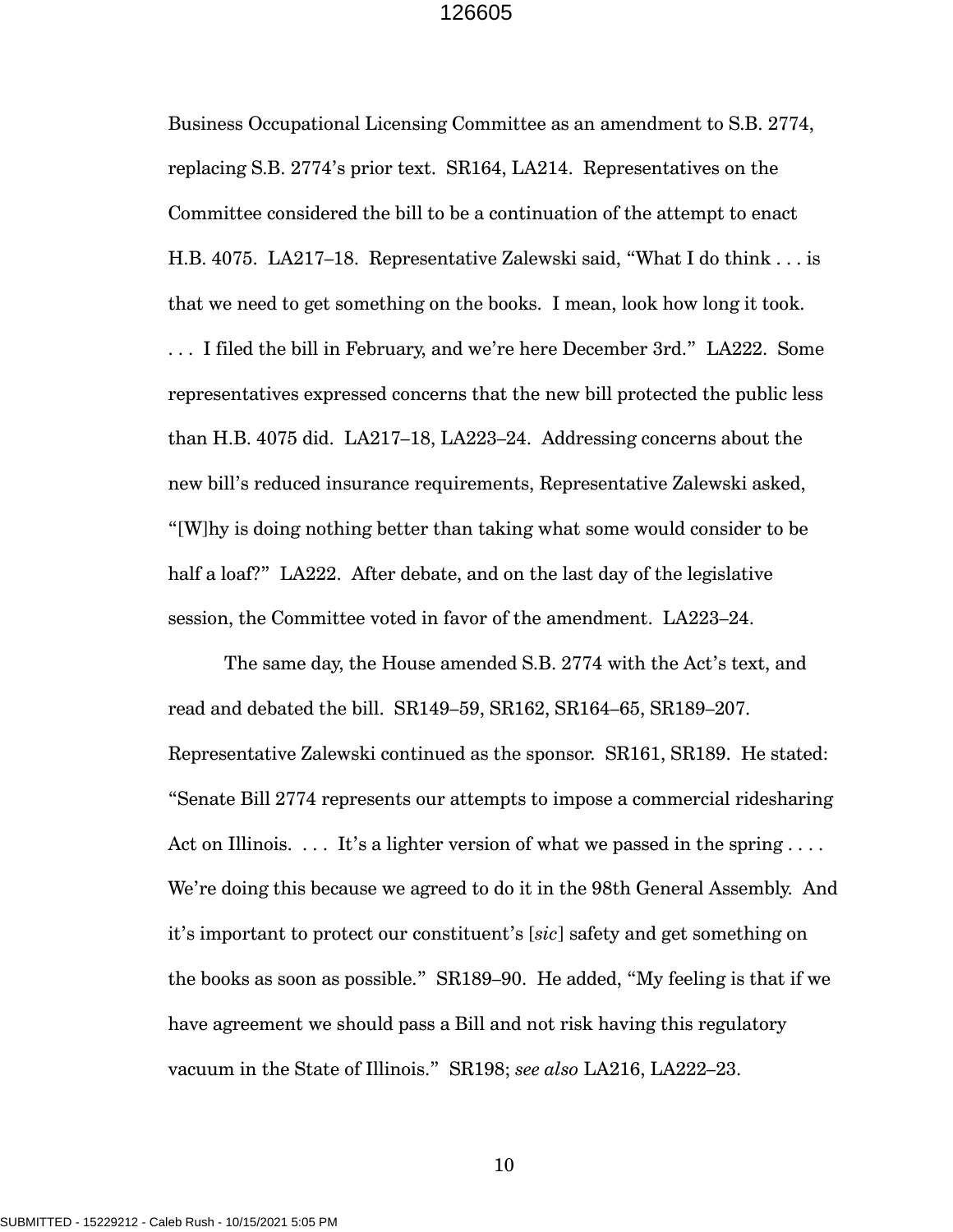Representative Zalewski described the bill as the product of negotiations with Uber. SR189. He said he received a text message during the debate indicating that Lyft was "okay" with the bill, later adding, "I'm told Sidecar [another ridesharing company] and Lyft are neutral on the Bill." SR198, SR206. And he stated that bankers and insurance companies had concerns about the bill or opposed it. SR191–92, SR206; *see also* LA215. Throughout the debate, representatives referred to the new bill as part of an ongoing effort to enact ridesharing legislation. SR190–91, SR193, SR195, SR197, SR206.

Representative David Harris spoke in opposition to the bill: "House Bill 4075 did a better job of protecting consumers than this Bill does. It introduced sensible and reasonable regulations that, I think, this Bill is weak on." SR197. He also noted his disagreement with a *Chicago Tribune* editorial that had criticized H.B. 4075 for not sufficiently "promot[ing] innovation," and had praised Governor Quinn's veto. SR196–97. Speaking in support of S.B. 2774, Representative Lou Lang stated: "I certainly preferred the original Bill, but this is a place of compromise." SR206. The debate also included discussion regarding insurance coverage and driver background checks, among other issues. SR199–206.

The House voted 105–7 to pass S.B. 2774. SR165, SR206–07; LA246. The Senate then voted 52–2 to concur in the House's amendment of S.B. 2774, and sent the bill to Governor Quinn, who signed it in January 2015. SR165, SR209–11; LA248.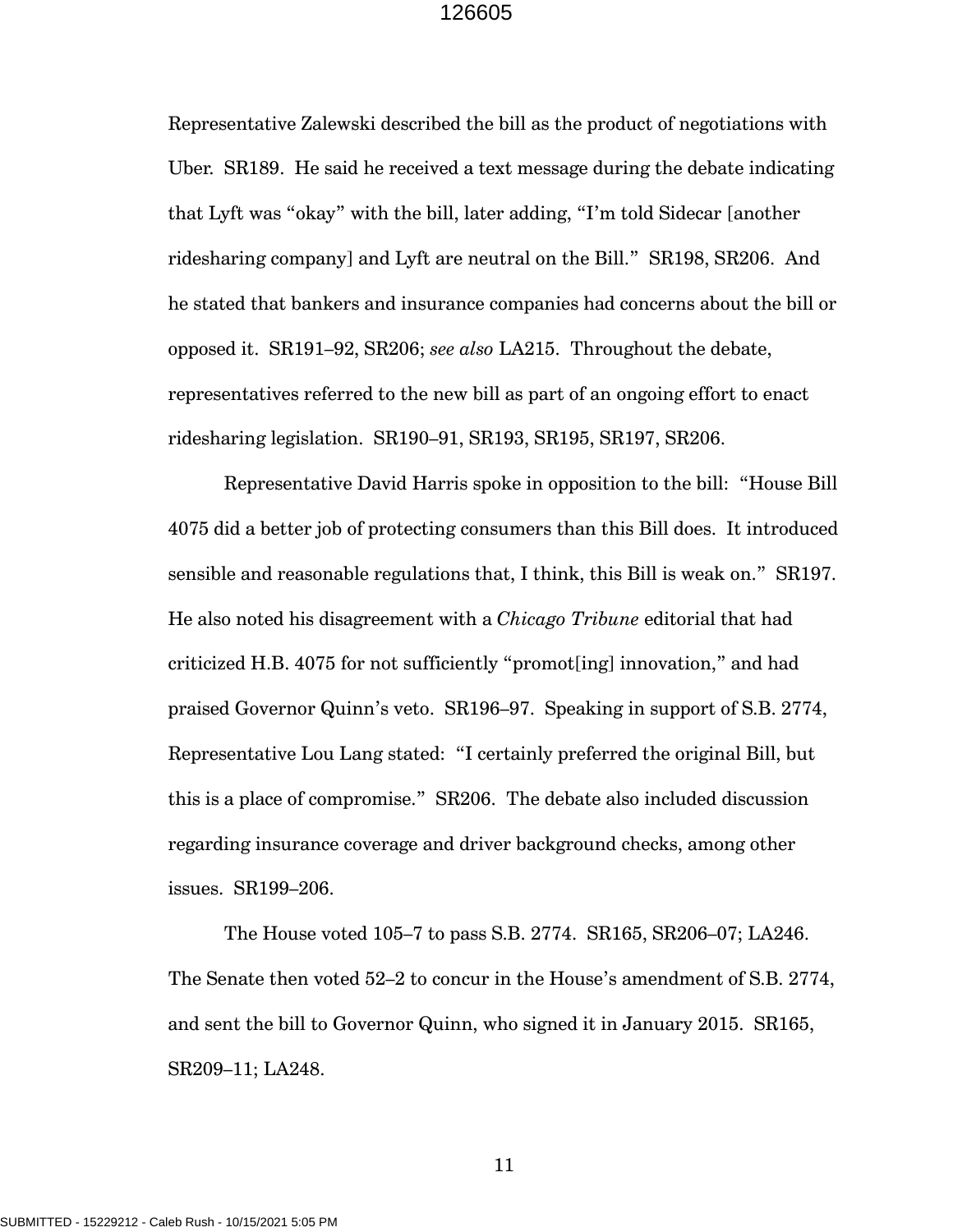## **Doe's Complaint**

In 2018, Doe filed a complaint in the circuit court against McCoy, Lyft, and Sterling, alleging that McCoy sexually assaulted her while he was working as a driver for Lyft and she was his passenger. SR1–2. She alleged that Lyft was directly liable for negligence, negligent hiring, negligent supervision, negligent retention, and fraud; and vicariously liable for assault and battery and false imprisonment.  $SR17-21$ <sup>6</sup> She alleged that McCoy was liable for assault and battery and false imprisonment. SR26–27. And she alleged that Sterling, as Lyft's background check contractor, was liable for negligence for failing to conduct an adequate background check of McCoy. SR27–28.

## **Lyft's Motion for Partial Dismissal**

Lyft moved to dismiss Doe's vicarious liability claims. SR30. It argued that a principal or employer is not vicariously liable for an agent or employee's conduct, including sexual assault, that is outside the scope of the agency or employment. SR31–35. And in further briefing, Lyft argued that section 25(e) prohibits it from being held, like common carriers, to a higher standard of liability for agents' or employees' conduct; that Illinois precedent does not

 $6$  Doe also alleged the same claims against Defendant Lyft Illinois, Inc. SR21–25. The circuit court granted Lyft's motion to dismiss these claims on the ground that Lyft Illinois is an assumed corporate name used by Lyft, Inc., and not a separate entity. SR269–70; SR274; *see also* SR35–36. The separate claims against Lyft Illinois, Inc., and their dismissal, are not material to the issues in this appeal.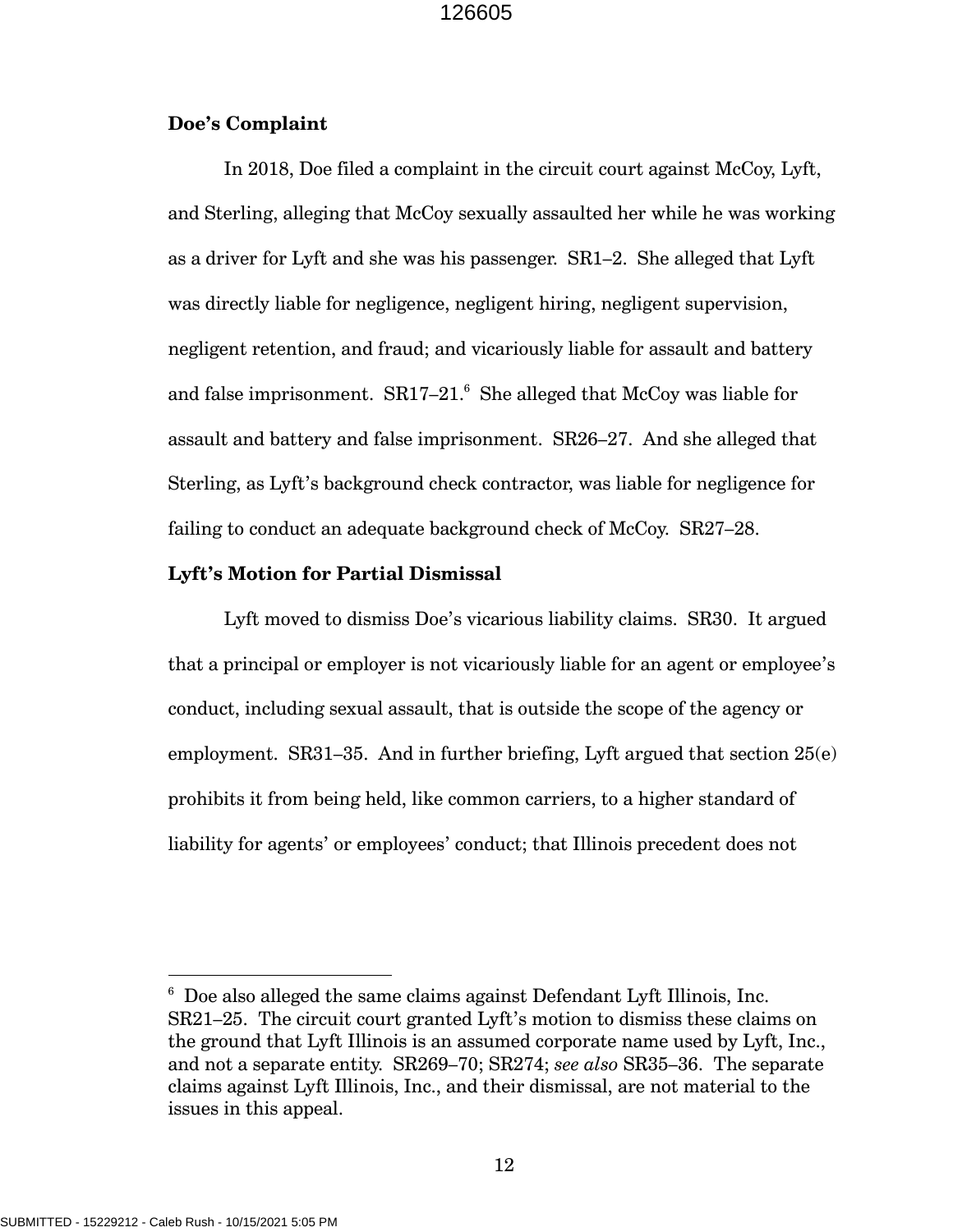support holding it to that higher standard; and that section 25(e) is constitutional. SR55–59, SR244–63.

In opposition to the motion, Doe argued that Lyft is a common carrier and therefore liable for McCoy's conduct, and that her reliance on Lyft for her safety made Lyft vicariously liable for McCoy's conduct even if it is not a common carrier.  $SR43-49$ ,  $SR81-82$ . She further argued that section  $25(e)$  is unconstitutional as special legislation and because the General Assembly enacted it without reading it three times. SR64–81. Doe argued that the Act's "legislative history demonstrates" that, in its initial conception as H.B. 4075, it "was originally meant to protect passenger safety, but it was changed at the last moment to protect ridesharing companies." SR66.

#### **The Circuit Court's Partial Dismissal**

The circuit court granted Lyft's partial motion to dismiss, and certified two questions for review under Rule 308. SR273–80. The court stated that there was no dispute that Lyft is a TNC, and therefore section  $25(e)$ established that Lyft is not a common carrier. SR275. And the court determined there were rational bases for the General Assembly to classify TNCs differently from common carriers such as taxicabs, including to "promote and enable the growth of TNCs" in Illinois. SR279.

The court went on to certify two questions under Rule 308:

1. Does Section 25(e) of the [Act] . . . preclude TNCs, such as Lyft, from otherwise being subject to the highest duty of care under the common law, like that of a common carrier's elevated duty to its passengers?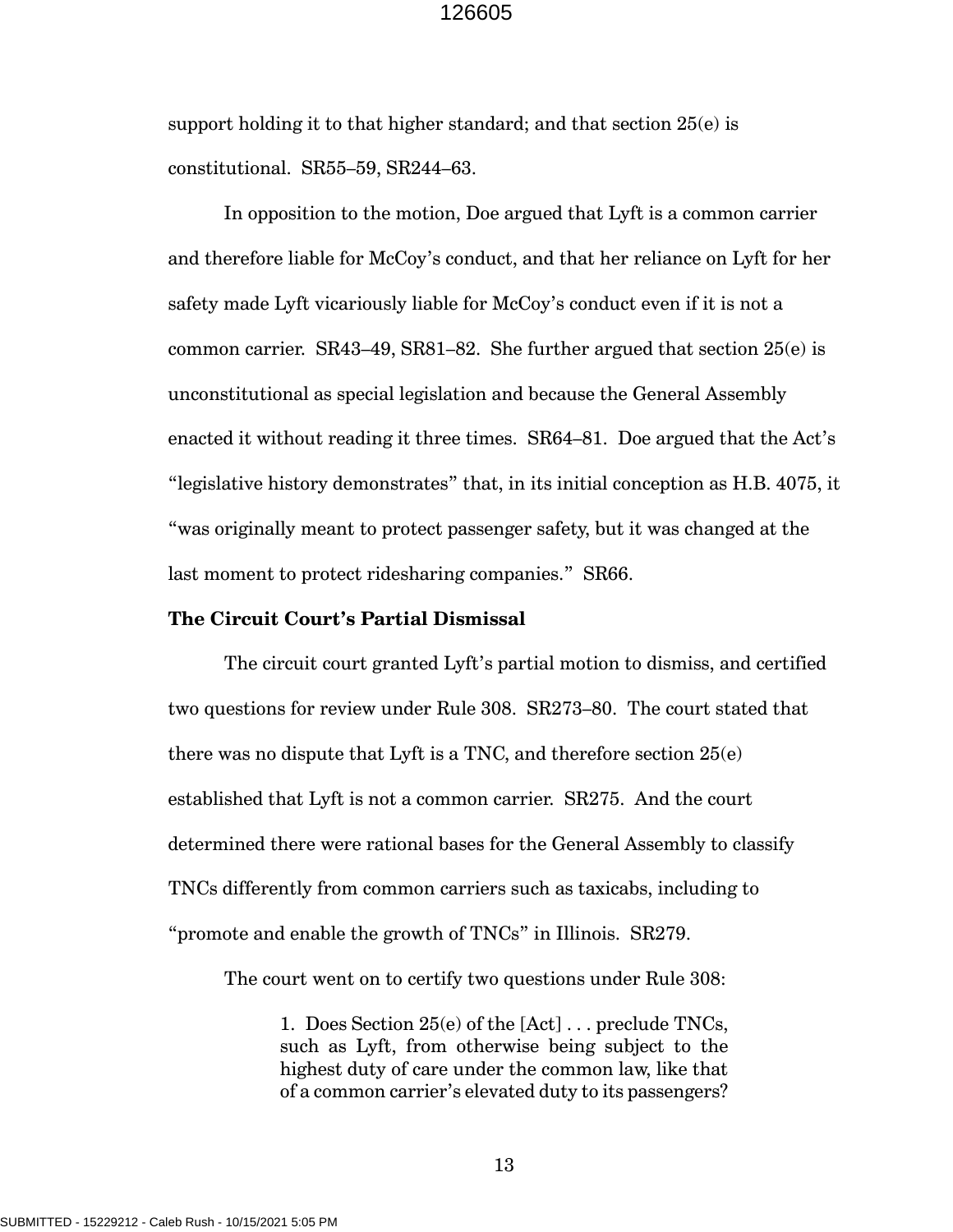2. If TNCs are precluded from being subject to a common carrier's elevated duty of care to passengers, is the [Act], including Section 25(e), a constitutional exercise of the legislature's power?

SR280.

#### **The Appellate Court's Opinion**

The appellate court granted Doe's Rule 308 application for leave to appeal. In its subsequent opinion, the court held that section 25(e) declared TNCs not to be common carriers, Illinois decisions imposing a higher duty on school buses did not extend to ridesharing companies, and the court could not extend such liability in the face of a contrary statutory declaration. *Doe v. Lyft, Inc.*, 2020 IL App (1st) 191328, ¶¶ 22, 26, 27.

The court further held that section 25(e) was not unconstitutional special legislation. *Id.*, ¶¶ 32–50. Specifically, it concluded that "the General Assembly could rationally find that the different business model and technology employed by the ridesharing industry in delivering its services warrants the differing regulatory treatment." *Id.*, ¶ 37. The court noted TNCs' "extensive reliance on large networks of non-professional, part-time drivers" and "the unique safety features enabled by TNCs' software technology and method of service" as real and substantial differences that "justify exempting them, but not traditional taxicabs, from common carrier status." *Id.*, ¶ 41. The court determined that the Act's various provisions, including section 25(e), "balanced the competing aims of ensuring the safety of TNC passengers and creating a regulatory environment that would allow the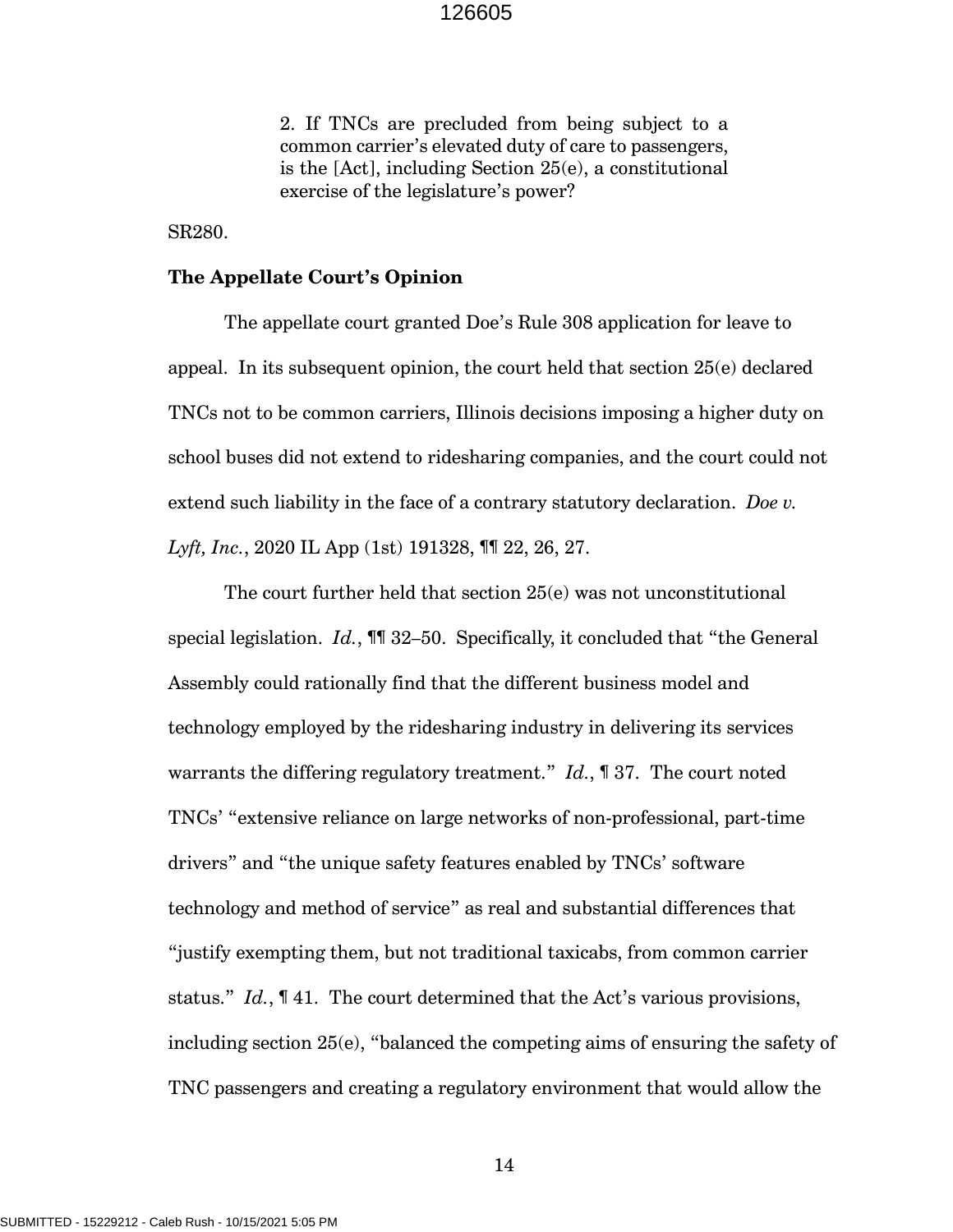then-nascent ridesharing industry to flourish in Illinois, bringing added competition and innovation to the transportation services market." *Id.*, ¶ 43. In particular, "the General Assembly could reasonably conclude that exempting TNCs from common carrier liability would facilitate their growth," but holding them "to the common carrier standard of vicarious liability . . . would unduly burden an emerging industry that relies to a large extent on nonprofessional and part-time drivers to increase the supply of on-demand transportation services available to the public," and that their "safety features . . . lessen the need to impose on TNCs the same degree of vicarious liability applicable to common carriers such as taxicabs." *Id.*, ¶ 45.

The court also held that the enrolled bill doctrine foreclosed Doe's challenge to section  $25(e)$  based on the three readings rule. *Id.*, **¶** 51–55. The court noted that the doctrine flows from the Illinois Constitution, and creates a conclusive presumption that a bill certified by the Speaker of the House of Representatives and the President of the Senate, as occurred here, has met all procedural requirements for passage. *Id.* at ¶ 54.

Justice Gordon dissented in part. He agreed with the majority's answer to the first certified question. *Id.*, ¶ 60. But in his view, exempting TNCs from common carrier status violated the special legislation clause. *Id.*, ¶¶ 64–72.

Doe filed a petition for leave to appeal, which this Court allowed. The Attorney General filed a motion to intervene, which this Court also allowed.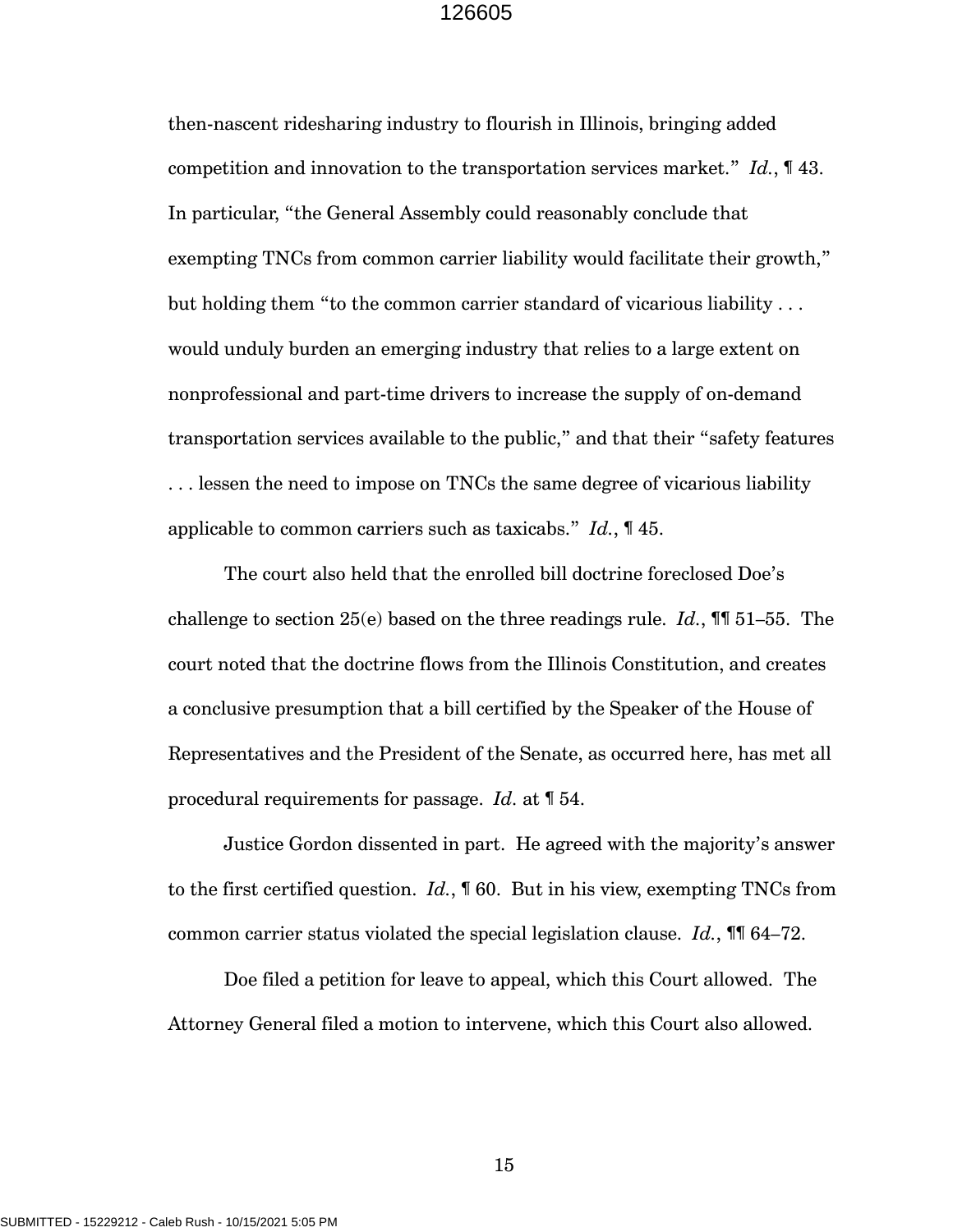#### **ARGUMENT**

## **I. Section 25(e) bars vicarious liability claims against TNCs for sexual assaults by their drivers.**

This Court should uphold the appellate court's determination that section 25(e) precludes TNCs from being held to a higher, common carrier-like duty of care. *See Doe v. Lyft*, 2020 IL App (1st) 191328, ¶¶ 17–31.

In the interests of judicial economy and avoiding repetitive briefing, the Attorney General adopts Lyft's argument regarding this issue (the first certified question).<sup>7</sup>

## **II. Section 25(e) is valid under the Illinois Constitution.**

This Court also should uphold the appellate court's determination that section 25(e) of the Code is valid under the Illinois Constitution's special legislation clause and three readings rule. *See* Ill. Const. art. IV, §§ 8(d), 13. The appellate court rightly held that section 25(e) has a rational basis and should not be overturned on procedural or technical grounds. *See Doe v. Lyft*, 2020 IL App (1st) 191328, ¶¶ 32–55.

A certified question under Rule 308 is reviewed *de novo*, *Wilson v. Edward Hosp.*, 2012 IL 112898, ¶ 8, as is the constitutionality of a statute, *Piccioli v. Bd. of Trs. of Teachers' Ret. Sys.*, 2019 IL 122905, ¶ 17. "Statutes carry a strong presumption of constitutionality." *Id.* This Court has a "duty

 $7$  That said, the Attorney General takes no position in this appeal regarding whether rideshare companies would qualify as common carriers in the absence of section 25(e). *See* Lyft Br. 20 n.14.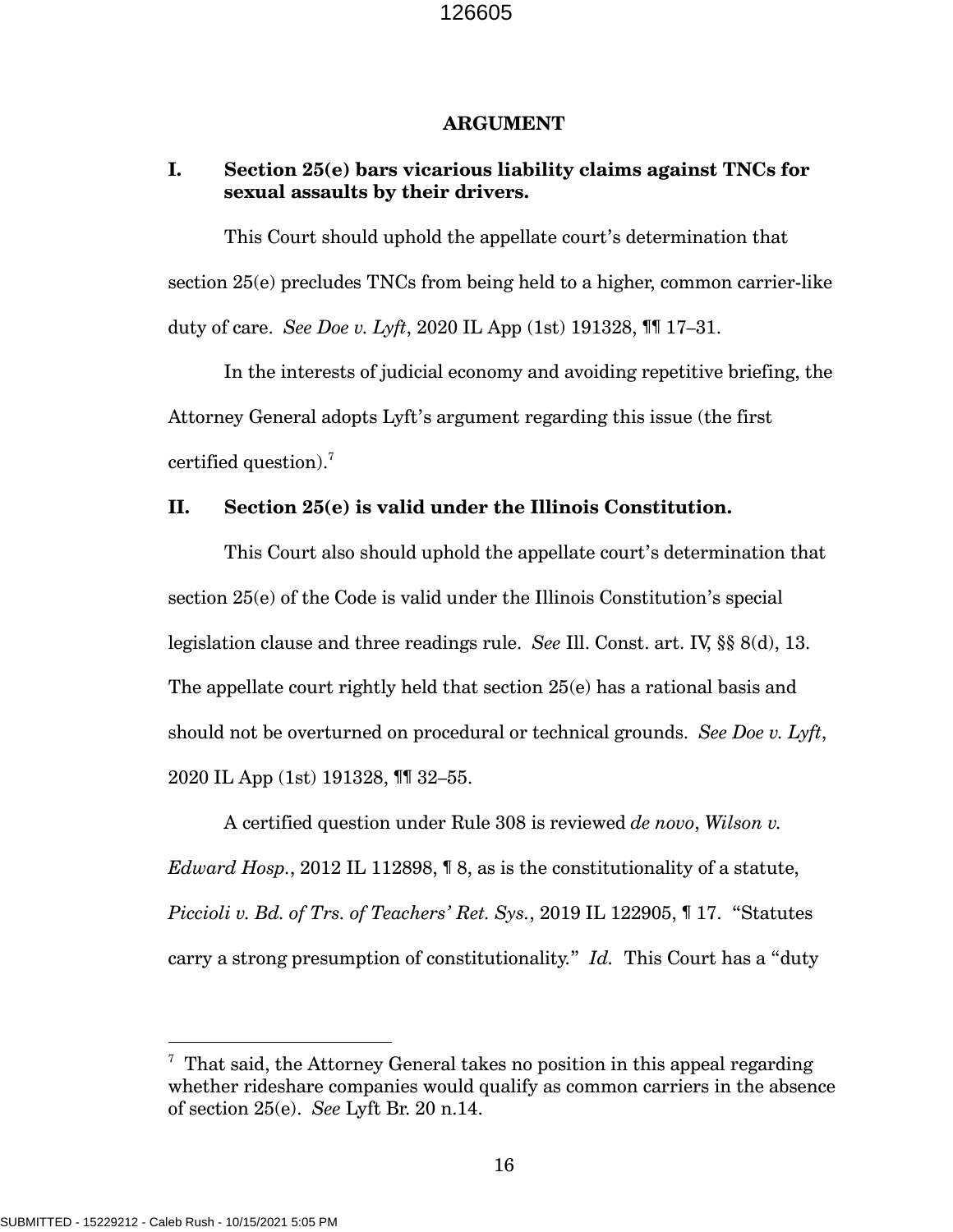to uphold the constitutionality of a statute if reasonably possible." *Id.* Doe bears the burden of establishing any constitutional infirmity in section 25(e). *See id.*

#### **A. Section 25(e) is not unconstitutional special legislation.**

Section 25(e) is valid under the special legislation clause because it has a rational basis. Decades of precedent establish that the rational basis test governs special legislation challenges. Section 25(e) satisfies that test because it is rationally related to the legitimate purpose of creating a new regulatory framework for ridesharing companies that both protects the public and encourages the growth of the then-new ridesharing industry.

# **1. Doe's special legislation challenge is decided under the rational basis test; a stricter standard would be contrary to precedent and the separation of powers.**

The Illinois Constitution provides: "The General Assembly shall pass no special or local law when a general law is or can be made applicable." Ill. Const. art. IV, § 13. "The clause prevents the legislature from making classifications that arbitrarily discriminate in favor of a select group." *Piccioli*, 2019 IL 122905, ¶ 18; *see also Moline Sch. Dist. No. 40 Bd. of Educ. v. Quinn*, 2016 IL 119704, ¶ 18 (special legislation clause guards against "arbitrary legislative classifications that discriminate in favor of a select group without a sound, reasonable basis").

Where fundamental rights are not involved, this Court reviews special legislation challenges with a "limited and generally deferential" approach.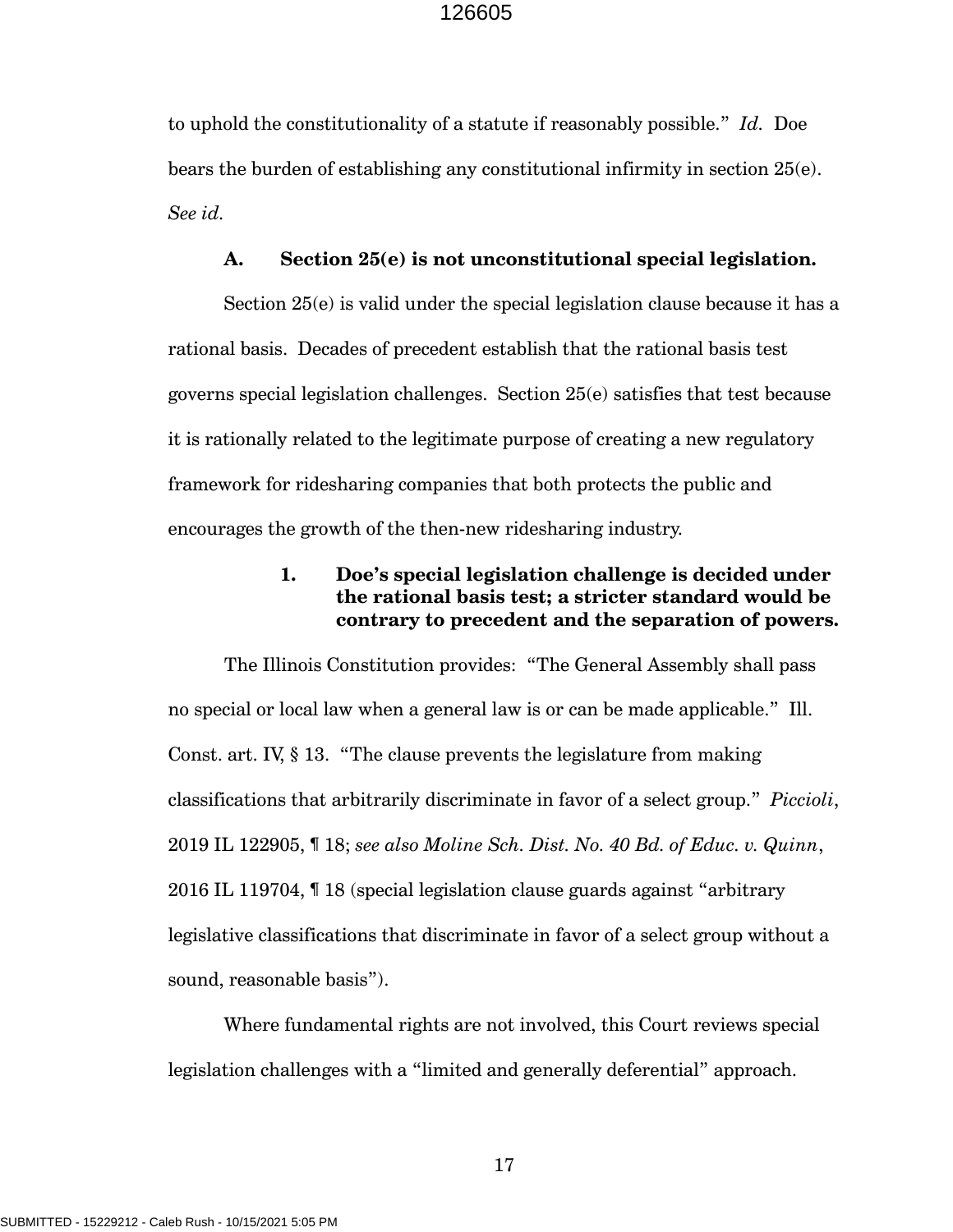*Burger v. Lutheran Gen. Hosp.*, 198 Ill. 2d 21, 60 (2001). The Court's review "is limited to determining whether the challenged legislation is constitutional, and not whether it is wise." *Best v. Taylor Mach. Works*, 179 Ill. 2d 367, 390 (1997). A law being "ill-conceived does not create a constitutional problem for the courts to fix." *Piccioli*, 2019 IL 122905, ¶ 20. "[W]hether a statute is wise and whether it is the best means to achieve the desired result are matters for the legislature, not the courts." *Moline Sch. Dist. No. 40*, 2016 IL 119704, ¶ 28.

Instead of reviewing the legislature's policy judgments, the Court makes a twofold inquiry when considering a special legislation challenge. *Big Sky Excavating, Inc. v. Ill. Bell Tel. Co.*, 217 Ill. 2d 221, 235 (2005). First, the Court considers whether the law favors "a select group." *Id.* Second, if it does, the Court then assesses whether the statutory classification is arbitrary. *Id.* If no fundamental right is at stake, then the law comports with the special legislation clause as long as it is supported by a rational basis. *Id.* at 237–38.

In this appeal, it is undisputed that section 25(e) treats TNCs differently from those transportation enterprises that are common carriers. And Doe does not contend that a fundamental right is at stake. *See* Doe Br. 37. So, the only question for the purposes of Doe's special legislation challenge is whether section 25(e) has a rational basis. The rational basis test, similar to the analysis in an equal protection challenge, "asks whether the statutory classification is rationally related to a legitimate state interest." *Moline Sch.*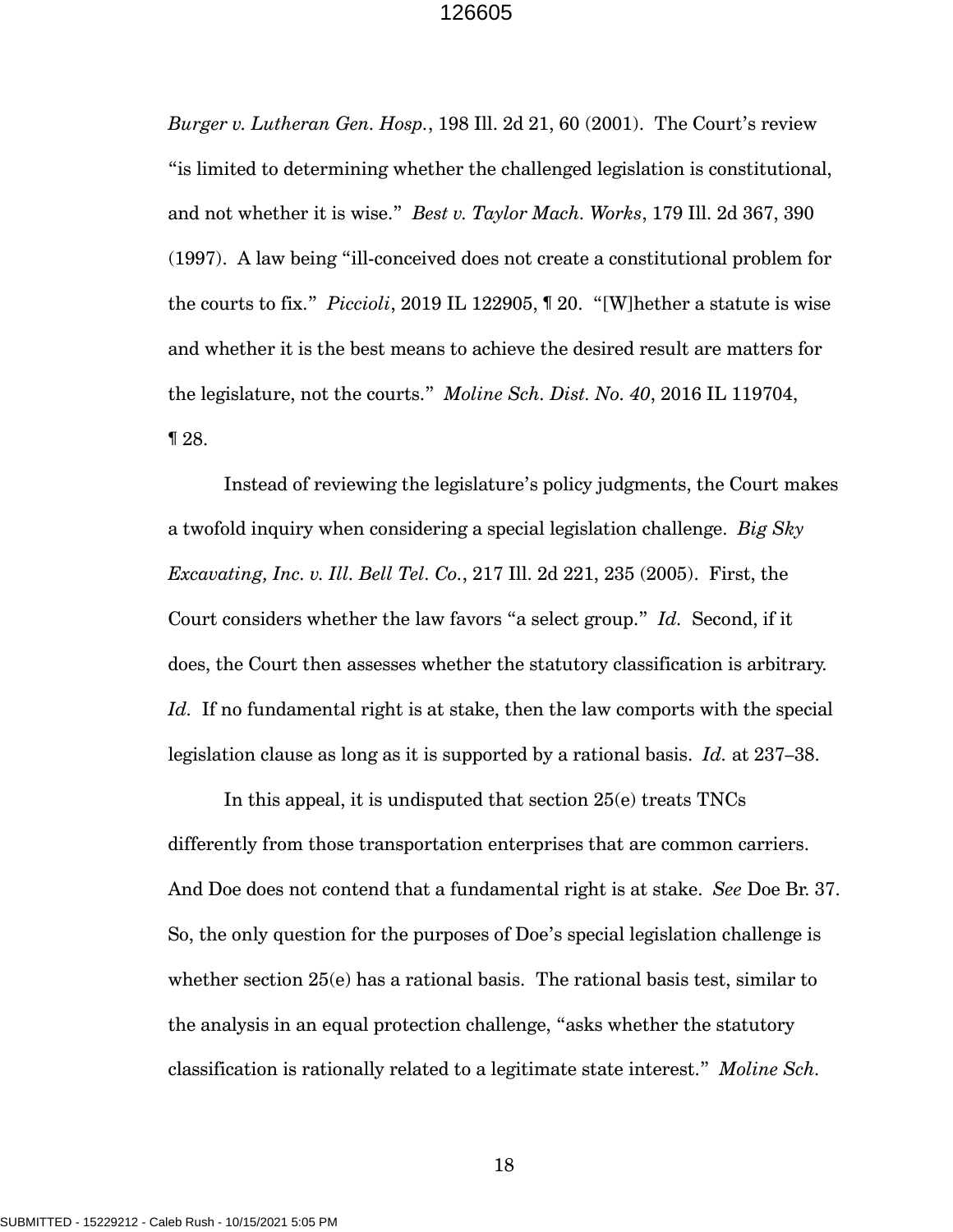*Dist. No. 40*, 2016 IL 119704, ¶ 24. When applying the rational basis test, the General Assembly's enactment of a statute is "not subject to courtroom factfinding and may be based on rational speculation unsupported by evidence or empirical data." *Big Sky Excavating*, 217 Ill. 2d at 240; *see also Piccioli*, 2019 IL 122905, ¶ 20 (courts need "not engage in courtroom fact finding" (cleaned up)). "Under the rational basis test, *the court may hypothesize reasons for the legislation, even if the reasoning advanced did not motivate the legislative action*." *Piccioli*, 2019 IL 122905, ¶ 20 (original italics). Consequently, "any set of facts" that a party can reasonably conceive is sufficient to justify the classification. *Big Sky Excavating*, 217 Ill. 2d at 238. In other words, if "a rational reason for the classification in the statute is conceivable, it is not special legislation." *Piccioli*, 2019 IL 122905, ¶ 23. This method of review is rooted in the separation of powers. "[W]e never require a legislature to articulate its reasons for enacting a statute" because that would undermine the legislative branch's "rightful independence and its ability to function." *FCC v. Beach Commc'ns*, 508 U.S. 307, 315 (1993).

In addition, when applying the rational basis test, "a statutory classification requires '[n]either perfection nor mathematical nicety.'" *Piccioli*, 2019 IL 122905, ¶ 23 (quoting *Maddux v. Blagojevich*, 233 Ill. 2d 508, 547 (2009)). "[A] statute is not fatally infirm merely because it may be somewhat underinclusive or overinclusive." *People v. Rodriguez*, 2019 IL App (1st) 151938-B, ¶ 32 (cleaned up). And it need not solve every conceivable problem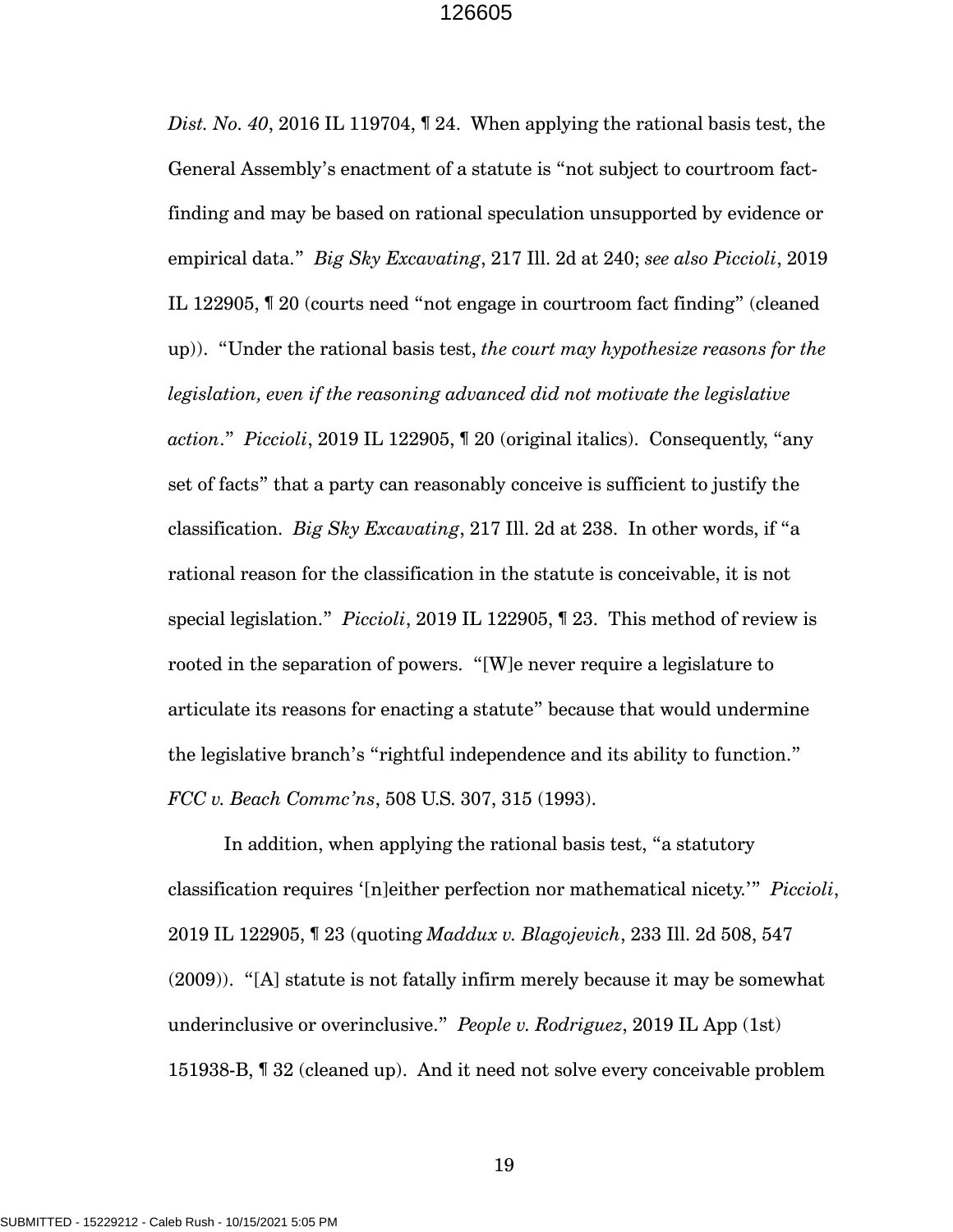when it seeks to address a subset of problems. *Chi. Nat'l League Ball Club*, *Inc. v. Thompson*, 108 Ill. 2d 357, 367 (1985). Rather, the General Assembly may solve problems one step at a time. *People v. Anderson*, 148 Ill. 2d 15, 31 (1992); *Crusius ex rel. Taxpayers of State of Ill. v. Ill. Gaming Bd.* (*Crusius I*), 348 Ill. App. 3d 44, 59 (1st Dist. 2004).

Doe asks this Court to discard the rational basis test in favor of a new rule: If a statute is to survive a special legislation challenge, it must be justified by a legislative purpose that is "evidenced by the text of the statute and its legislative history." Doe Br. 41. But this Court has long affirmed the rational basis test for special legislation. *See, e.g., Piccioli*, 2019 IL 122905, ¶ 20 (majority opinion), ¶ 55 ("We have noted repeatedly that the second step of the special legislation analysis tracks the analysis for equal protection challenges.") (Theis, J., dissenting); *Schuman v. Chi. Transit Auth.*, 407 Ill. 313, 318 (1950) ("Unless the legislative action is clearly unreasonable and there is no legitimate reason for the law which would not require with equal force its extension to others whom it leaves untouched, the courts do not interfere with the legislative judgment."); *Dawson Soap Co. v. City of Chicago*, 234 Ill. 314, 318 (1908) (rejecting special legislation challenge because classification had a "rational basis"). Notwithstanding this longstanding precedent, Doe asks why our Constitution has separate special legislation and equal protection provisions, if both are enforced by the same standard. Doe Br. 40–41. But this Court has explained that the two provisions exist in our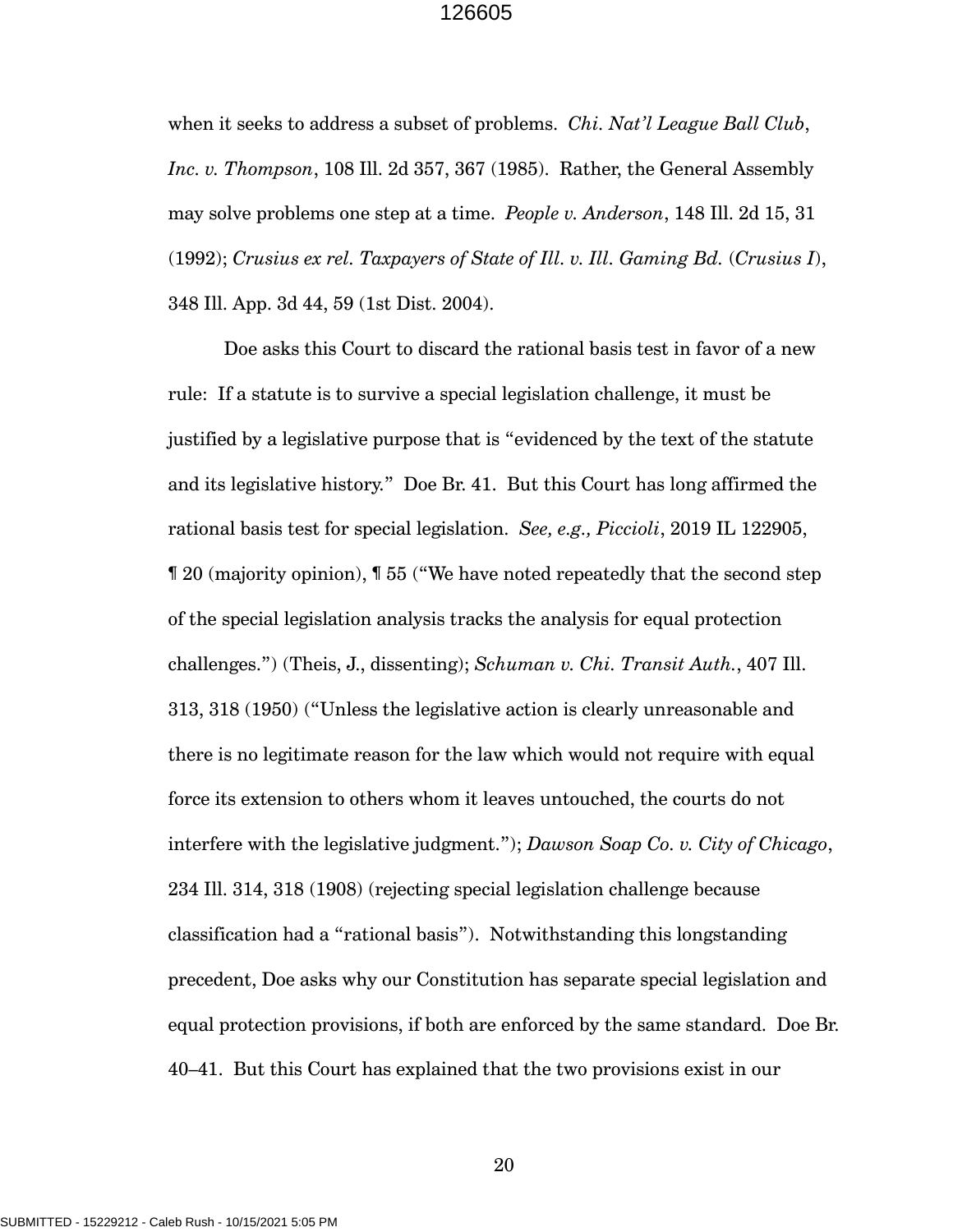current Constitution because of the historical interpretation of, and commentary on, the 1870 Constitution — not out of any intention to make the special legislation clause more strict than the equal protection clause. *Anderson v. Wagner*, 79 Ill. 2d 295, 313–16 (1979).

And as noted, courts may hypothesize a classification's purposes, *Piccioli*, 2019 IL 122905, 120, and will uphold a statutory classification "[i]f any set of facts can be reasonably conceived" to justify it, *Big Sky Excavating*, 217 Ill. 2d at 238. This is not, as Doe suggests, a recent development. *See* Doe Br. 38–39. For instance, in *Schuman*, 407 Ill. at 318–21; *Condon v. City of Chicago*, 249 Ill. 596, 600–01 (1911); and *Dawson Soap*, 234 Ill. at 315–20, this Court rejected special legislation challenges without mentioning any statutory text or legislative history expressing the purpose of the statutes at issue, and instead simply described the circumstances that could conceivably justify the statutes.

Doe also cites a number of cases that endorse rational basis review, refuting her argument instead of supporting it. *See* Doe Br. 39–40 (citing *Allen v. Woodfield Chevrolet, Inc.*, 208 Ill. 2d 12, 23 (2003) ("If this court can reasonably conceive of circumstances that justify distinguishing the class that the statute benefits from the class outside its scope, the classification will be deemed constitutional."); *Unzicker v. Kraft Food Ingredients Corp.*, 203 Ill. 2d 64, 86 (2002) (same); *In re Estate of Jolliff*, 199 Ill. 2d 510, 520 (2002) (same); *Best v. Taylor Mach. Works*, 179 Ill. 2d 367, 393 (1997) (classification valid if it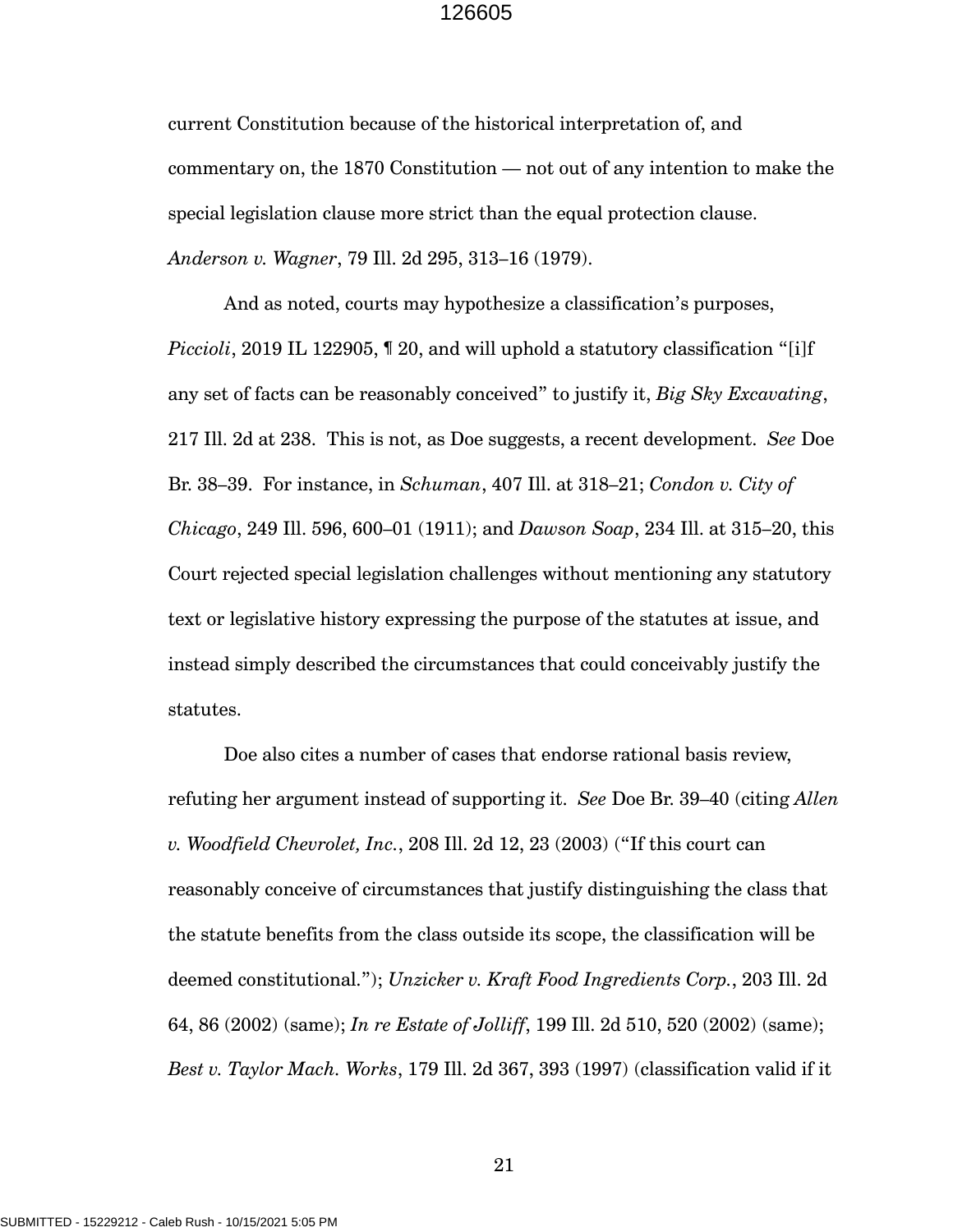"is rationally related to a legitimate State interest"); *Bridgewater v. Hotz*, 51 Ill. 2d 103, 111 (1972) (classification valid "[i]f there is a reasonable basis for differentiating between the class to which the law is applicable and the class to which it is not")). Likewise undermining her argument, Doe relies on cases that hypothesize statutes' purposes, instead of referencing specific statutory text or legislative history regarding those purposes. *See* Doe Br. at 39–40 (citing *Bridgewater*, 51 Ill. 2d at 112; *Grasse v. Dealer's Transp. Co.*, 412 Ill. 179, 190, 195 (1952)). To be sure, Doe also cites cases that drew statutes' purposes from legislative history, but she is mistaken when she asserts that those cases departed from the rational basis test. *See* Doe Br. 39–40 (citing *Allen*, 208 Ill. 2d at 25–28; *Unzicker*, 203 Ill. 2d at 86; *Jolliff*, 199 Ill. 2d at 519). Rather, as noted, those cases confirm that a statute is constitutional if it is rationally related to any conceivable legitimate purpose. *Allen*, 208 Ill. 2d at 23; *Unzicker*, 203 Ill. 2d at 86; *Jolliff*, 199 Ill. 2d at 520. Legislative history can support a statute's conceivable purpose, but resort to legislative history is not always necessary. *See*, *e.g.*, *Unzicker*, 203 Ill. 2d at 86 (identifying "conceivable rational basis" for classification from statement in legislative debates where "[t]he reason for the classification [was] not apparent from the face of the statute"). In other words, whether the purpose of a given statute is found in its text or legislative history (*e.g.*, *id.* at 86–88) or hypothesized from conceivable circumstances (*e.g.*, *Piccioli*, 2019 IL 122905, ¶¶ 22–23), this Court has for decades applied the same rational basis test.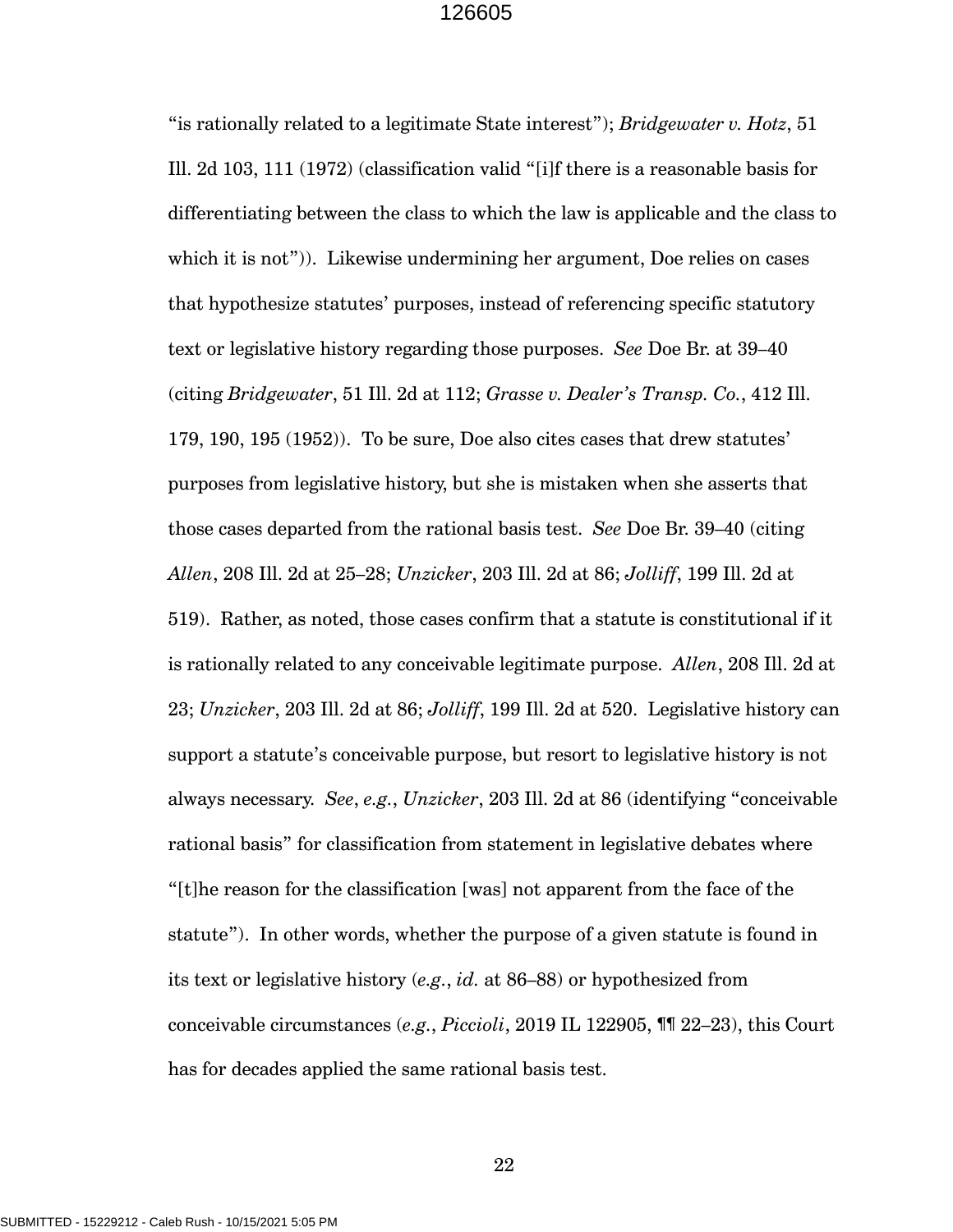Leaving precedent aside, Doe's approach would yield paradoxical and absurd results. Statutes that have identical effects on identically defined classes could be upheld as constitutionally valid, or struck down as unconstitutional arbitrary favoritism, depending on whether legislators expressed the right words regarding their purpose in the statutory text or during the legislative process. Indeed, any statutory classification at all could be struck down if not accompanied by a sufficient statement of purpose. Such an approach would be inconsistent with the judiciary's limited and deferential approach to special legislation challenges, and would violate the separation of powers. *See Burger*, 198 Ill. 2d at 60; *Beach Commc'ns*, 508 U.S. at 315 ("we never require a legislature to articulate its reasons for enacting a statute").

In short, Doe's special legislation challenge is subject to the rational basis test. As discussed next, section 25(e) satisfies that test because it is rationally related to the General Assembly's goals of creating a new regulatory framework for ridesharing companies and allowing that industry to grow whether evaluated based on the legislative history or any conceivable reasons.

> **2. The legislative purposes were to create a new regulatory framework for the ridesharing industry, protect the public, and allow the industry to grow.**

The circuit and appellate courts here correctly determined that section 25(e) has a rational basis. *See* SR279; *Doe v. Lyft*, 2020 IL App (1st) 191328, ¶ 37. This Court should affirm that conclusion as long as any "rational reason for the classification in the statute is conceivable." *Piccioli*, 2019 IL 122905,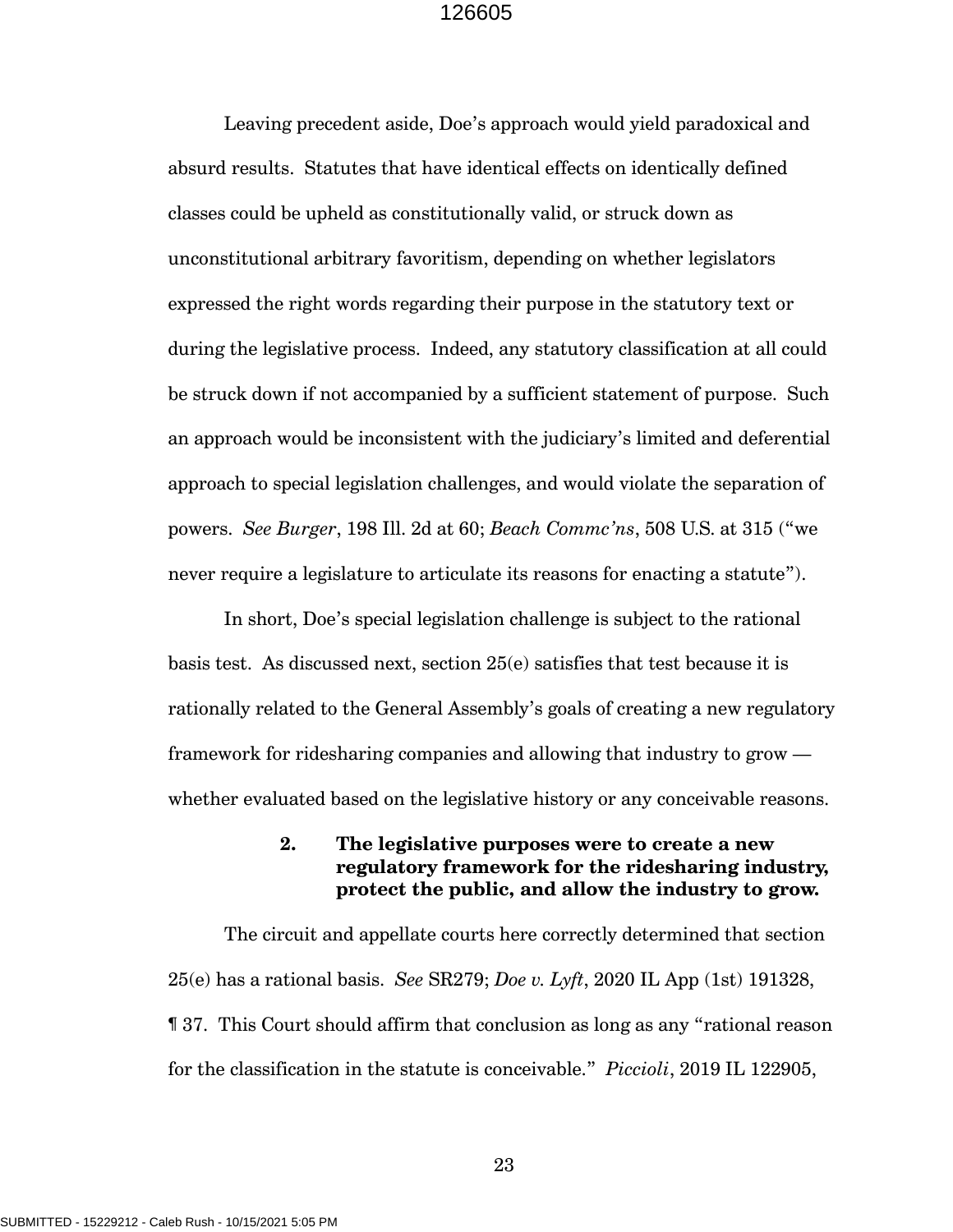¶ 23; *see also Big Sky Excavating*, 217 Ill. 2d at 238 (any reasonably conceivable set of facts is sufficient to justify statutory classification).

As discussed, courts may look to a statute's text and drafting history to discern the reason or reasons for a statutory classification, or even hypothesize those reasons from the surrounding circumstances. Here, the fact that the Act's provisions, including section 25(e), define TNCs separately from other transportation services, impose safety and insurance standards on them, and limit their regulatory burden, as well as the fact that ridesharing companies were previously unregulated, show that the General Assembly's purposes were to create a new regulatory framework for the ridesharing industry, to protect the public, and to allow the then-new industry to grow without excessive regulation. *See* 625 ILCS 57/5–30 (2018); *Moline Sch. Dist. No. 40*, 2016 IL 119704, ¶ 27 (encouraging business growth is "unquestionably" a legitimate state interest).

And even if such hypothesizing were forbidden, the Act's legislative history confirms these same purposes. *See* SR112, SR189–90, SR198; LA64 ("we want to see them grow in Illinois"), LA70, LA76, LA164, LA216, LA222– 23. After Governor Quinn vetoed H.B. 4075, the General Assembly's first attempt to enact ridesharing legislation, because it would "stifle innovation," SR143, the legislature took up a "lighter version," SR189, which became the Act.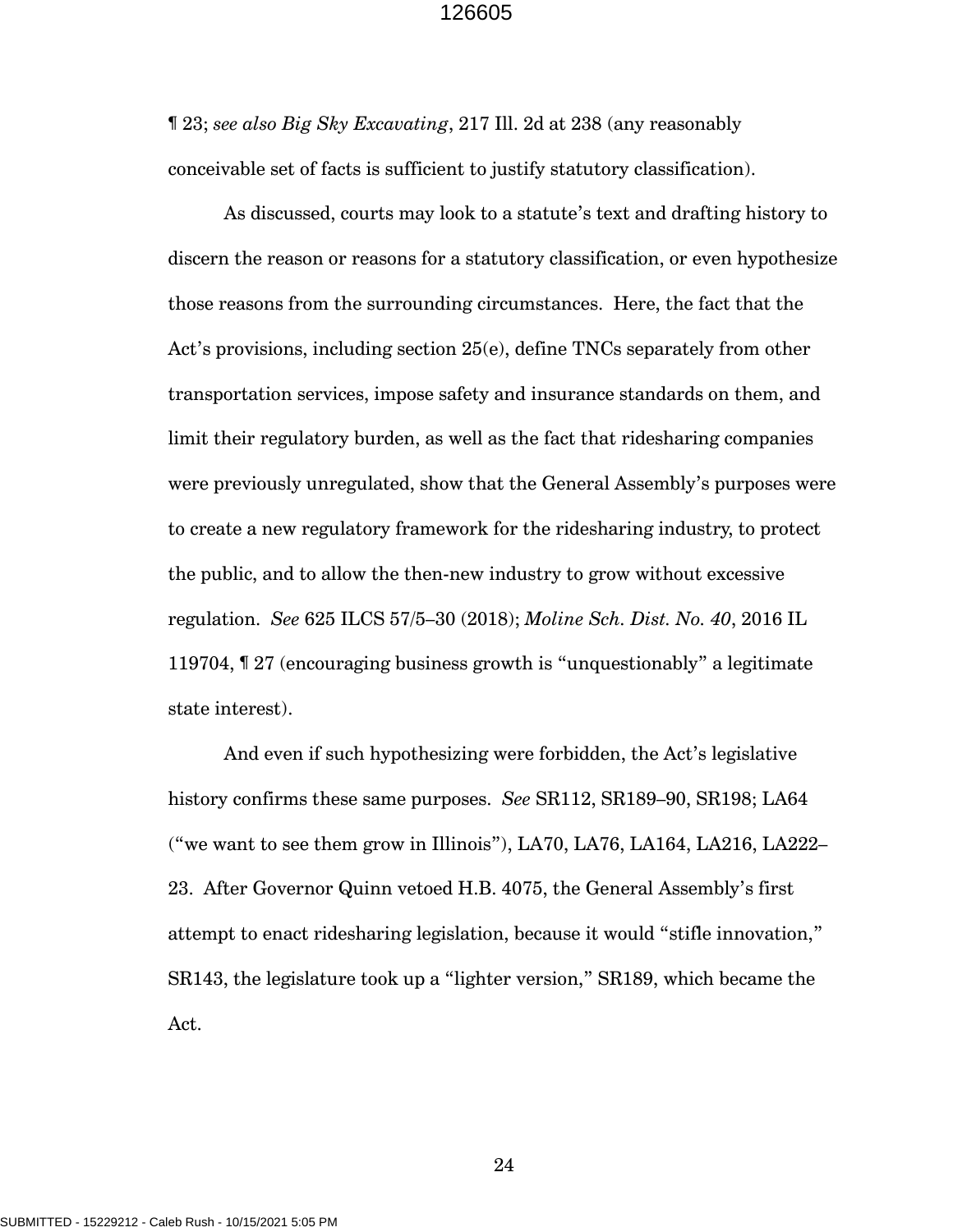Doe asserts that the Act's "only stated purpose" was passenger safety. Doe Br. 54; *see also id.* at 43–44. But "[l]egislation often has multiple purposes whose furtherance involves balancing and compromise by the legislature. For a provision in a law to pass the rational basis test, it does not have to promote all of the law's disparate and potentially conflicting objectives." *Crusius v. Ill. Gaming Bd.* (*Crusius II*), 216 Ill. 2d 315, 329 (2005).

This describes the Act exactly. The legislative process was a "delicate balance . . . between regulation and allowing this entrepreneurial enterprise to flourish." LA164. Ultimately, the Act came from "a place of compromise." SR206. Instead of "doing nothing" and leaving ridesharing companies unregulated, the General Assembly accepted "what some would consider to be half a loaf." LA222. Industry groups and interested parties weighed in on both sides throughout the process. SR115–16, SR189, SR191–92, SR198, SR206; LA65–67, LA107–10, LA215. Notably, one legislator who supported H.B. 4075 found the reduced level of regulation in the Act insufficient, and voted against it. SR196–97; LA246; House Journal (April 10, 2014), *supra*, p. 74. Several other legislators who opposed H.B. 4075 because of concern about overregulation voted in favor of the Act. SR114–15, SR121; LA162–63, LA246, LA248; House Journal (April 10, 2014), *supra*, p. 74; Senate Journal (May 15, 2014), *supra*, p. 49. And Governor Quinn, who vetoed H.B. 4075 so as not to "stifle innovation," signed the Act. SR143, SR165.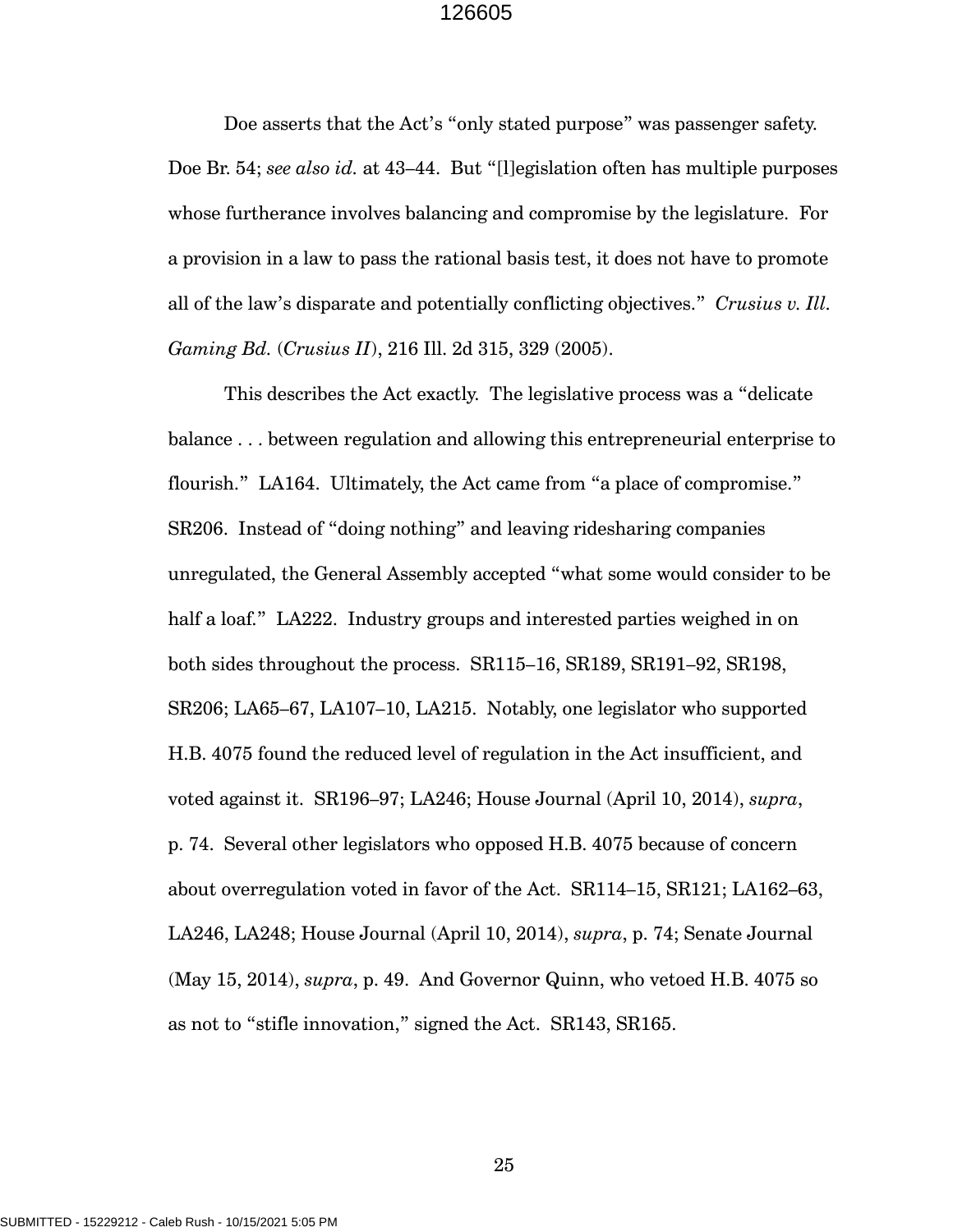Not only can this "balancing and compromise by the legislature," *Crusius II*, 216 Ill. 2d at 329, be discerned from the Act itself, it also is apparent from the full history of the General Assembly's effort to enact a ridesharing law, including H.B. 4075 and Governor Quinn's veto of that bill. "For the purpose of passing upon the construction, validity, or constitutionality of a statute the court . . . may take judicial notice of and consider the history of the legislation and the surrounding facts and circumstances in connection therewith." *Scofield v. Bd. of Ed. of Cmty. Consol. Sch. Dist. No. 181*, 411 Ill. 11, 16 (1952) (cleaned up). The legislators themselves recognized that this was an ongoing effort. SR190–91, SR193, SR195, SR197, SR206; LA217–18, LA222 ("I filed the bill in February, and we're here December 3rd."). It would be absurd to pretend that the history of H.B. 4075 is not part of "the surrounding facts and circumstances" connected to the Act's passage. *Scofield*, 411 Ill. at 16; *see also Steller v. Miles*, 17 Ill. App. 2d 435, 440, 443 (1958) ("the history of legislation on the particular subject involved" is relevant to legislative intent; considering vetoed bill and veto message from two years before statute at issue).

In the circuit court, Doe correctly described the effort to pass H.B. 4075 as part of the Act's history. *See* SR66–67. Her contrary argument in this Court is unsupported by legal authority and fails to recognize the legislative record documenting the year-long effort to enact legislation regulating ridesharing companies. *See* Doe Br. 45–46. But even if her new argument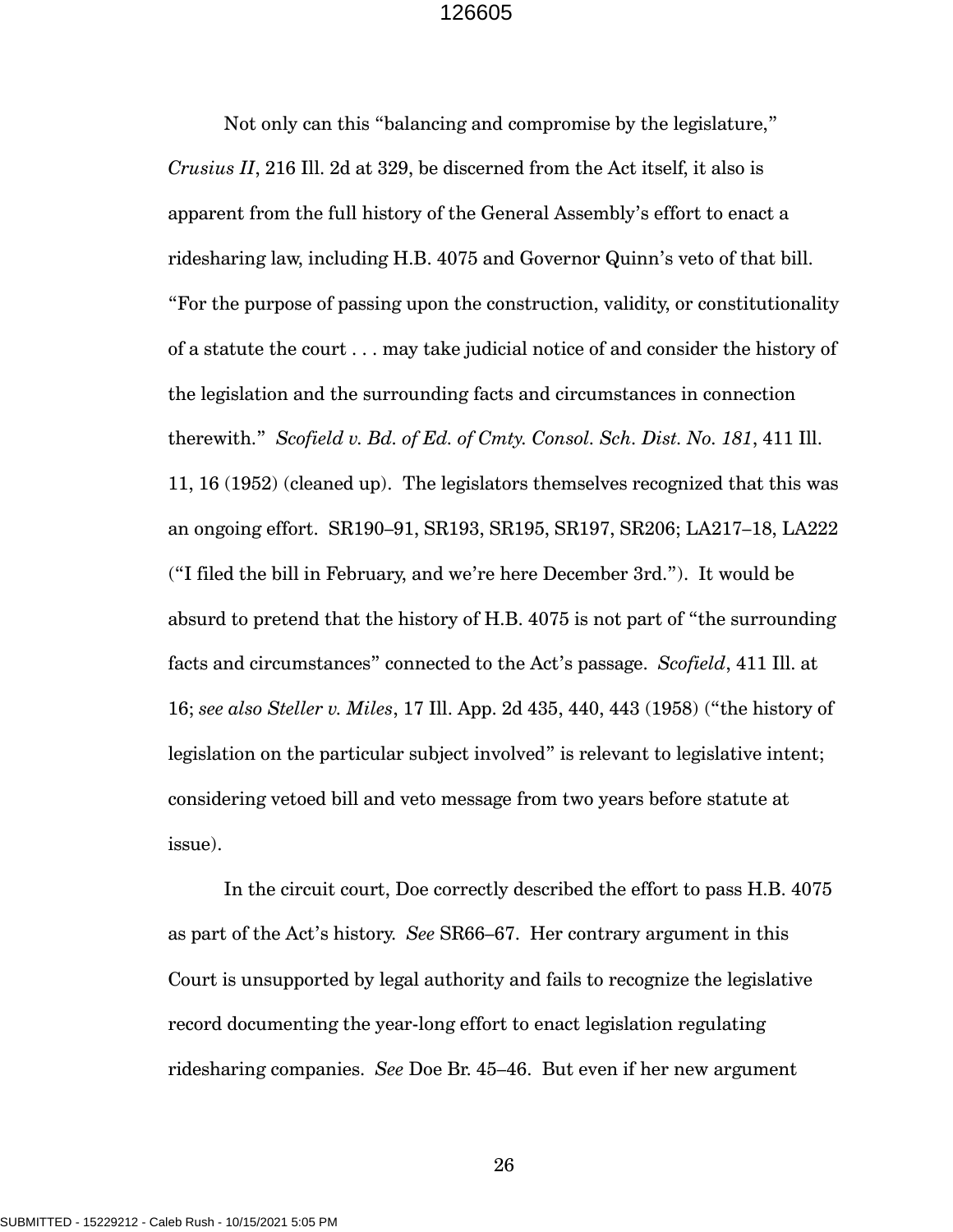were correct, legislators' remarks about S.B. 2774 alone establish that it was intended as a compromise to create a new regulatory framework that would protect the public while promoting innovation and not overregulating. *See* SR189–90, SR196–98, SR206; LA216, LA222–23.

# **3. Section 25(e) is rationally related to the legitimate legislative purposes, so it is not unconstitutional special legislation.**

In section 25(e), the General Assembly decided that TNCs should not be subject to the regulatory frameworks of other types of transportation companies. This is rationally related to creating a new regulatory framework for ridesharing companies, and encouraging their growth by imposing a level of regulation that the General Assembly considered appropriate and not excessive. *See Big Sky Excavating*, 217 Ill. 2d at 238–39 (upholding legislature's classification of disputed services as "competitive" rather than "noncompetitive" based on legislative determination that "'the economic burdens of regulation should be reduced to the extent possible consistent with the furtherance of market competition and protection of the public interest'").

Doe argues that the General Assembly had no rational basis for making TNCs not common carriers while taxicabs are. Doe Br. 46–55. But this analysis must start with the full picture: TNCs already were not regulated like taxicabs, and the General Assembly acted out of concern that TNCs were unregulated in Illinois. SR112, SR189–90, SR198; LA64, LA70, LA76, LA216, LA222–23; *see also Ill. Transp. Trade Ass'n v. City of Chi.*, 839 F.3d 594, 596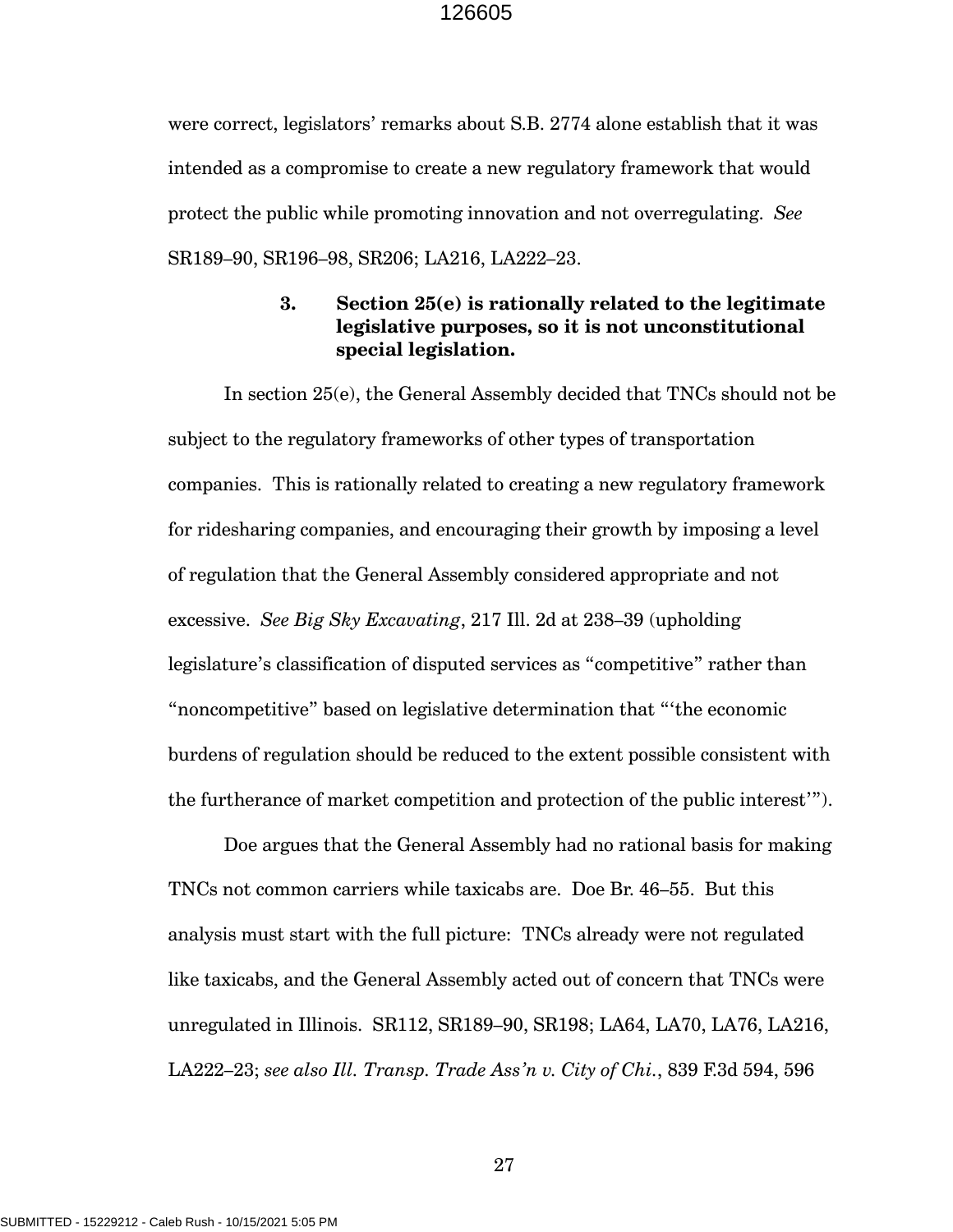(7th Cir. 2016) (until 2014 rideshare companies were not regulated at all in Illinois). Section 25(e) declared TNCs not to be common carriers as part of a new regulatory framework that also imposed new requirements on TNCs, including insurance and background checks. *See* 625 ILCS 57/10, 15 (2018); *Fireside Chrysler-Plymouth, Mazda, Inc. v. Edgar*, 102 Ill. 2d 1, 6 (1984) (rejecting special legislation challenge based on "legislative purpose to regulate certain aspects of the business of selling automobiles in a manner different from other retail enterprises"). This is how the legislature "balanc[ed] and compromise[d]" between the Act's "multiple purposes." *Crusius II*, 216 Ill. 2d at 329. Section 25(e) is not unconstitutional just because it does not promote all of the Act's "disparate and potentially conflicting objectives," *id.*, or may be underinclusive or overinclusive, *see Rodriguez*, 2019 IL App (1st) 151938-B, ¶ 32, or does not solve every problem, *see Chi. Nat'l League Ball Club*, 108 Ill. 2d at 367. Dissenting Justice Gordon concluded that part-time drivers need more safety regulation, not less. *Doe v. Lyft*, 2020 IL App (1st) 191328, ¶ 69. But that would have impeded the General Assembly's legitimate goal of promoting the growth of this new industry. Whether the General Assembly wisely balanced conflicting purposes is up to it, not the courts. *See Moline Sch. Dist. No. 40*, 2016 IL 119704, ¶ 28.

Besides, there are reasonably conceivable substantial differences between TNCs and taxicabs that justify treating them differently. As the appellate court concluded, "the General Assembly could rationally find that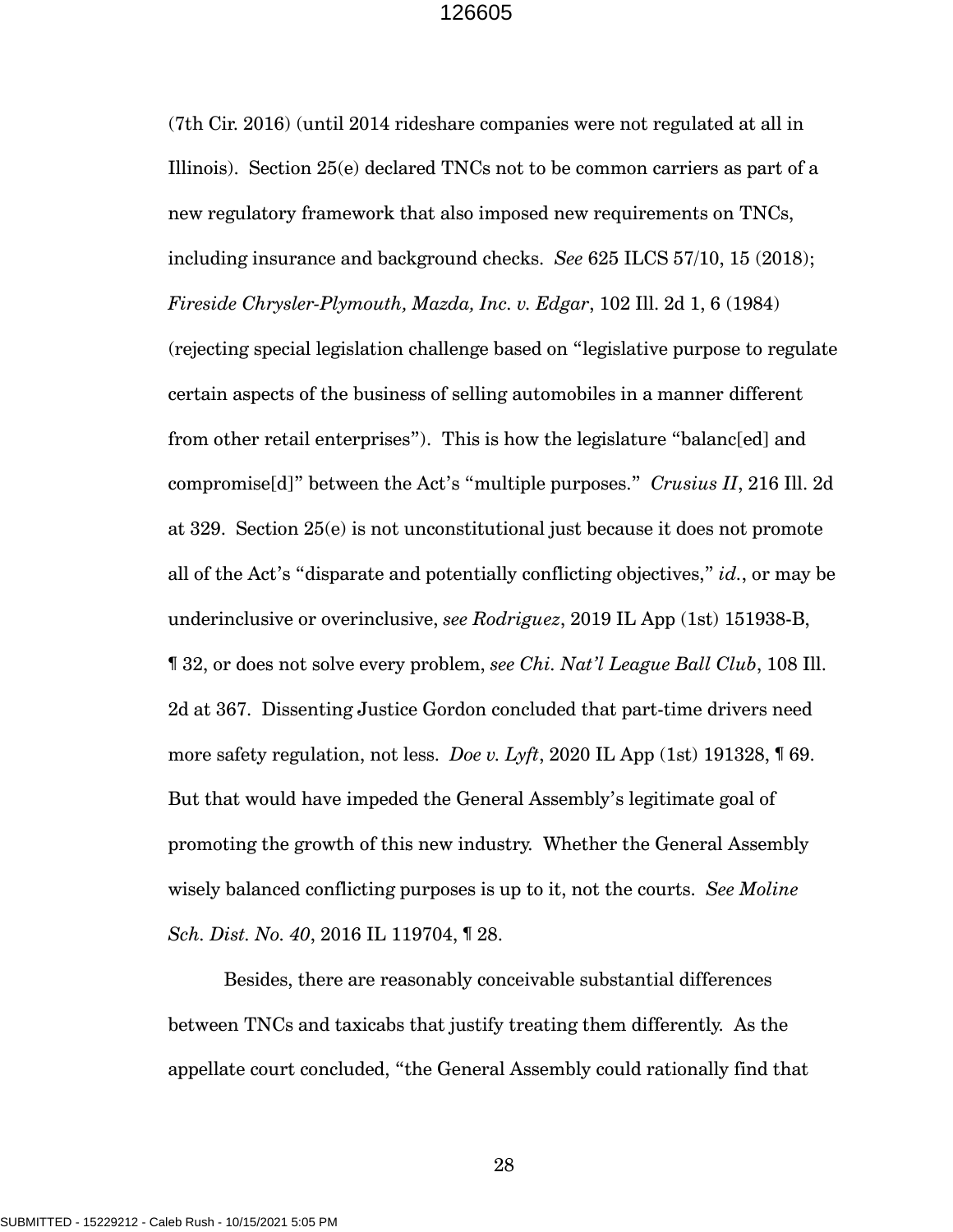the different business model and technology employed by the ridesharing industry in delivering its services warrants the differing regulatory treatment." *Doe v. Lyft*, 2020 IL App (1st) 191328, ¶ 37. For example, Representative Davis explained that ridesharing companies serve passengers in areas that taxicabs did not. SR121. And Senator Murphy described how ridesharing companies presented additional safety measures: "[W]hen you check on UberX, you get a picture of the driver; you have their name; and when you ride gets dropped off, you get an email confirming that." LA 162–63; *see also* LA71 (legislative committee testimony by Lyft representative regarding ridesharing safety measures and need for reduced regulation so that enough part-time, non-professional drivers would opt in to ridesharing business model). TNCs' safety features, and their ability to achieve wider service by using part-time drivers, are reasonably conceivable bases for the General Assembly to declare them not common carriers. Doe disagrees with the legislators' safety assessments, *see* Doe Br. 51–54, but the General Assembly may frame legislation based on "rational speculation," *Big Sky Excavating*, 217 Ill. 2d at 240. Moreover, for these same reasons, the Seventh Circuit upheld different regulatory treatment for TNCs and taxicabs in a Chicago ordinance. *Ill. Transp. Trade Ass'n*, 839 F.3d at 598; *see also Newark Cab Ass'n v. City of Newark*, 901 F.3d 146, 157 (3d Cir. 2018) ("It is rational for the City to determine that customers require greater protections before accepting a ride from a taxi that they hail on the street than before accepting a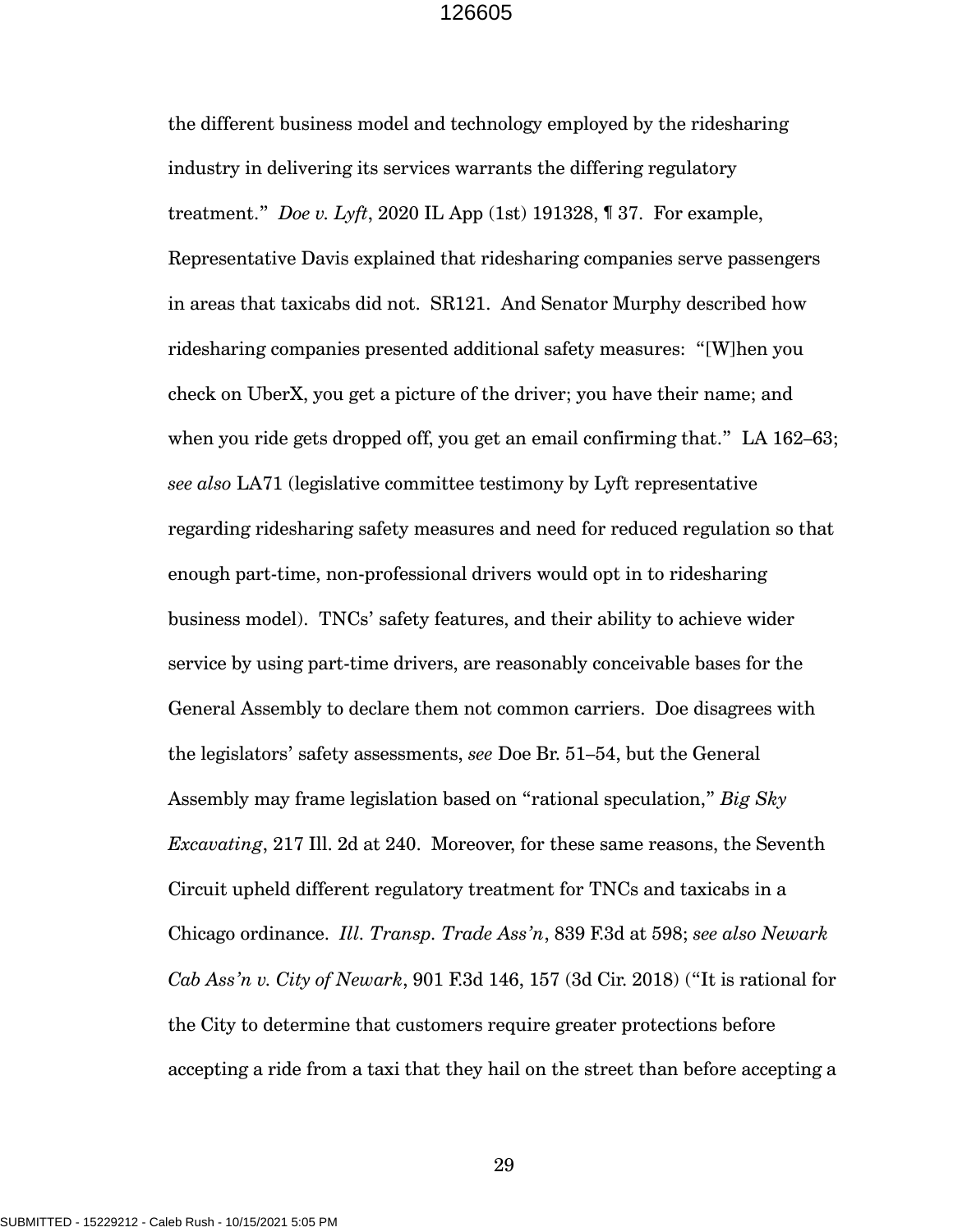ride from a TNC where they are given the relevant information in advance."); *Progressive Credit Union v. City of N.Y.*, 889 F.3d 40, 50–51 (2d Cir. 2018) (different circumstances, including different safety risks, provided rational basis for regulating taxicabs and rideshares differently).

Doe urges this Court to disregard *Illinois Transportation Trade Association* because that case did not involve common carrier status. Doe Br. 49–52. But TNCs' different safety features and business model relate to the Act's legitimate goals of public safety and allowing a new industry to grow, and section  $25(e)$  promotes the latter goal. Section  $25(e)$  is not unconstitutional simply because it limits some transportation providers' liability but not others. *See Jasper v. Chi. Nat'l League Ball Club, Inc.*, 309 Ill. App. 3d 124, 128 (1999) (General Assembly could limit baseball teams' liability for stray balls while not changing liability of golf courses and other sports venues).

Moreover, not all passenger transportation services in Illinois are common carriers. In *Browne v. SCR Medical Transportation Services, Inc.*, 356 Ill. App. 3d 642, 647 (1st Dist. 2005), for example, a paratransit service for persons with disabilities did not owe a heightened duty of care to a passenger who was sexually assaulted by a driver. Considering that the common law does not allow vulnerable passengers to sue all types of transportation services for their agents' criminal acts, it would be strange to prohibit the General Assembly from determining that the public interest is served by classifying a particular type of transportation service as not a common carrier.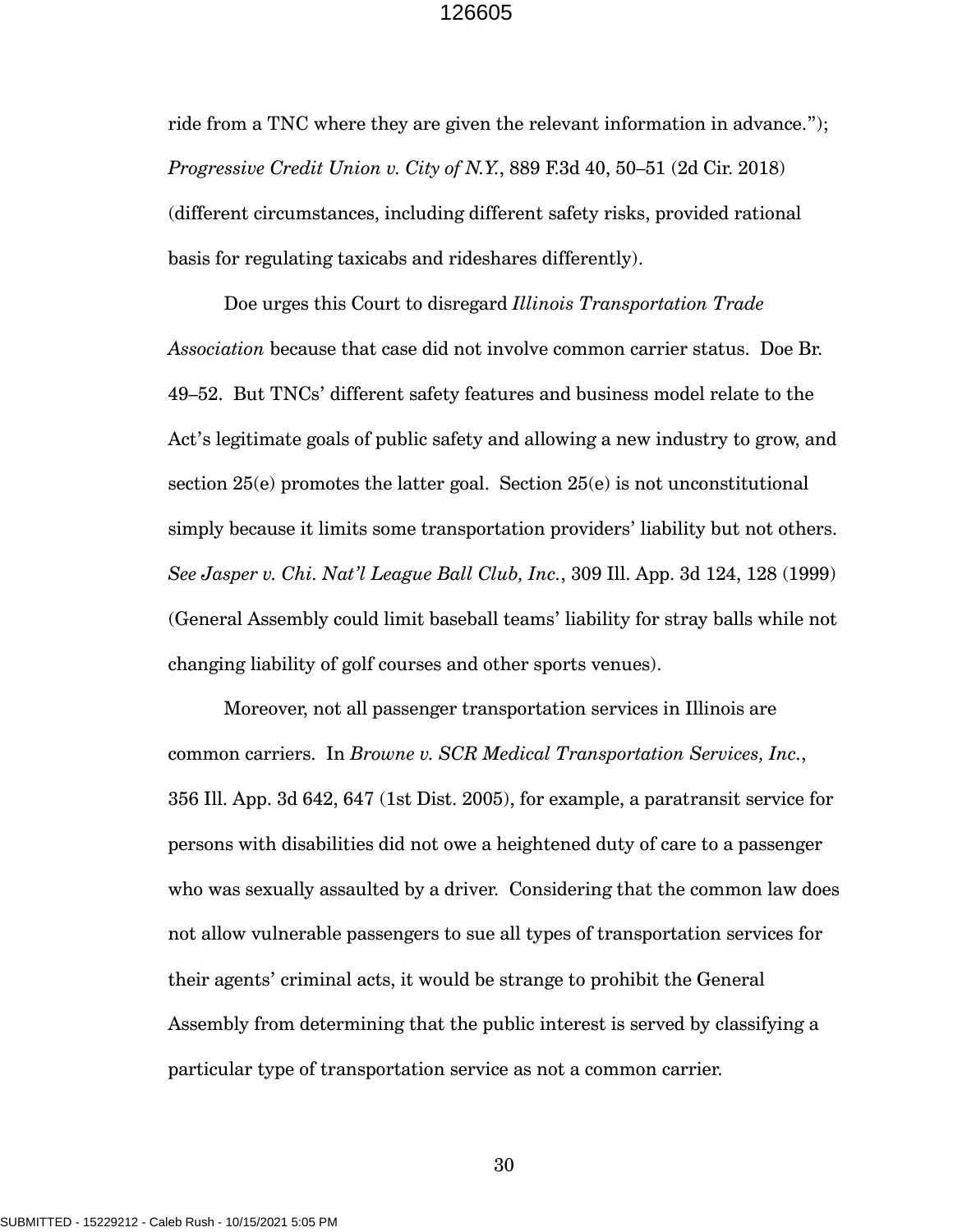Doe relies on cases that do not apply here because they involved arbitrary classifications that did not rationally relate to legitimate purposes. *See* Doe Br. 46, 55. In *Allen*, the statutory amendments at issue did not "address[ ] the problem of attorney abuse perceived by the legislature," were based on a classification (vehicle dealers) that was "indistinguishable from other retailers," and could not "reasonably be deemed part of the legislative scheme for regulating the business of selling automobiles." 208 Ill. 2d at 24, 27–31. In *Best*, the court affirmed that the legislature may "enact changes to the common law" if they are "rationally related to a legitimate government interest," but the damages limitation at issue was "disconnected from the stated legislative purposes of providing rationality and consistency to jury verdicts." 179 Ill. 2d at 402, 408. In *Wright v. Central Du Page Hospital Association*, 63 Ill. 2d 313, 330 (1976), limiting damages in only one type of tort action was arbitrary. In *Grace v. Howlett*, 51 Ill. 2d 478, 487 (1972), recovery by victims of car accidents for personal injuries was arbitrarily conditioned on whether the negligent driver was using his or her vehicle for commercial or private purposes, and thus was unrelated to the identified problems with the system of compensating car accident victims. In *Grasse*, the workers compensation provisions at issue bore no "reasonable relation to the statutory objective of affording employees scheduled payments in proportion to disability and loss of use sustained in industrial accidents," and "operate[d] to defeat the . . . second objective of affording a remedy to employers who have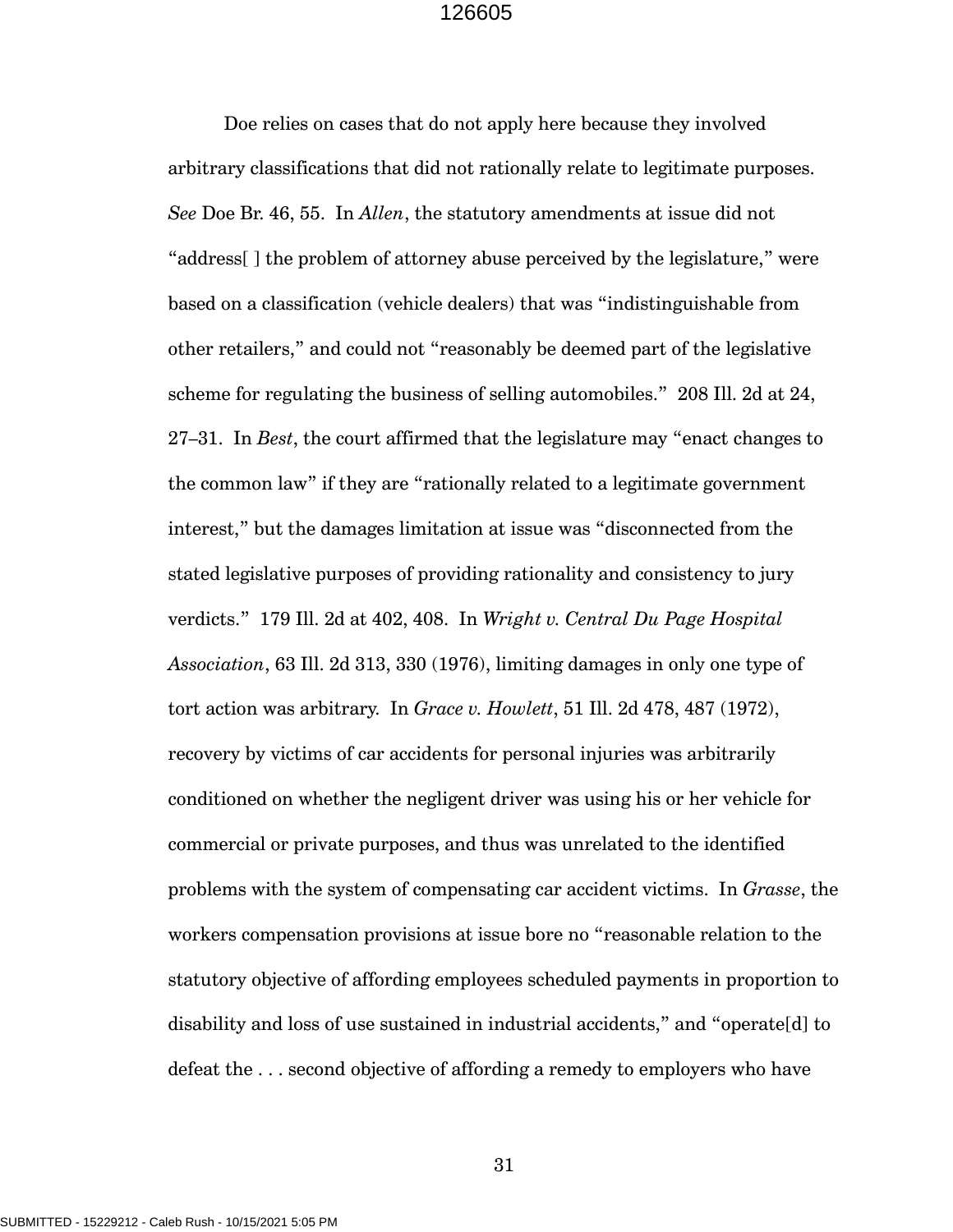paid compensation to their employees injured by third party tort-feasors." 412 Ill. at 197–98.

In fact, none of these cases involved, as here, a new statutory scheme for a previously unregulated industry, imposing some regulatory burdens while reducing others.

Doe also argues that section 25(e) should be deemed invalid based on its effect on TNC passengers. Doe Br. 55. But the rational basis test focuses on the differences between the regulated entities (TNCs) and other similarly situated entities (taxicabs, according to Doe's argument) — not differences among other parties (*e.g.*, passengers). *See Big Sky Excavating*, 217 Ill. 2d at 237 ("Plaintiffs' arguments focus instead on the harm consumers would suffer under the new law. Consumers, however, are not similarly situated to the telecommunications carriers from which they purchase services. Accordingly, their harm is not relevant to the question of the law's discriminatory effect."). And, in any event, classifications that affect similar plaintiffs differently are valid as long as they have a rational basis. *See, e.g., Bilyk v. Chi. Transit Auth.*, 125 Ill. 2d 230, 237–38 (1988); *Jasper*, 309 Ill. App. 3d at 127–128.

Ultimately, then, Doe's argument rests on the proposition that businesses must be vicariously liable for sexual assaults by their employees. *See* Doe Br. 42 (section 25(e) cannot survive rational basis review because "the State can have no valid reason for adopting a law that incentivizes businesses to put their profits ahead of the physical safety of their patrons — especially in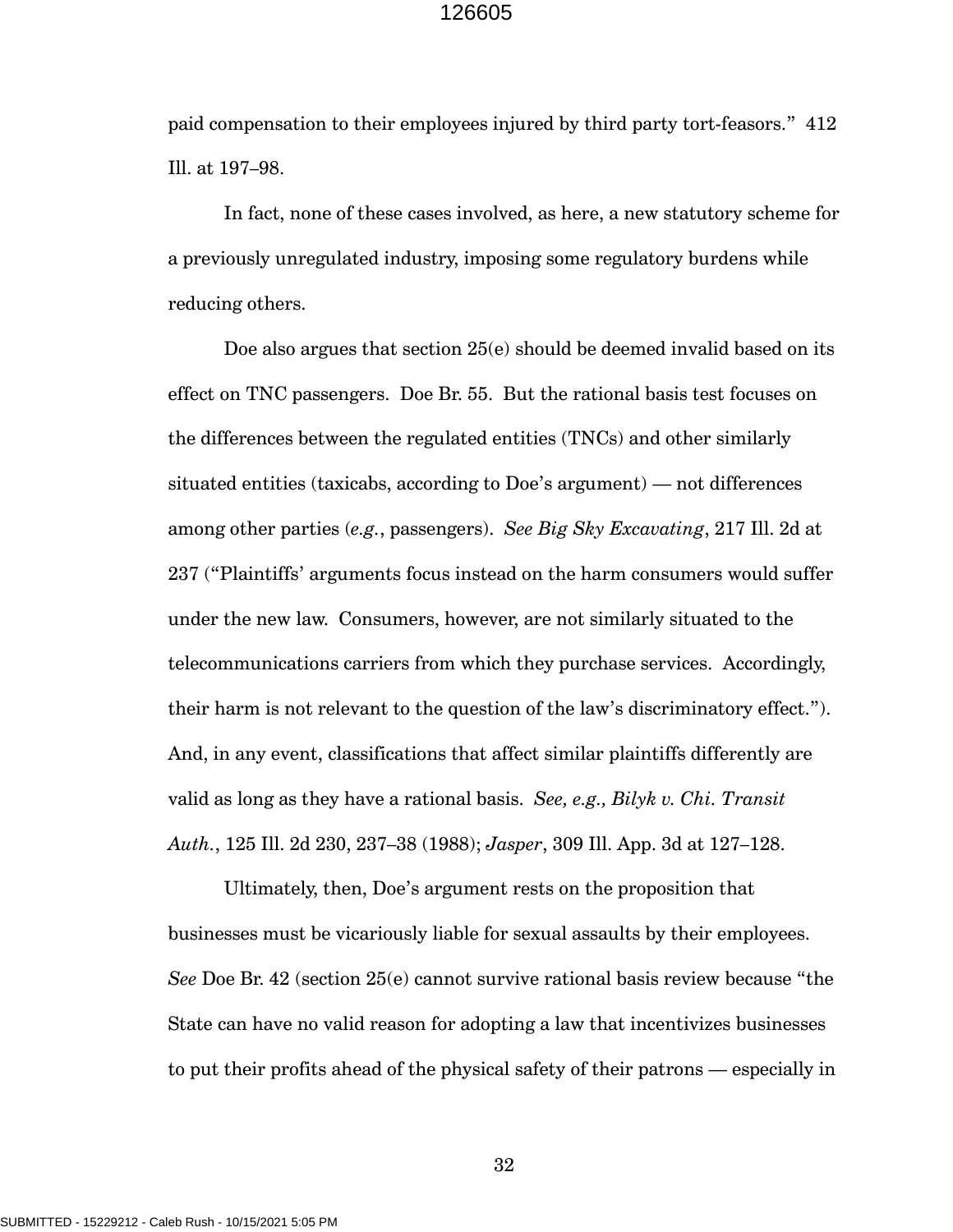cases of sexual violence"). This is incorrect. There is no constitutional requirement that businesses be held liable for sexual assaults committed by their employees. Rather, the common law addresses the circumstances in which an employer may or may not be held liable for employees' sexual assaults. And, even if Lyft would be vicariously liable as a common carrier absent section 25(e), the General Assembly may alter the common law when rationally related to a legitimate government purpose. *Grasse* affirmed that "no person has any vested right in any rule of law entitling him to insist that it shall remain unchanged for his benefit," and "no constitutional right is necessarily violated by changing or abolishing a remedy available at common law, for such change may be predicated upon a valid exercise of the police power in order to promote the public comfort, health, safety and welfare." 412 Ill. at 190.

# **B. The enrolled bill doctrine bars Doe's claim that the General Assembly did not properly enact section 25(e).**

Doe also contends that section 25(e) is invalid on the ground that its passage violated the three readings rule, a procedural requirement in the Illinois Constitution. *See* Ill. Const. art. IV, § 8(d) ("A bill shall be read by title on three different days in each house."); Doe Br. 57–60. The appellate court correctly rejected this contention. *See Doe v. Lyft*, 2020 IL App (1st) 191328, ¶¶ 51–55.

Illinois follows the enrolled bill doctrine. *Friends of the Parks v. Chi. Park Dist.*, 203 Ill. 2d 312, 328 (2003). The Illinois Constitution requires the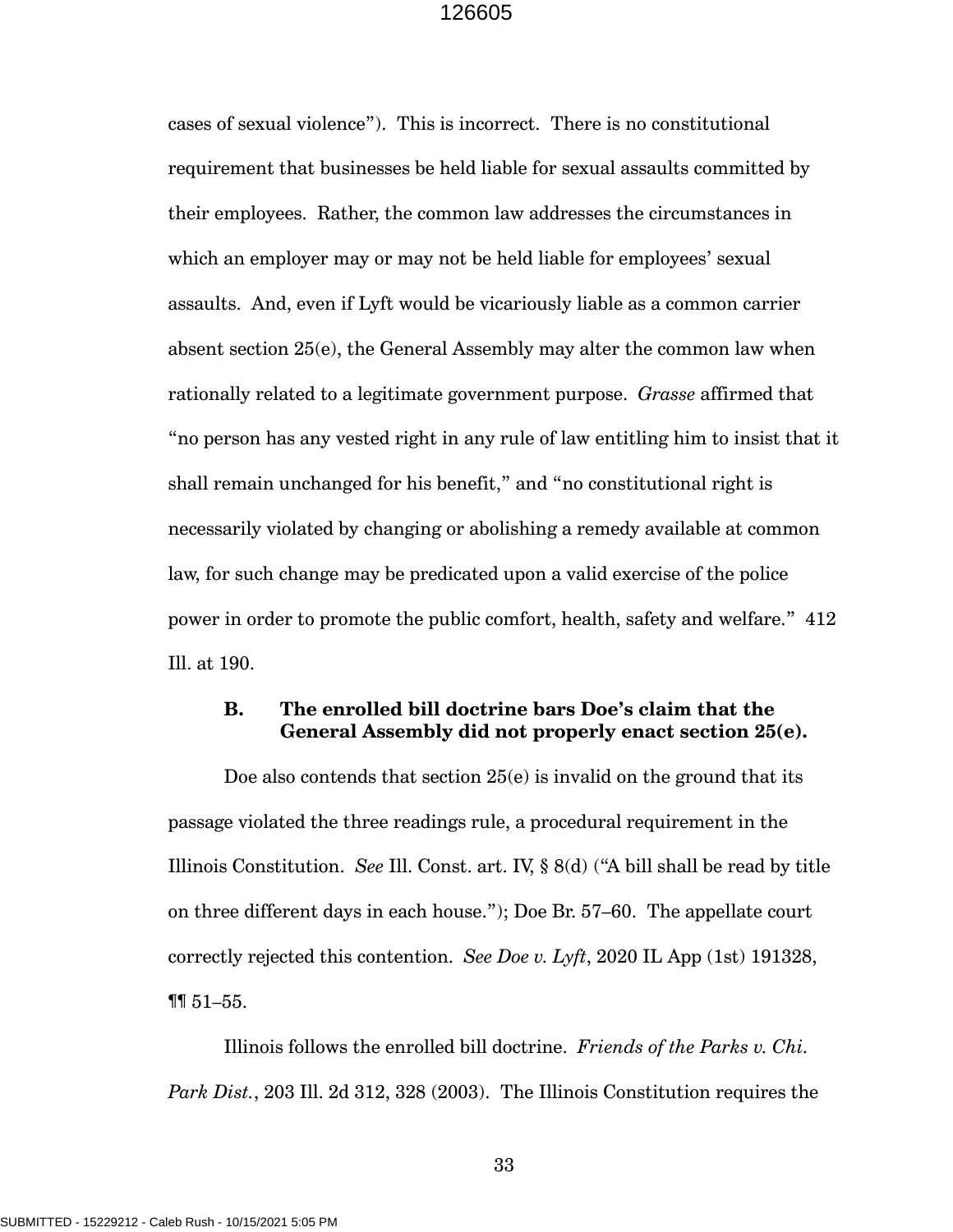Speaker of the House and the President of the Senate to "sign each bill that passes both houses to certify that the procedural requirements for passage have been met." Ill. Const. art. IV, § 8(d). This provision gives rise to the enrolled bill doctrine, under which the Speaker and President's certifications "constitute conclusive proof that all constitutionally required procedures have been followed in the enactment of the bill." *People v. Dunigan*, 165 Ill. 2d 235, 254 (1995). The doctrine bars the judiciary from invalidating a statute on procedural or technical grounds. *Id.* at 253–54; *Geja's Cafe v. Metro. Pier & Exposition Auth.*, 153 Ill. 2d 239, 259 (1992) (enrolled bill doctrine's purpose is "to avoid judicial nullification of statutes on purely procedural grounds").

Doe does not dispute that the General Assembly's leadership certified the Act in compliance with Article 4, section 8(d) of the Illinois Constitution. Rather, she claims only that the procedural three readings requirement was not met, and thus the bill does not meet the Constitution's technical requirements. Doe Br. 8, 58. As noted, the enrolled bill doctrine bars this claim. *See Dunigan*, 165 Ill. 2d at 254.

So, Doe urges this Court to abandon the enrolled bill doctrine. Doe Br. 59–60. But the doctrine is embedded in the purpose and text of the Constitution itself. The Constitutional Convention's Committee on the Legislature "'proposed that Illinois adopt the "enrolled bill" rule.'" *Dunigan*,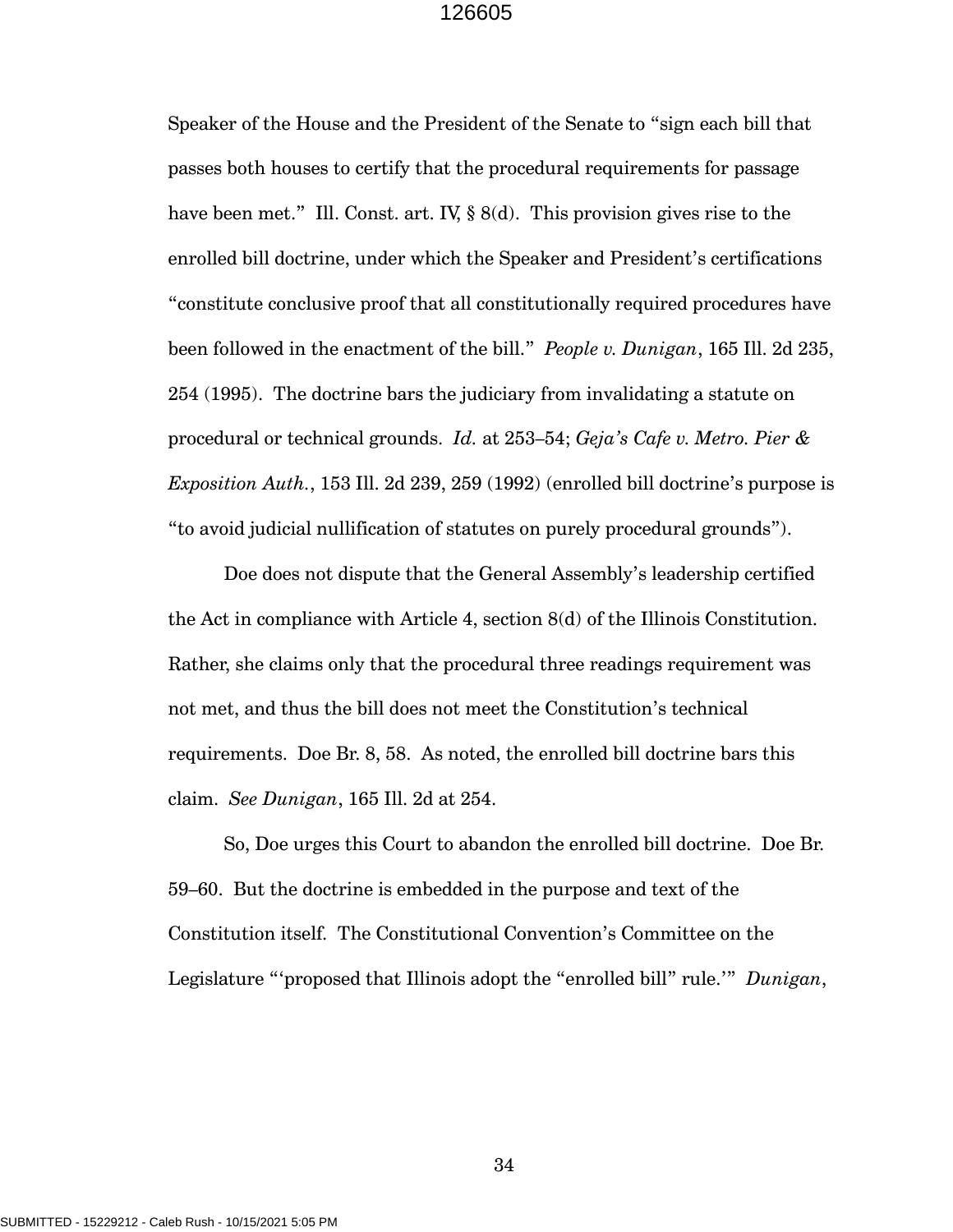165 Ill. 2d at 253 (quoting 6 Record of Proceedings, Sixth Illinois Constitutional Convention 1386).<sup>8</sup> The Committee spelled out:

> "The 'enrolled bill' rule would not permit a challenge to a bill on procedural or technical grounds regarding the manner of passage if the bill showed on its face that it was properly passed. Signatures by the presiding officers would, of course, constitute proof that proper procedures were followed."

*Id.* (quoting 6 Proceedings 1386–87). This was a deliberate departure from the journal entry rule under the 1870 Constitution. *Id.* As the Committee explained, the journal entry rule allowed "'a statute duely [*sic*] passed by the General Assembly and signed by the Governor [to] be attacked in the courts, not necessarily on its merits, but on some procedural error or technicality found in the legislative process. The "journal entry" rule, as a result, leads to complex litigation over procedures and technicalities.'" *Id.* (quoting 6 Proceedings 1386); *see also Giebelhausen v. Daley*, 407 Ill. 25, 46–48 (1950) (applying three readings rule under 1870 Constitution to invalidate statute). (Doe and the CAASE amici cite *Giebelhausen* in support of their arguments that section 25(e) is unconstitutional, but fail to mention that it was decided under a doctrine that our present Constitution deliberately discarded. *See* Doe Br. 57–58; CAASE Br. 33–34.) To accomplish this change, the Committee added the language now found in the Constitution: "The method

<sup>8</sup> The relevant Constitutional Convention proceedings are available at https://babel.hathitrust.org/cgi/pt?id=uiug.30112071753062&view=1up&seq= 1400.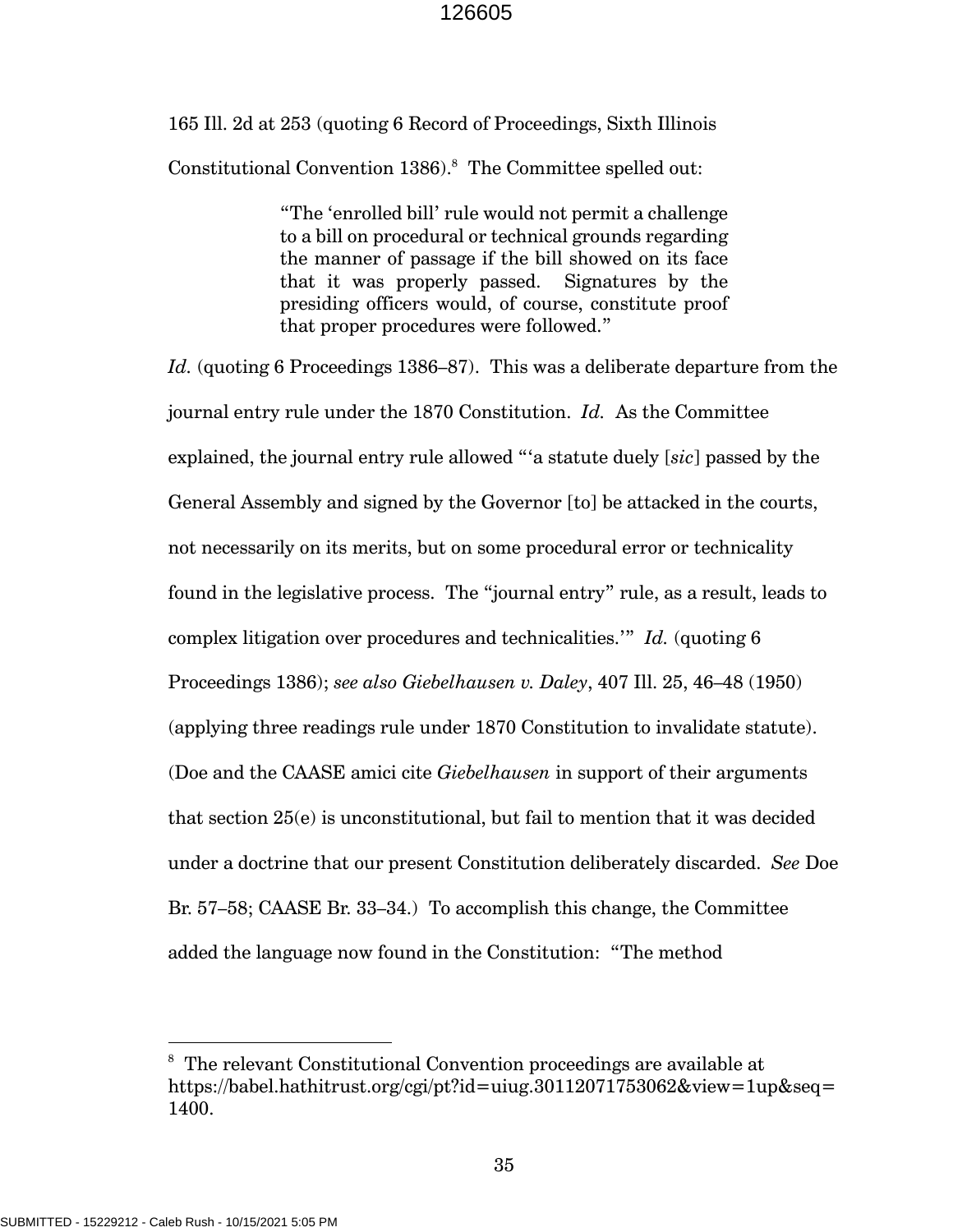recommended for adopting the 'enrolled bill' rule is to add the following phrase to the third paragraph of section 8 c: 'to certify that the procedural requirements for passage have been met.'" 6 Proceedings 1387; *see also* Ill. Const. art. IV,  $\S$  8(d).

As a result, the enrolled bill doctrine exemplifies and upholds the separation of powers principles in the Illinois Constitution. *See Friends of the Parks*, 203 Ill. 2d at 329. And the doctrine is consistent with broader principles regarding nonjusticiable "political questions," that is, "issues that would require a court to adjudicate in a manner violative of the separation of powers doctrine." *Kluk v. Lang*, 125 Ill. 2d 306, 321–22 (1988). Illinois courts have adopted the United States Supreme Court's reasoning in *Baker v. Carr*, 369 U.S. 186 (1962). *Cent. Austin Neighborhood Ass'n v. City of Chi.*, 2013 IL App (1st) 123041, ¶ 18 (citing *Kluk*, 125 Ill. 2d at 322). *Baker* explained that political questions may arise in various circumstances, and first among them is "a textually demonstrable constitutional commitment of the issue to a coordinate political department." 369 U.S. at 217. That is precisely what article IV, section 8(d) of the Constitution was intended to accomplish.

Other States' examples do not support Illinois abandoning the enrolled bill doctrine, as the CAASE amici contend. *See* CAASE Br. 43–45. They do not cite a single case addressing a constitutional provision that  $-$  like Illinois'  $$ intentionally adopts the enrolled bill doctrine. *See* CAASE Br. 43–45 (citing *People ex rel. Manville v. Leddy*, 123 P. 824, 825 (Colo. 1912); *D&W Auto*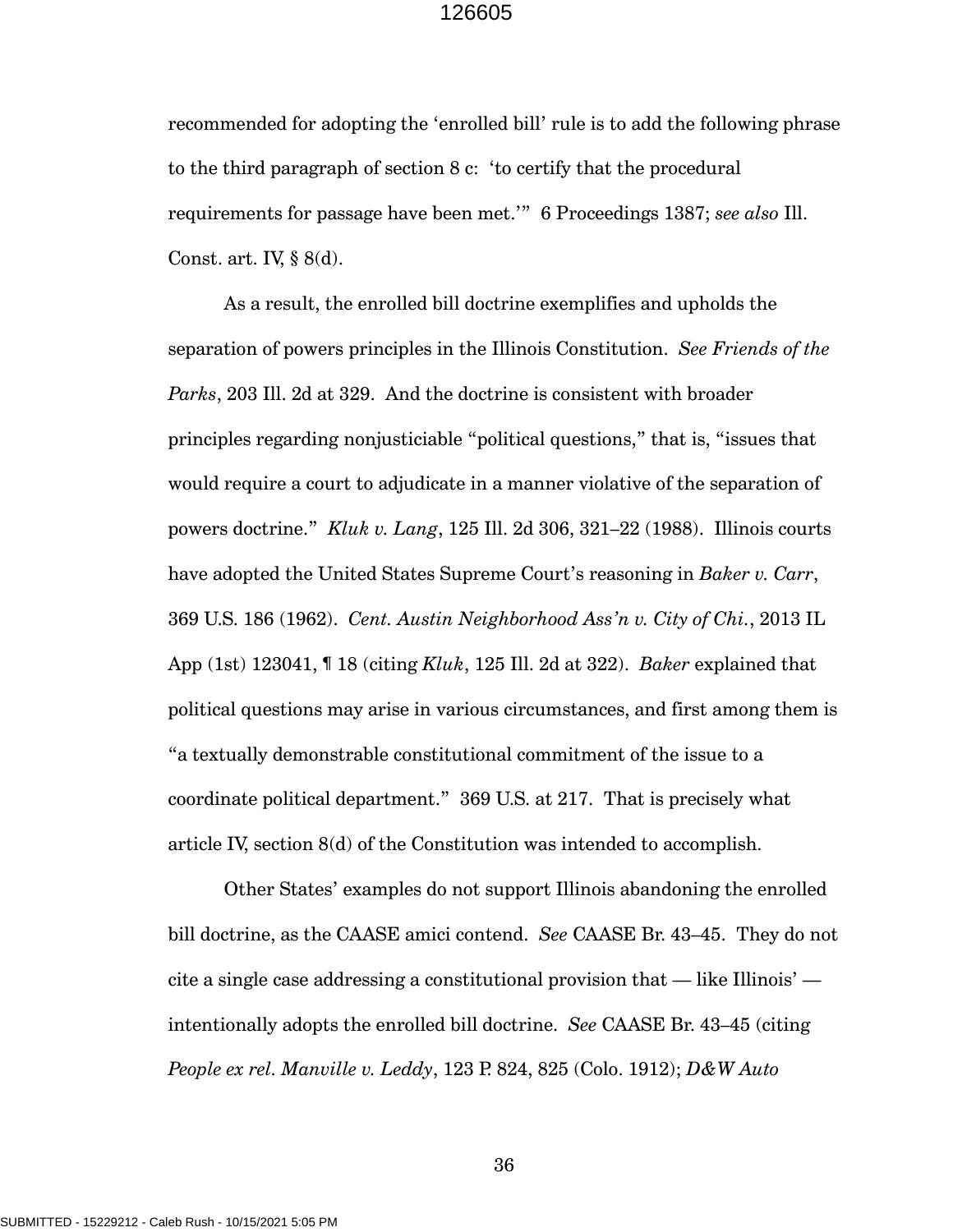*Supply v. Dep't of Revenue*, 602 S.W.2d 420, 424–25 (Ky. 1980); *Ridgely v. City of Baltimore*, 87 A. 909, 916 (Md. 1913); *State v. Adams*, 19 S.W.2d 671, 673 (Mo. 1929); *State ex rel. Loseke v. Fricke*, 254 N.W. 409, 411 (Neb. 1934); *Baines v. N.H. Senate President*, 876 A.2d 768, 772 (N.H. 2005); *State ex rel. Sorlie v. Steen*, 212 N.W. 843 (N.D. 1927); *Consumer Party of Pa. v. Commonwealth*, 507 A.2d 323, 333 (Pa. 1986); *Barnsdall Ref. Corp. v. Welsh*, 269 N.W. 853, 859 (S.D. 1936); *Ass'n of Tex. Prof'l Educators v. Kirby*, 788 S.W.2d 827, 829 (Tex. 1990)). $^9$  The CAASE amici do not explain or even mention this difference between our Constitution and those of the States that they cite. *See* CAASE Br. 43–45.

Nor do the CAASE amici mention the numerous States that follow the enrolled bill doctrine. *See, e.g., Hernandez v. Frohmiller*, 204 P.2d 854, 865 (Ariz. 1949); *Ingersoll v. Rollins Broad. of Del., Inc.*, 269 A.2d 217, 219 (Del. 1970); *Collins v. State*, 750 A.2d 1257, 1262 (Me. 2000) (Calkins, J., concurring) (citing *Weeks v. Smith*, 18 A. 325, 327 (Me. 1889)); *Lander Cnty. v. State*, 2021 Nev. Dist. LEXIS 41, \*58–59 (Nev. Dist. Ct., 1st Jud. Dist. Jan. 27, 2021) (citing *State ex rel. Sutherland v. Nye*, 42 P. 866, 867 (Nev. 1895)); *Med. Soc'y of S.C. v. Med. Univ. of S.C.*, 513 S.E.2d 352, 356–57 (S.C. 1999); *Wash. State* 

<sup>9</sup> *State v. Adams*, 19 S.W.2d 671, was decided under Missouri's 1875 constitution. Missouri's present (1945) constitution makes even clearer that, unlike Illinois, it had no intention to adopt the enrolled bill doctrine. *See Brown v. Morris*, 290 S.W.2d 160, 168 (Mo. 1956) (provision that bill be signed by legislative officers before it becomes law is directory only); Mo. Const. art. III, §§ 26, 30, 31.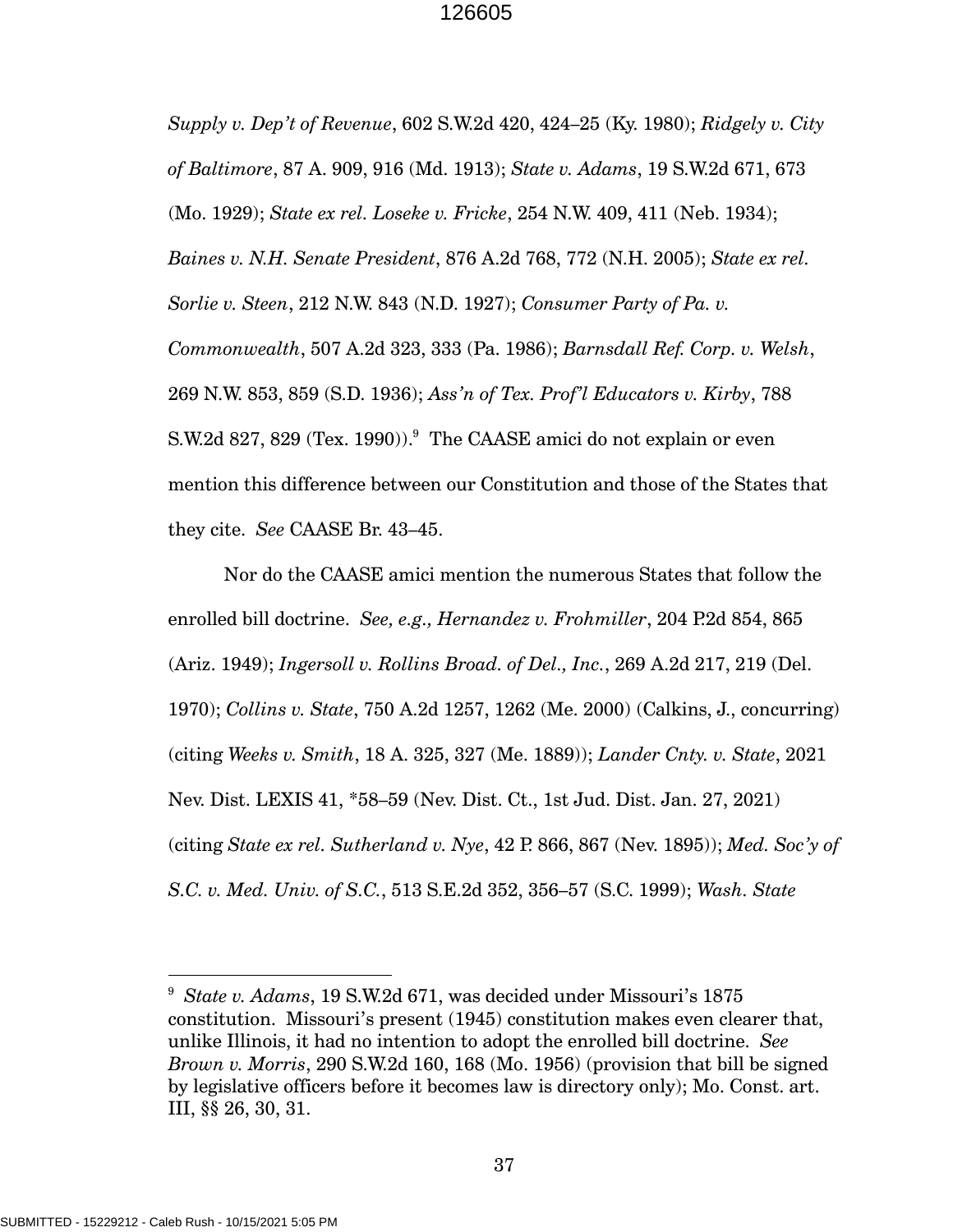*Grange v. Locke*, 105 P.3d 9, 22–23 (Wash. 2005). Likewise, the United States follows the enrolled bill doctrine, barring claims that a federal statute was not actually passed by the United States Congress. *United States v. Munoz-Flores*, 495 U.S. 385, 409–10 (1990) (Scalia, J., concurring in judgment) ("Mutual regard between the coordinate branches, and the interest of certainty, both demand that official representations regarding . . . matters of internal process be accepted at face value"); *Marshall Field & Co. v. Clark*, 143 U.S. 649, 672 (1892).

Even if the Court were inclined to revisit the enrolled bill doctrine, this is not the right case in which to do so. The General Assembly's passage of the Act did not undermine the three readings rule's purpose, which is to inform legislators of the contents of proposed legislation. *See Giebelhausen*, 407 Ill. at 48. The rule does not require any additional reading when an amendment is "germane to the general subject of the bill as originally introduced." *Id.* at 46– 47. The legislative history shows that the proposed regulation of ridesharing companies was thoroughly aired in the General Assembly throughout 2014. Committee discussion of H.B. 4075 even included the issues now in dispute: the heightened obligations of common carriers, and whether ridesharing companies were in that category. *See* SR123; LA73, LA75–76. Thus, if the Act had been introduced as an amendment to H.B. 4075, it would have been germane to the original bill's general subject, and no additional reading would have been required. And although the Act's passage may not have technically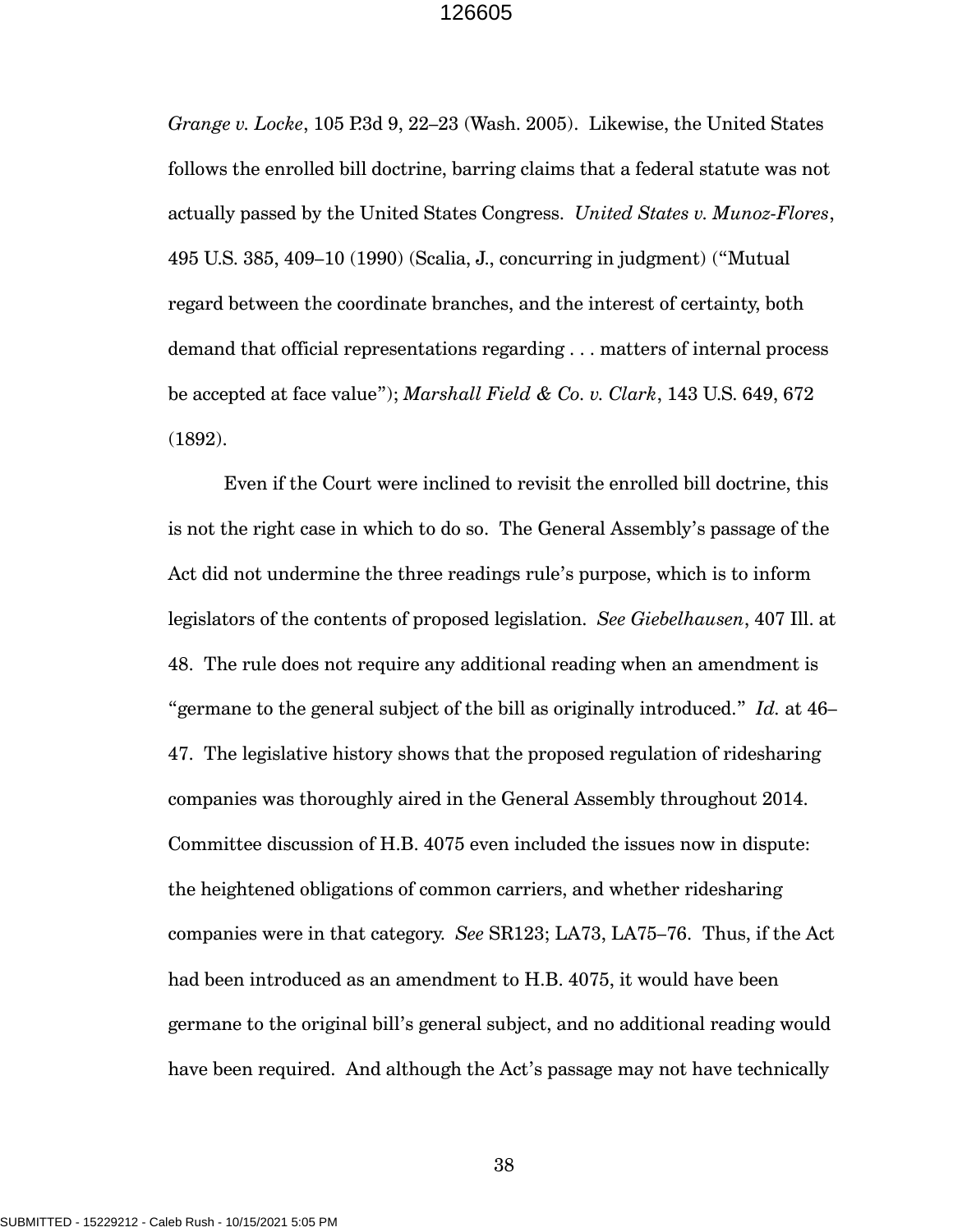complied with the rule, that was because of Governor Quinn's veto of the General Assembly's initially approved legislation and the desire to have ridesharing regulation in force by the end of the legislative session — not out of disregard for the rule's purpose. *See* SR189–91, SR193, SR195, SR197, SR206; LA216–18, LA222–23.

The Attorney General is mindful of the Court's concern about the three readings rule. *See Friends of the Parks*, 203 Ill. 2d at 329. But this concern should be considered in light of the full circumstances of the Act's passage, as well as the Constitution's commitment of the issue to a coequal, independent branch of government. *See* Ill. Const. art. IV, § 8(d); *Dunigan*, 165 Ill. 2d at 253. Justice Harlan's views on the importance of this arrangement remain relevant today:

> The respect due to coequal and independent departments requires the judicial department to act upon that assurance, and to accept, as having passed Congress, all bills authenticated in the manner stated; leaving the courts to determine, when the question properly arises, whether the act so authenticated, is in conformity with the Constitution.

*Marshall Field*, 143 U.S. at 672.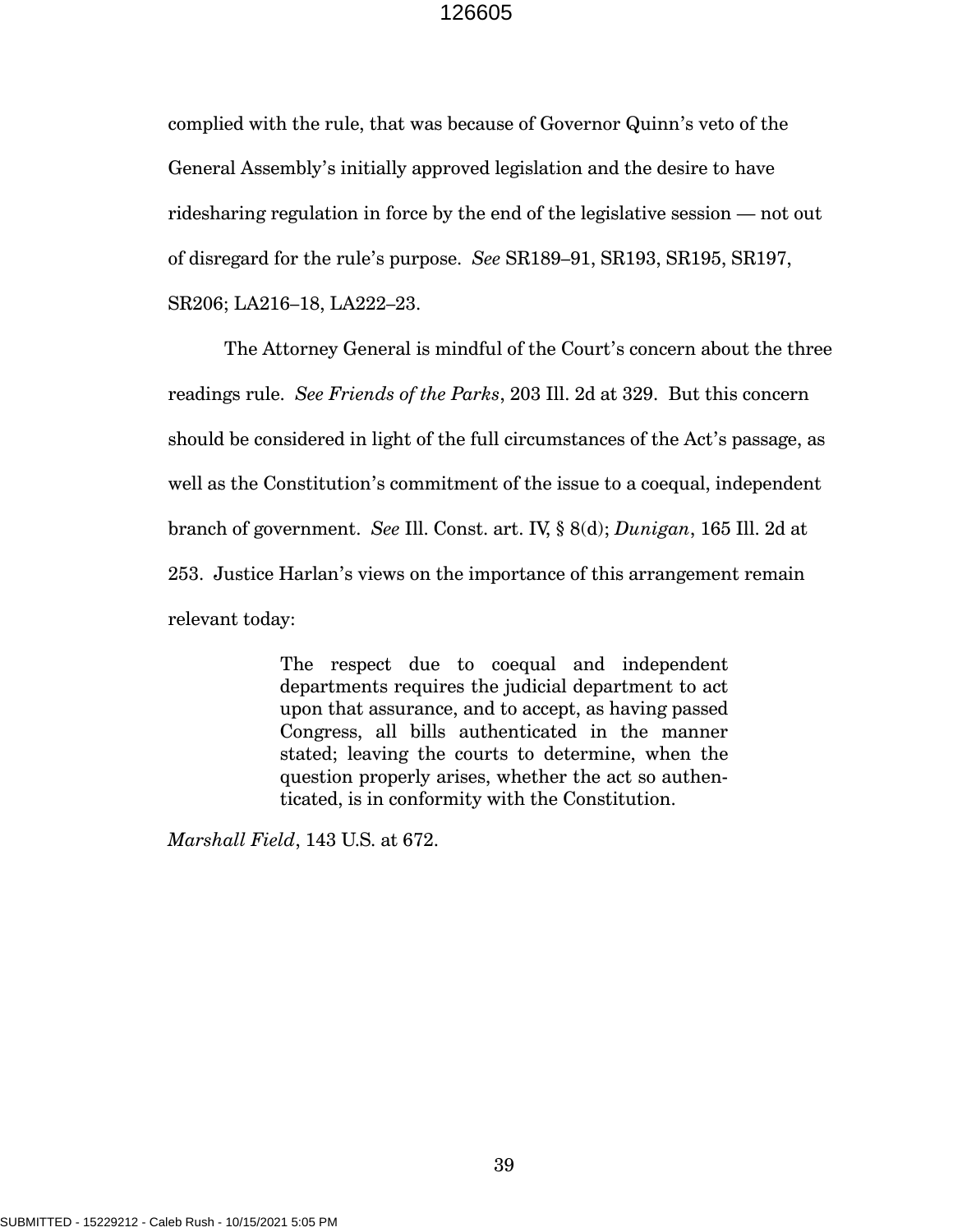#### **CONCLUSION**

For these reasons, Intervenor-Appellee Kwame Raoul, Attorney General

of the State of Illinois, requests that this Court affirm the opinion of the

appellate court.

Respectfully submitted,

## **KWAME RAOUL**

Attorney General State of Illinois

# **JANE ELINOR NOTZ**

Solicitor General

100 West Randolph Street 12th Floor Chicago, Illinois 60601 (312) 814-3312

## Attorneys for the Attorney General of the State of Illinois

## **CALEB RUSH**

Assistant Attorney General 100 West Randolph Street 12th Floor Chicago, Illinois 60601 (312) 814-2274 (office) (773) 590-6984 (cell) CivilAppeals@ilag.gov (primary) Caleb.Rush@ilag.gov (secondary)

October 15, 2021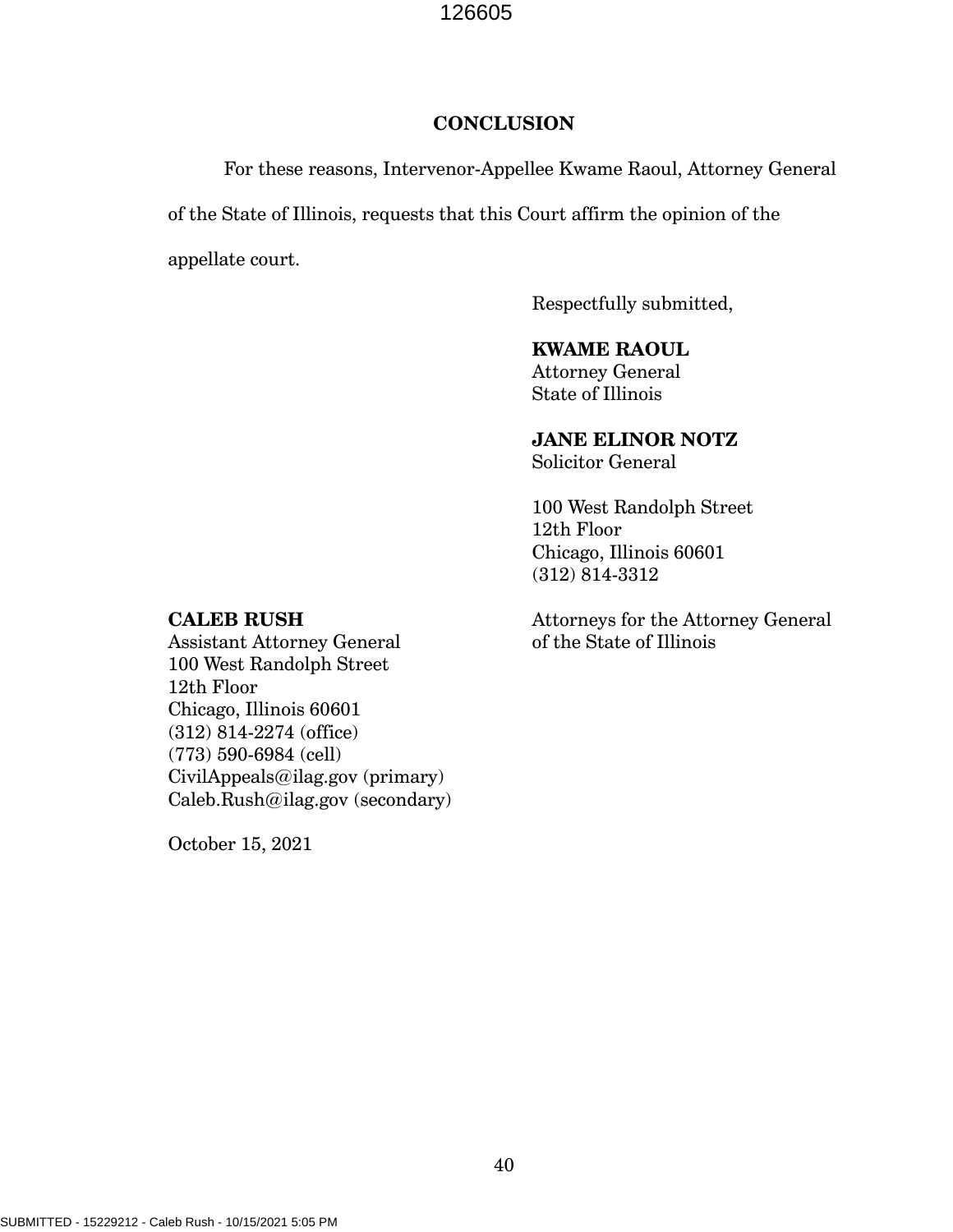### **CERTIFICATE OF COMPLIANCE**

I certify that this brief conforms to the requirements of Rules 341(a) and (b). The length of this brief, excluding the words contained in the Rule 341(d) cover, the Rule 341(h)(1) table of contents and statement of points and authorities, the Rule 314(c) certificate of compliance, the certificate of service, and those matters to be appended to the brief under Rule 342(a), is 9,614 words.

> /s/ Caleb Rush CALEB RUSH Assistant Attorney General 100 West Randolph Street 12th Floor Chicago, Illinois 60601 (312) 814-2274 (office) (773) 590-6984 (cell) CivilAppeals@ilag.gov (primary) Caleb.Rush@ilag.gov (secondary)